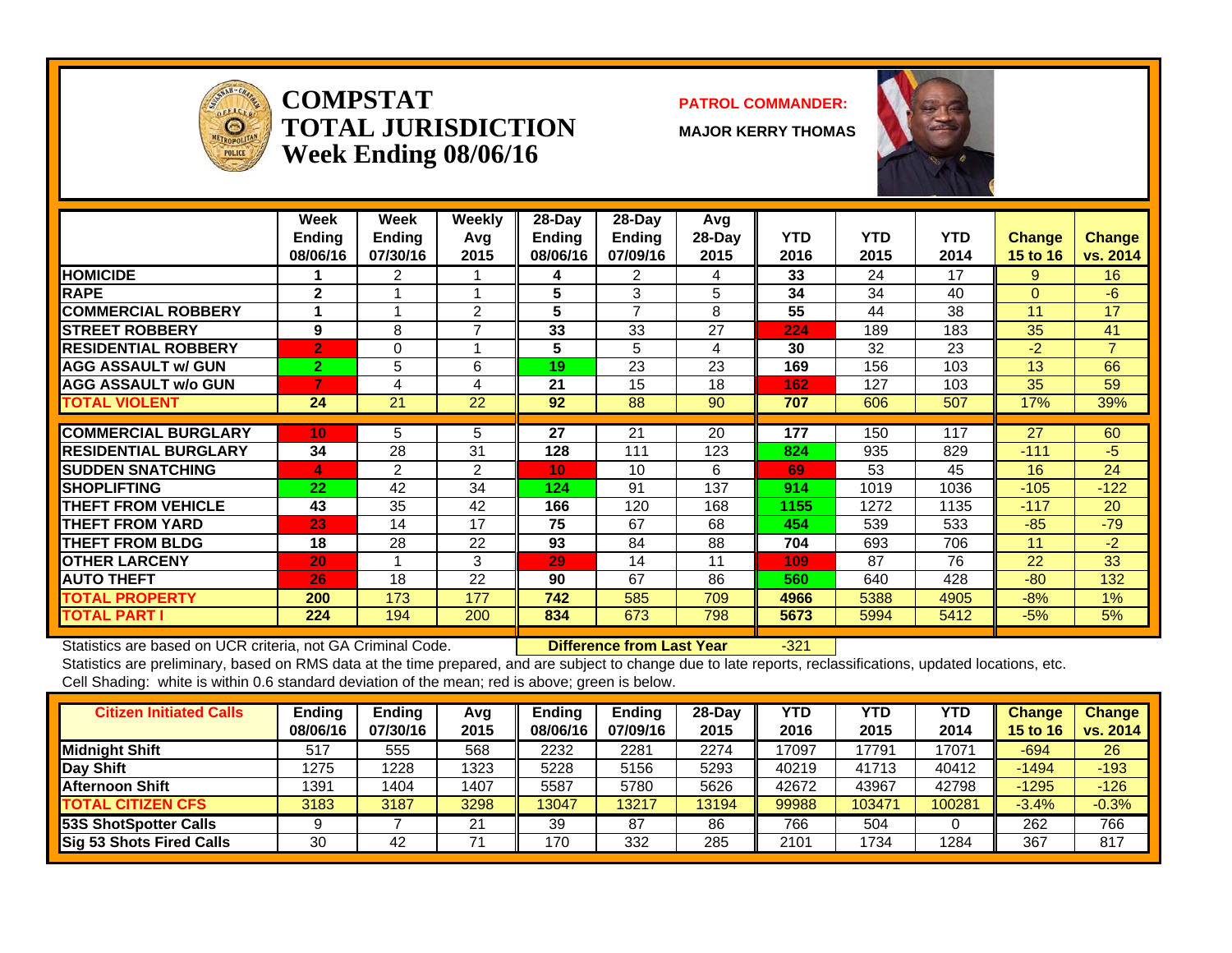

### **Unincorporated Chatham County PRECINCT COMMANDER: within West Chatham PrecinctWeek Ending 08/06/16**

**CAPT. JOHN BEST**



|                                              | Week<br><b>Ending</b><br>08/06/16 | Week<br><b>Ending</b><br>07/30/16 | <b>Weekly</b><br>Avq<br>2015 | 28-Day<br><b>Ending</b><br>08/06/16 | 28-Day<br>Ending<br>07/09/16 | Avg<br>28-Day<br>2015 | <b>YTD</b><br>2016 | <b>YTD</b><br>2015 | <b>YTD</b><br>2014 | <b>Change</b><br>15 to 16 | <b>Change</b><br>vs. 2014 |
|----------------------------------------------|-----------------------------------|-----------------------------------|------------------------------|-------------------------------------|------------------------------|-----------------------|--------------------|--------------------|--------------------|---------------------------|---------------------------|
| <b>HOMICIDE</b>                              |                                   | 0                                 | 0.0                          | 1                                   |                              | 0.1                   | 4                  | 0                  | 0                  | 4                         | 4                         |
| <b>RAPE</b>                                  | $\bf{0}$                          | 0                                 | 0.2                          | 0                                   | 0                            | 0.6                   | $\mathbf{2}$       | 5                  | 8                  | $-3$                      | $-6$                      |
| <b>COMMERCIAL ROBBERY</b>                    | $\bf{0}$                          | $\Omega$                          | 0.1                          |                                     |                              | 0.4                   | 8                  | 3                  | 4                  | 5                         | $\overline{4}$            |
| <b>ISTREET ROBBERY</b>                       | $\bf{0}$                          | $\Omega$                          | 0.2                          |                                     | 3                            | 0.9                   | 13                 | 8                  | 5                  | 5                         | 8                         |
| <b>RESIDENTIAL ROBBERY</b>                   | $\bf{0}$                          | $\bf{0}$                          | 0.1                          | 1                                   | 2                            | 0.2                   | 6                  | 0                  | $\Omega$           | 6                         | 6                         |
| <b>AGG ASSAULT w/ GUN</b>                    |                                   |                                   | 0.2                          | 4                                   | 3                            | 0.6                   | 13                 | 5                  | 0                  | 8                         | 13                        |
| <b>AGG ASSAULT w/o GUN</b>                   |                                   |                                   | 0.3                          | 4                                   | 2                            | 1.4                   | 17                 | 13                 | 6                  | $\overline{4}$            | 11                        |
| <b>TOTAL VIOLENT</b>                         | $\mathbf{3}$                      | $\overline{2}$                    | 1.1                          | 12                                  | 12                           | 4.2                   | 63                 | 34                 | 23                 | 85%                       | 174%                      |
| <b>COMMERCIAL BURGLARY</b>                   |                                   | 0                                 | 0.2                          | $\mathbf{2}$                        | 3                            | 1.0                   | 15                 | 4                  | 6                  | 11                        | 9                         |
| <b>RESIDENTIAL BURGLARY</b>                  | $\bf{0}$                          |                                   | 3.9                          | 7                                   | 12                           | 15.7                  | 113                | 99                 | 70                 | 14                        | 43                        |
| <b>SUDDEN SNATCHING</b>                      | $\mathbf 0$                       | 0                                 | 0.0                          | 0                                   | $\Omega$                     | 0.0                   | 3                  | 0                  | 1                  | 3                         | $\overline{2}$            |
| <b>SHOPLIFTING</b>                           |                                   | 5.                                | 3.3                          | 12                                  | 5                            | 13.2                  | 69                 | 115                | 5                  | $-46$                     | 64                        |
| <b>THEFT FROM VEHICLE</b>                    | 4                                 | 4                                 | 3.4                          | 24                                  | 11                           | 13.7                  | 124                | 88                 | 74                 | 36                        | 50                        |
| <b>THEFT FROM YARD</b>                       |                                   |                                   | 1.4                          | 4                                   | 4                            | 5.4                   | 33                 | 43                 | 25                 | $-10$                     | 8                         |
| <b>THEFT FROM BLDG</b>                       | $\bf{0}$                          | $\mathbf{2}$                      | 1.6                          | 6                                   | 4                            | 6.3                   | 47                 | 49                 | 55                 | $-2$                      | $-8$                      |
| <b>OTHER LARCENY</b>                         |                                   |                                   | 0.3                          | $\mathbf{2}$                        | $\Omega$                     | 1.2                   | 6                  | 10                 | 6                  | $-4$                      | $\Omega$                  |
| <b>AUTO THEFT</b>                            | 3                                 | $\overline{2}$                    | 2.0                          | 12 <sub>2</sub>                     | 10                           | 8.0                   | 64                 | 49                 | 34                 | 15 <sub>1</sub>           | 30                        |
|                                              | 11                                | 16                                |                              |                                     |                              |                       |                    |                    |                    |                           | 72%                       |
| <b>TOTAL PROPERTY</b><br><b>TOTAL PART I</b> | 14                                | 18                                | 16.1<br>17.2                 | 69<br>81                            | 49<br>61                     | 64.4<br>68.7          | 474<br>537         | 457<br>491         | 276<br>299         | 4%<br>9%                  | 80%                       |
|                                              |                                   |                                   |                              |                                     |                              |                       |                    |                    |                    |                           |                           |

Statistics are based on UCR criteria, not GA Criminal Code. **Difference from Last Year** 46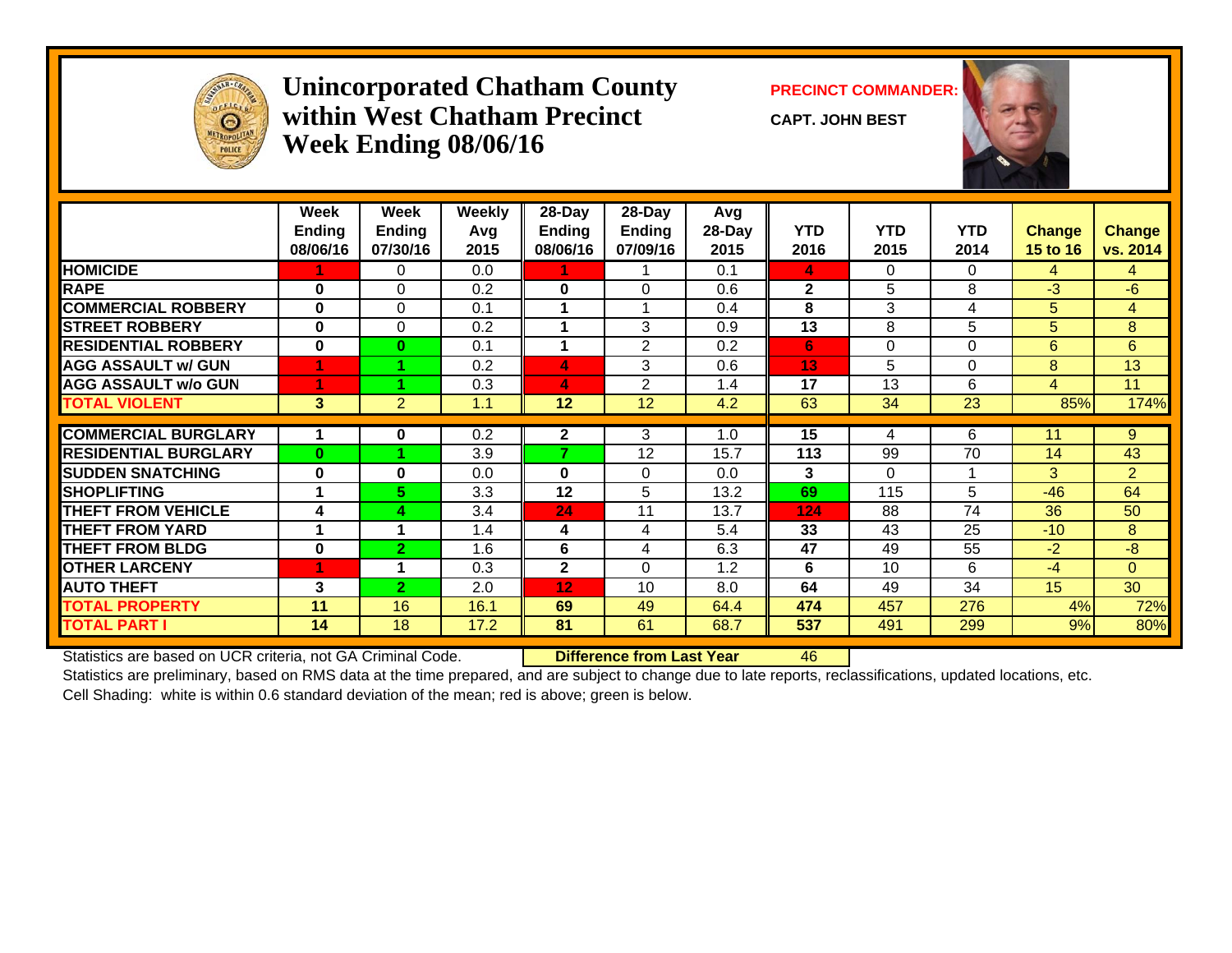

## Unincorporated Chatham County PRECINCT COMMANDER: **within Islands PrecinctWeek Ending 08/06/16**

**CAPT. DEVONN ADAMS**



|                             | Week<br><b>Ending</b><br>08/06/16 | Week<br><b>Ending</b><br>07/30/16 | <b>Weekly</b><br>Avq<br>2015 | $28-Day$<br><b>Ending</b><br>08/06/16 | $28-Day$<br><b>Ending</b><br>07/09/16 | Avg<br>28-Day<br>2015 | <b>YTD</b><br>2016 | <b>YTD</b><br>2015 | <b>YTD</b><br>2014 | <b>Change</b><br><b>15 to 16</b> | <b>Change</b><br>vs. 2014 |
|-----------------------------|-----------------------------------|-----------------------------------|------------------------------|---------------------------------------|---------------------------------------|-----------------------|--------------------|--------------------|--------------------|----------------------------------|---------------------------|
| <b>HOMICIDE</b>             | 0                                 | $\Omega$                          | 0.1                          | $\mathbf{0}$                          | 0                                     | 0.2                   | 1                  | $\overline{2}$     |                    | $-1$                             | $\Omega$                  |
| <b>RAPE</b>                 | $\bf{0}$                          | $\Omega$                          | 0.1                          | $\bf{0}$                              | $\Omega$                              | 0.2                   | $\mathbf{2}$       |                    |                    |                                  |                           |
| <b>COMMERCIAL ROBBERY</b>   | $\bf{0}$                          | $\Omega$                          | 0.2                          | $\bf{0}$                              |                                       | 0.8                   | $\mathbf{2}$       | 3                  | $\Omega$           | $-1$                             | $\overline{2}$            |
| <b>STREET ROBBERY</b>       |                                   | $\Omega$                          | 0.2                          | 1                                     | $\Omega$                              | 1.0                   | 3                  | 6                  | 5                  | $-3$                             | $-2$                      |
| <b>RESIDENTIAL ROBBERY</b>  | $\bf{0}$                          | $\Omega$                          | 0.1                          | $\bf{0}$                              | $\Omega$                              | 0.4                   | $\bf{0}$           | 4                  | 0                  | $-4$                             | $\Omega$                  |
| <b>AGG ASSAULT w/ GUN</b>   | $\bf{0}$                          |                                   | 0.2                          | 3                                     |                                       | 0.8                   | 11                 | 4                  |                    | $\overline{7}$                   | 10                        |
| <b>AGG ASSAULT w/o GUN</b>  | $\bf{0}$                          | $\Omega$                          | 0.2                          | $\bf{0}$                              |                                       | 0.8                   | 5                  | 3                  | 5                  | $\overline{2}$                   | $\Omega$                  |
| <b>TOTAL VIOLENT</b>        | 1                                 |                                   | 1.0                          | 4                                     | 3                                     | 4.1                   | 24                 | 23                 | 13                 | 4%                               | 85%                       |
|                             |                                   |                                   |                              |                                       |                                       |                       |                    |                    |                    |                                  |                           |
| <b>COMMERCIAL BURGLARY</b>  | 0                                 | 0                                 | 0.1                          | $\bf{0}$                              | 0                                     | 0.5                   | 5                  | 5                  | 4                  | $\Omega$                         |                           |
| <b>RESIDENTIAL BURGLARY</b> | 5.                                | 4                                 | 2.7                          | 21                                    | 11                                    | 10.9                  | 82                 | 74                 | 69                 | 8                                | 13                        |
| <b>SUDDEN SNATCHING</b>     |                                   | $\Omega$                          | 0.0                          | 1                                     | $\Omega$                              | 0.2                   | 5                  |                    | $\overline{2}$     | $\overline{4}$                   | 3                         |
| <b>SHOPLIFTING</b>          | $\mathbf{2}$                      | 3                                 | 3.9                          | 8                                     | 10                                    | 15.4                  | 98                 | 138                | 5                  | $-40$                            | 93                        |
| <b>THEFT FROM VEHICLE</b>   | $\mathbf{2}$                      | $\mathbf 0$                       | 2.2                          | 4                                     | 7                                     | 8.7                   | 54                 | 60                 | 50                 | $-6$                             | $\overline{4}$            |
| <b>THEFT FROM YARD</b>      | $\bf{0}$                          | $\Omega$                          | 1.0                          | 1                                     | 4                                     | 3.9                   | 21                 | 34                 | 21                 | $-13$                            | $\Omega$                  |
| <b>THEFT FROM BLDG</b>      | $\mathbf{2}$                      | $\Omega$                          | 1.3                          | 3                                     | 3                                     | 5.4                   | 36                 | 50                 | 30                 | $-14$                            | 6                         |
| <b>OTHER LARCENY</b>        | 3                                 | $\Omega$                          | 0.2                          | 4                                     | 2                                     | 0.8                   | 18                 | 9                  | 4                  | 9                                | 14                        |
| <b>AUTO THEFT</b>           | 4                                 | $\mathbf 0$                       | 0.8                          | 3                                     | 2                                     | 3.1                   | 23                 | 21                 | 14                 | $\overline{2}$                   | 9                         |
| <b>TOTAL PROPERTY</b>       | 16                                | $\overline{7}$                    | 12.2                         | 45                                    | 39                                    | 48.9                  | 342                | 392                | 199                | $-13%$                           | 72%                       |
| <b>TOTAL PART I</b>         | 17                                | 8                                 | 13.3                         | 49                                    | 42                                    | 53.1                  | 366                | 415                | 212                | $-12%$                           | 73%                       |
|                             |                                   |                                   |                              |                                       |                                       |                       |                    |                    |                    |                                  |                           |

Statistics are based on UCR criteria, not GA Criminal Code. **Difference from Last Year** -49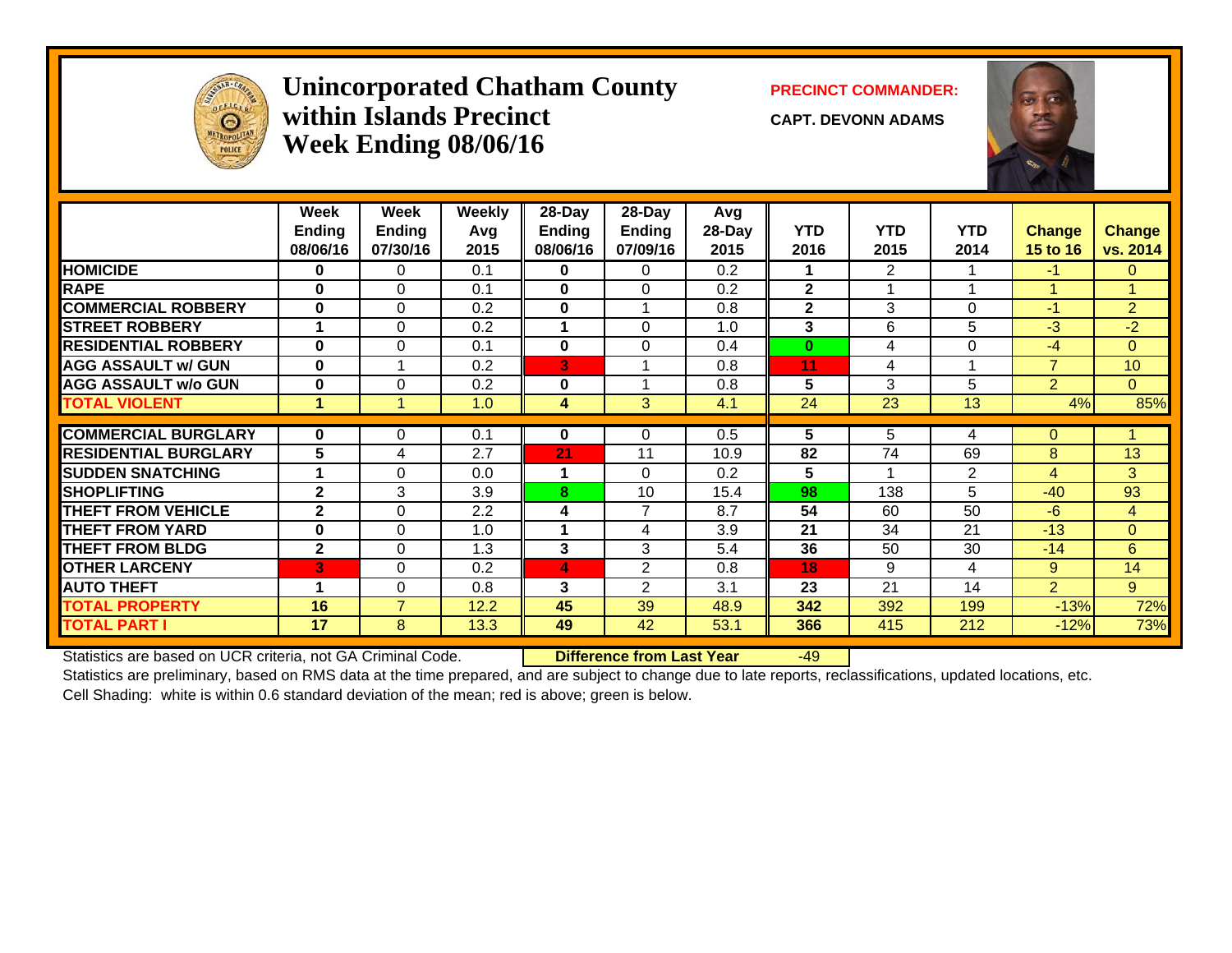

#### **Unincorporated Chatham County within Other Precincts (mostly 4, 89%) PRECINCT COMMANDERS: Week Ending 08/06/16 4 - CAPT. LENNY GUNTHER**



**2 - CAPT. BEN HERRON**

|                             | Week<br><b>Ending</b><br>08/06/16 | Week<br><b>Ending</b><br>07/30/16 | <b>Weekly</b><br>Avg<br>2015 | 28-Day<br>Ending<br>08/06/16 | $28 - Day$<br><b>Ending</b><br>07/09/16 | Avg<br>28-Day<br>2015 | YTD<br>2016    | <b>YTD</b><br>2015 | <b>YTD</b><br>2014 | <b>Change</b><br>15 to 16 | <b>Change</b><br>vs. 2014 |
|-----------------------------|-----------------------------------|-----------------------------------|------------------------------|------------------------------|-----------------------------------------|-----------------------|----------------|--------------------|--------------------|---------------------------|---------------------------|
| <b>HOMICIDE</b>             | 0                                 | 0                                 | 0.0                          | 0                            | 0                                       | 0.1                   | 0              | 0                  | 0                  | $\Omega$                  | $\mathbf{0}$              |
| <b>RAPE</b>                 | $\bf{0}$                          | $\Omega$                          | 0.0                          | 0                            | $\Omega$                                | 0.2                   | $\bf{0}$       |                    | $\Omega$           | -1                        | $\Omega$                  |
| <b>COMMERCIAL ROBBERY</b>   | $\bf{0}$                          | 0                                 | 0.0                          | 0                            | $\Omega$                                | 0.0                   | $\bf{0}$       | 0                  | $\Omega$           | $\Omega$                  | $\overline{0}$            |
| <b>STREET ROBBERY</b>       | 0                                 | 0                                 | 0.0                          | 0                            | $\Omega$                                | 0.1                   | $\mathbf 0$    |                    | $\Omega$           | $-1$                      | $\overline{0}$            |
| <b>RESIDENTIAL ROBBERY</b>  | $\bf{0}$                          | 0                                 | 0.0                          | $\bf{0}$                     | $\Omega$                                | 0.0                   | $\bf{0}$       | $\Omega$           | $\Omega$           | $\Omega$                  | $\mathbf{0}$              |
| <b>AGG ASSAULT w/ GUN</b>   | $\mathbf 0$                       | 0                                 | 0.1                          | $\bf{0}$                     | $\Omega$                                | 0.3                   | $\bf{0}$       | $\Omega$           |                    | $\Omega$                  | -1                        |
| <b>AGG ASSAULT w/o GUN</b>  | $\bf{0}$                          | 0                                 | 0.1                          | 0                            | $\Omega$                                | 0.2                   |                | $\overline{2}$     |                    | $-1$                      | $\Omega$                  |
| <b>TOTAL VIOLENT</b>        | $\bf{0}$                          | $\overline{0}$                    | 0.2                          | $\bf{0}$                     | $\mathbf{0}$                            | 0.8                   | 4              | 4                  | $\overline{2}$     | $-75%$                    | $-50%$                    |
|                             |                                   |                                   |                              |                              |                                         |                       |                |                    |                    |                           |                           |
| <b>COMMERCIAL BURGLARY</b>  | 0                                 | 0                                 | 0.0                          | 0                            | 0                                       | 0.1                   | 0              |                    | 0                  | -1                        | $\mathbf{0}$              |
| <b>RESIDENTIAL BURGLARY</b> | 1                                 | 0                                 | 0.7                          |                              | 3                                       | 2.9                   | 14             | 22                 | 11                 | -8                        | 3                         |
| <b>SUDDEN SNATCHING</b>     | 0                                 | 0                                 | 0.0                          | 0                            | $\Omega$                                | 0.1                   | 0              |                    | $\Omega$           | $-1$                      | $\mathbf{0}$              |
| <b>SHOPLIFTING</b>          | $\bf{0}$                          | 0                                 | 0.0                          | 0                            | $\Omega$                                | 0.0                   | $\mathbf{2}$   | 0                  | $\Omega$           | $\overline{2}$            | 2                         |
| <b>THEFT FROM VEHICLE</b>   | $\bf{0}$                          | 0                                 | 0.6                          |                              |                                         | 2.5                   | 19             | 12                 | $\overline{ }$     | $\overline{7}$            | 12                        |
| <b>THEFT FROM YARD</b>      | 1                                 | 0                                 | 0.3                          |                              |                                         | 1.1                   | $\overline{7}$ | 13                 | 12                 | $-6$                      | -5                        |
| <b>THEFT FROM BLDG</b>      | 1                                 | 0                                 | 0.5                          |                              |                                         | 1.9                   | 12             |                    | 16                 | 11                        | $-4$                      |
| <b>OTHER LARCENY</b>        | 0                                 | 0                                 | 0.0                          |                              | $\Omega$                                | 0.2                   | $\mathbf{2}$   | $\overline{2}$     | $\overline{2}$     | $\Omega$                  | $\overline{0}$            |
| <b>AUTO THEFT</b>           | 0                                 | 0                                 | 0.1                          | $\mathbf{2}$                 |                                         | 0.4                   | 5              | $\overline{2}$     | 4                  | 3                         | $\overline{1}$            |
| <b>TOTAL PROPERTY</b>       | 3                                 | $\Omega$                          | 2.3                          | 7                            | $\overline{7}$                          | 9.1                   | 61             | 54                 | 52                 | 13%                       | 17%                       |
| <b>TOTAL PART I</b>         | 3                                 | 0                                 | 2.5                          | $\overline{7}$               | $\overline{7}$                          | 10.0                  | 62             | 58                 | 54                 | 7%                        | 15%                       |

Statistics are based on UCR criteria, not GA Criminal Code. **Difference from Last Year** 4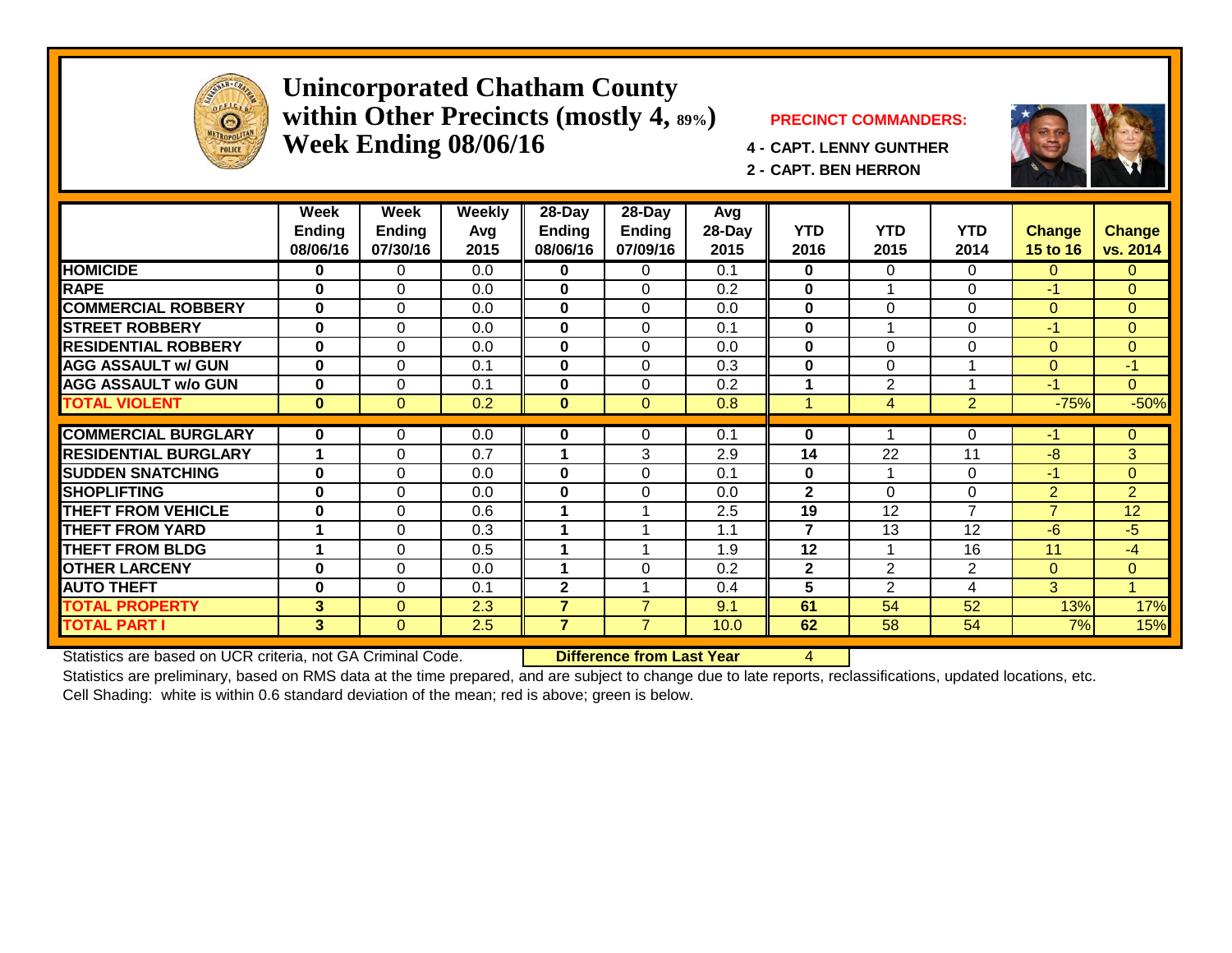

## **Unincorporated Chatham County PATROL COMMANDER:** Total Unincorporated MAJOR KERRY THOMAS **Week Ending 08/06/16**



|                             | Week<br><b>Ending</b><br>08/06/16 | Week<br><b>Ending</b><br>07/30/16 | <b>Weekly</b><br>Avg<br>2015 | 28-Day<br>Ending<br>08/06/16 | 28-Day<br>Ending<br>07/09/16 | Avg<br>28-Day<br>2015 | <b>YTD</b><br>2016 | <b>YTD</b><br>2015 | <b>YTD</b><br>2014 | <b>Change</b><br>15 to 16 | <b>Change</b><br>vs. 2014 |
|-----------------------------|-----------------------------------|-----------------------------------|------------------------------|------------------------------|------------------------------|-----------------------|--------------------|--------------------|--------------------|---------------------------|---------------------------|
| <b>HOMICIDE</b>             |                                   | 0                                 | 0.1                          |                              |                              | 0.4                   | 5                  | $\overline{2}$     |                    | 3.                        | 4                         |
| <b>RAPE</b>                 | $\bf{0}$                          | $\Omega$                          | 0.2                          | 0                            | $\Omega$                     | 1.0                   | 4                  | 7                  | 9                  | -3                        | $-5$                      |
| <b>COMMERCIAL ROBBERY</b>   | $\bf{0}$                          | $\Omega$                          | 0.3                          |                              | 2                            | 1.2                   | 10                 | 6                  | 4                  | 4                         | 6                         |
| <b>STREET ROBBERY</b>       |                                   | $\Omega$                          | 0.5                          | $\mathbf{2}$                 | 3                            | 2.0                   | 16                 | 15                 | $\Omega$           |                           | 16                        |
| <b>RESIDENTIAL ROBBERY</b>  | $\bf{0}$                          | $\Omega$                          | 0.2                          | 1                            | 2                            | 0.6                   | 6                  | 4                  | $\Omega$           | $\overline{2}$            | 6                         |
| <b>AGG ASSAULT w/ GUN</b>   |                                   | 2                                 | 0.4                          | $\overline{7}$               | 4                            | 1.7                   | 24                 | 9                  | 2                  | 15                        | 22                        |
| <b>AGG ASSAULT w/o GUN</b>  | $\bf{0}$                          |                                   | 0.6                          | 4                            | 3                            | 2.4                   | 23                 | 18                 | 12                 | 5                         | 11                        |
| <b>TOTAL VIOLENT</b>        | $\mathbf{3}$                      | 3                                 | 2.3                          | 16                           | 15                           | 9.2                   | 88                 | 61                 | 28                 | 44%                       | 214%                      |
|                             |                                   |                                   |                              |                              |                              |                       |                    |                    |                    |                           |                           |
| <b>COMMERCIAL BURGLARY</b>  |                                   | $\Omega$                          | 0.4                          | $\mathbf{2}$                 | 3                            | 1.6                   | 20                 | 10                 | 10                 | 10                        | 10                        |
| <b>RESIDENTIAL BURGLARY</b> | 6                                 | 5                                 | 7.4                          | 29                           | 26                           | 29.5                  | 209                | 195                | 150                | 14                        | 59                        |
| <b>ISUDDEN SNATCHING</b>    | 1                                 | $\Omega$                          | 0.1                          | 1                            | $\Omega$                     | 0.2                   | 8                  | $\overline{2}$     | 3                  | 6                         | 5                         |
| <b>ISHOPLIFTING</b>         | 3                                 | 8                                 | 7.2                          | 20                           | 15                           | 28.6                  | 169                | 253                | 309                | $-84$                     | $-140$                    |
| <b>THEFT FROM VEHICLE</b>   | 6                                 | 4                                 | 6.2                          | 29                           | 19                           | 24.9                  | 197                | 160                | 131                | 37                        | 66                        |
| <b>THEFT FROM YARD</b>      | $\mathbf{2}$                      | $\overline{\mathbf{A}}$           | 2.6                          | 6                            | 9                            | 10.4                  | 61                 | 90                 | 58                 | $-29$                     | 3                         |
| <b>THEFT FROM BLDG</b>      | 3                                 | 2                                 | 3.4                          | 10                           | 8                            | 13.6                  | 95                 | 100                | 101                | $-5$                      | $-6$                      |
| <b>OTHER LARCENY</b>        | 4                                 |                                   | 0.5                          | 7                            | 2                            | 2.1                   | 26                 | 21                 | 12                 | 5.                        | 14                        |
| <b>AUTO THEFT</b>           | 4                                 | 2                                 | 2.9                          | 17                           | 13                           | 11.4                  | 92                 | 72                 | 52                 | 20                        | 40                        |
| <b>TOTAL PROPERTY</b>       | 30                                | 23                                | 30.6                         | 121                          | 95                           | 122.5                 | 877                | 903                | 826                | $-3%$                     | 6%                        |
| <b>TOTAL PART I</b>         | 33                                | 26                                | 32.9                         | 137                          | 110                          | 131.7                 | 965                | 964                | 854                | 0%                        | 13%                       |

Statistics are based on UCR criteria, not GA Criminal Code. **Difference from Last Year** 1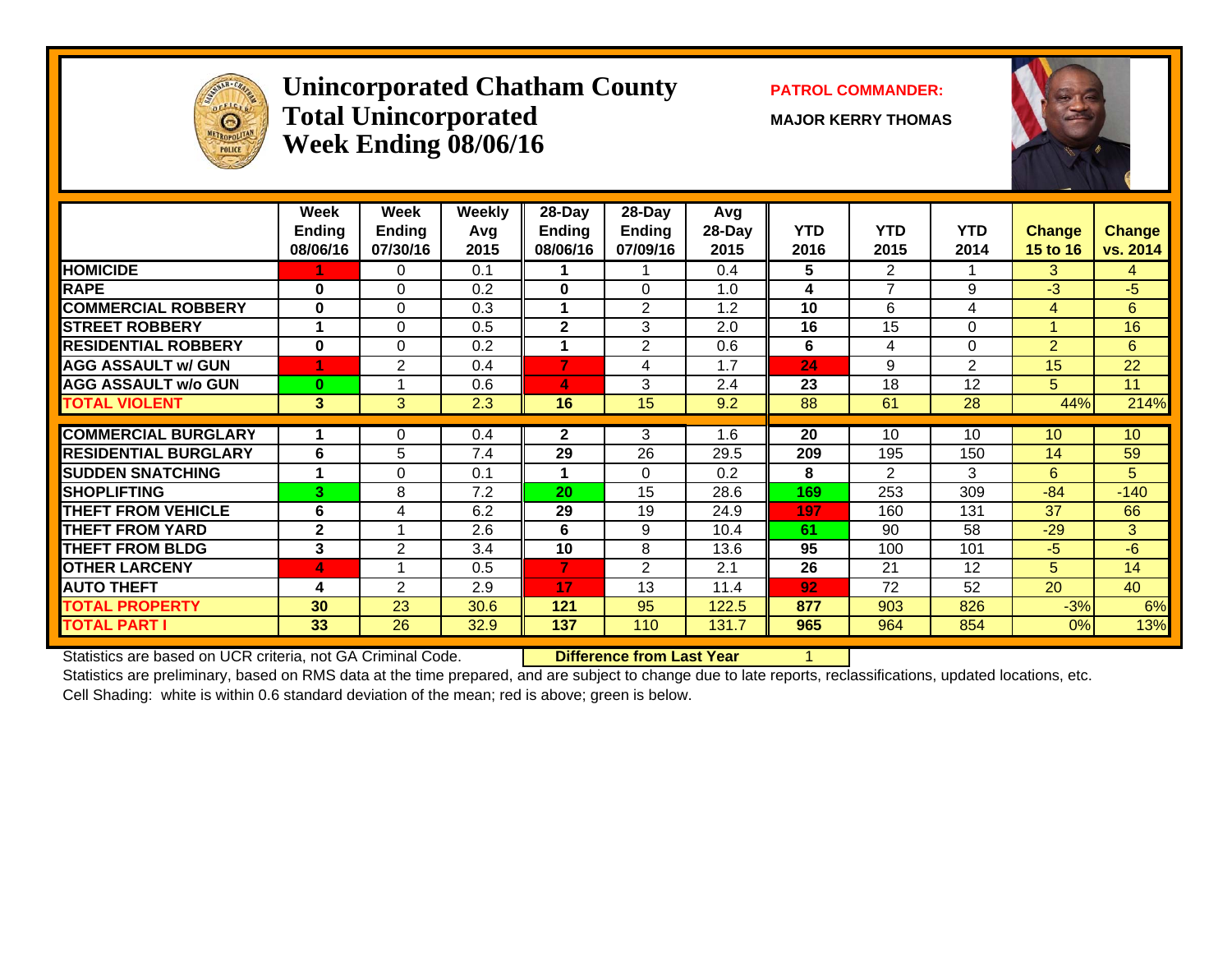

#### **COMPSTATWEST CHATHAM PRECINCTWeek Ending 08/06/16**

**PRECINCT COMMANDER:**

**CAPT. JOHN BEST**



|                             | Week<br><b>Endina</b><br>08/06/16 | Week<br><b>Ending</b><br>07/30/16 | Weekly<br>Avg<br>2015 | 28-Day<br>Ending<br>08/06/16 | 28-Day<br>Ending<br>07/09/16 | Avg<br>28-Day<br>2015 | <b>YTD</b><br>2016 | <b>YTD</b><br>2015 | <b>YTD</b><br>2014 | <b>Change</b><br>15 to 16 | <b>Change</b><br>vs. 2014 |
|-----------------------------|-----------------------------------|-----------------------------------|-----------------------|------------------------------|------------------------------|-----------------------|--------------------|--------------------|--------------------|---------------------------|---------------------------|
| <b>HOMICIDE</b>             |                                   | 0                                 | 0                     |                              |                              | 0                     | 4                  | 0                  | $\Omega$           | 4                         | 4                         |
| <b>RAPE</b>                 | $\bf{0}$                          | $\Omega$                          | $\Omega$              | $\bf{0}$                     |                              |                       | 7                  | 11                 | 10                 | -4                        | $-3$                      |
| <b>COMMERCIAL ROBBERY</b>   |                                   | $\Omega$                          | $\Omega$              | $\mathbf{2}$                 |                              |                       | 13                 | 10                 | 6                  | 3                         | $\overline{7}$            |
| <b>ISTREET ROBBERY</b>      | 4                                 | 0                                 |                       | 4                            | $\overline{ }$               | 2                     | 24                 | 17                 | 18                 | $\overline{7}$            | 6                         |
| <b>RESIDENTIAL ROBBERY</b>  | $\bf{0}$                          | $\Omega$                          | $\Omega$              |                              | $\overline{2}$               |                       | 12                 | 5                  | 8                  | $\overline{7}$            | 4                         |
| <b>AGG ASSAULT w/ GUN</b>   |                                   |                                   |                       | 4                            | 4                            | $\overline{2}$        | 27                 | 17                 | 9                  | 10                        | 18                        |
| <b>AGG ASSAULT w/o GUN</b>  |                                   |                                   |                       | 4                            | 2                            | 3                     | 30                 | 28                 | 12                 | $\overline{2}$            | 18                        |
| <b>TOTAL VIOLENT</b>        | 5                                 | $\overline{2}$                    | 3                     | 16                           | 18                           | 11                    | 117                | 88                 | 63                 | 33%                       | 86%                       |
| <b>COMMERCIAL BURGLARY</b>  | $\mathbf{2}$                      |                                   | $\overline{2}$        | 5                            | 8                            | 6                     | 40                 | 42                 | 25                 | $-2$                      | 15                        |
|                             |                                   |                                   | $\overline{7}$        |                              |                              |                       |                    |                    |                    |                           |                           |
| <b>RESIDENTIAL BURGLARY</b> |                                   | 2                                 |                       | 13                           | 16                           | 27                    | 172                | 180                | 156                | -8                        | 16                        |
| <b>SUDDEN SNATCHING</b>     | $\bf{0}$                          | 0                                 | 0                     | $\bf{0}$                     |                              | $\Omega$              | 7                  | 4                  | 4                  | 3                         | 3                         |
| <b>SHOPLIFTING</b>          |                                   | 7                                 | 4                     | 16                           | 8                            | 16                    | 106                | 130                | 161                | $-24$                     | $-55$                     |
| <b>THEFT FROM VEHICLE</b>   | 7                                 | 6                                 | 8                     | 34                           | 22                           | 32                    | 222                | 206                | 184                | 16                        | 38                        |
| <b>THEFT FROM YARD</b>      | 4                                 | 2                                 | 3                     | 11                           | 8                            | 13                    | 72                 | 102                | 86                 | $-30$                     | $-14$                     |
| <b>THEFT FROM BLDG</b>      |                                   | 5                                 | 4                     | 19                           | 11                           | 16                    | 107                | 126                | 122                | $-19$                     | $-15$                     |
| <b>OTHER LARCENY</b>        | B                                 |                                   |                       | 5                            | $\overline{2}$               | $\overline{2}$        | 17                 | 19                 | 16                 | $-2$                      |                           |
| <b>AUTO THEFT</b>           | 5                                 | 4                                 | 5                     | 21                           | 14                           | 20                    | 117                | 124                | 81                 | $-7$                      | 36                        |
| <b>TOTAL PROPERTY</b>       | 24                                | 28                                | 33                    | 124                          | 90                           | 133                   | 860                | 933                | 835                | $-8%$                     | 3%                        |
| <b>TOTAL PART I</b>         | 29                                | 30                                | 36                    | 140                          | 108                          | 144                   | 977                | 1021               | 898                | $-4%$                     | 9%                        |

Statistics are based on UCR criteria, not GA Criminal Code. **Difference from Last Year** -44

| <b>Citizen Initiated Calls</b>  | <b>Week</b><br><b>Ending</b><br>08/06/16 | <b>Week</b><br><b>Ending</b><br>07/30/16 | Weekly<br>Avg<br>2015 | 28-Day<br><b>Ending</b><br>08/06/16 | 28-Day<br><b>Ending</b><br>07/09/16 | Avg<br>28-Dav<br>2015 | YTD<br>2016 | <b>YTD</b><br>2015 | YTD<br>2014 | Change<br><b>15 to 16</b> | <b>Change</b><br>vs. 2014 |
|---------------------------------|------------------------------------------|------------------------------------------|-----------------------|-------------------------------------|-------------------------------------|-----------------------|-------------|--------------------|-------------|---------------------------|---------------------------|
| <b>Midnight Shift</b>           | 102                                      | 111                                      | 114                   | 456                                 | 491                                 | 455                   | 3489        | 3514               | 3417        | $-25$                     | 72                        |
| Day Shift                       | 264                                      | 269                                      | 282                   | 1132                                | '198                                | 1127                  | 8951        | 8832               | 8614        | 119                       | 337                       |
| <b>Afternoon Shift</b>          | 309                                      | 307                                      | 294                   | 1209                                | 1275                                | 1177                  | 9155        | 9214               | 9041        | $-59$                     | 114                       |
| <b>TOTAL CITIZEN CFS</b>        | 675                                      | 675                                      | 690                   | 2797                                | 2964                                | 2758                  | 21595       | 21560              | 21072       | $0.2\%$                   | 2.5%                      |
| <b>53S ShotSpotter Calls</b>    |                                          |                                          |                       |                                     |                                     |                       |             |                    |             |                           | 3                         |
| <b>Sig 53 Shots Fired Calls</b> |                                          |                                          |                       | 26                                  | 41                                  | 43                    | 301         | 269                | 188         | 32                        | 113                       |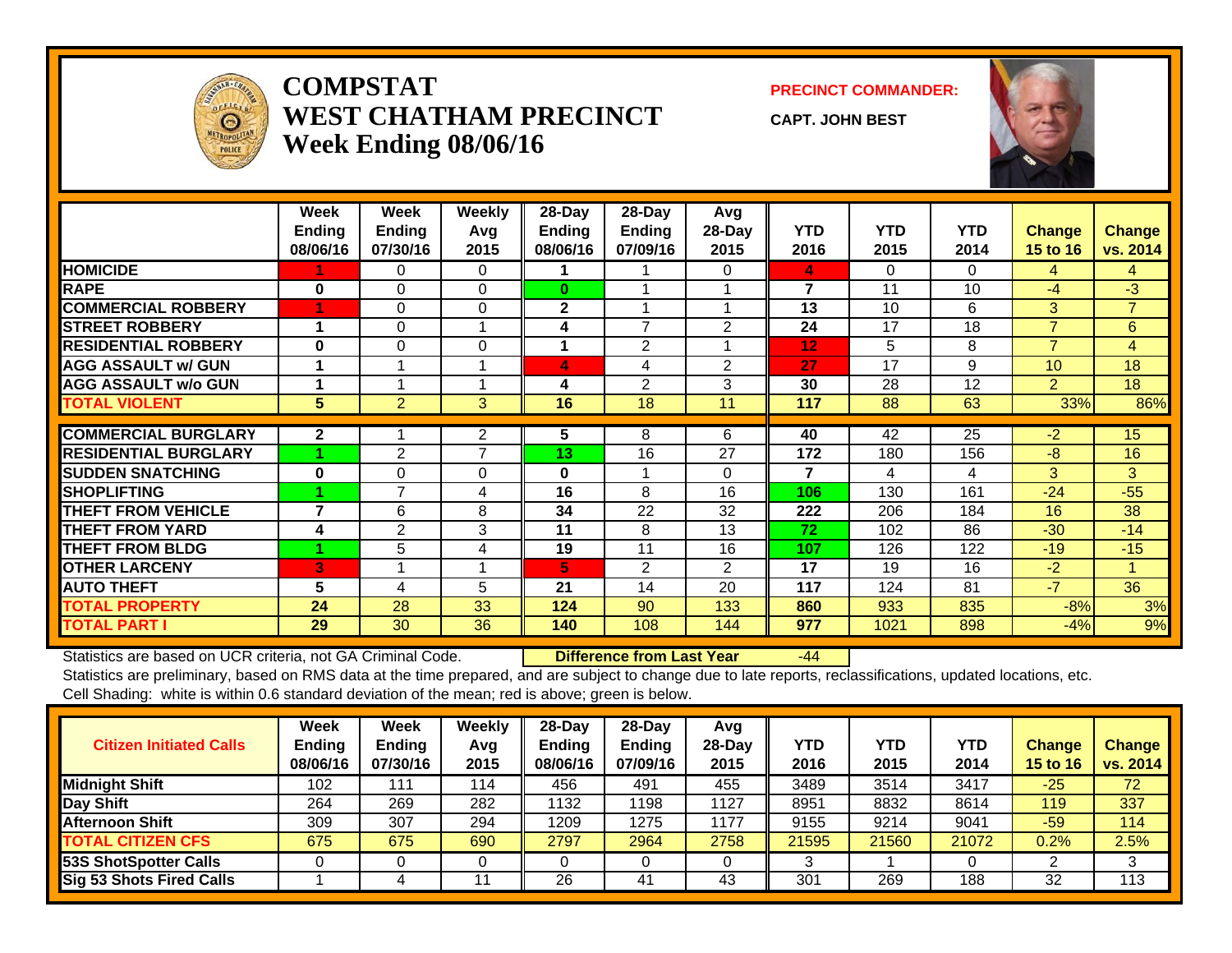## **BEAT 11 West Chatham Precinct Week Ending 08/06/16**



|                             |                | <b>Last 4 Weeks</b> |                |               | 28 Days        | 28 Day  |                |                |                |               |                |
|-----------------------------|----------------|---------------------|----------------|---------------|----------------|---------|----------------|----------------|----------------|---------------|----------------|
|                             | Ending         | Ending              | Ending         | <b>Ending</b> | <b>Ending</b>  | Average | <b>YTD</b>     | <b>YTD</b>     | <b>YTD</b>     | <b>Change</b> | <b>Change</b>  |
|                             | 07/09/16       | 07/09/16            | 07/30/16       | 08/06/16      | 08/06/16       | 2015    | 2016           | 2015           | 2014           | 15 to 16      | vs. 2014       |
| <b>HOMICIDE</b>             | $\Omega$       | 0                   | $\Omega$       | $\Omega$      | 0              | 0.0     | $\mathbf{0}$   | $\mathbf{0}$   | 0              | $\Omega$      | $\overline{0}$ |
| <b>RAPE</b>                 | $\Omega$       | $\Omega$            | $\Omega$       | 0             | $\Omega$       | 0.1     | 1              | 1              | 0              | $\Omega$      | 1              |
| <b>COMMERCIAL ROBBERY</b>   | $\Omega$       | $\Omega$            | $\Omega$       | $\Omega$      | $\Omega$       | 0.2     | $\overline{2}$ | 3              | $\Omega$       | $-1$          | $\overline{2}$ |
| <b>ISTREET ROBBERY</b>      | $\Omega$       | $\Omega$            | $\Omega$       | $\mathbf{1}$  | $\mathbf{1}$   | 0.3     | $\overline{2}$ | 2              | 4              | $\Omega$      | $-2$           |
| <b>RESIDENTIAL ROBBERY</b>  | $\Omega$       | $\Omega$            | $\mathbf{0}$   | $\Omega$      | $\Omega$       | 0.0     | $\mathbf{0}$   | 0              | 0              | $\Omega$      | $\Omega$       |
| <b>AGG ASSAULT w/ GUN</b>   | $\Omega$       | $\Omega$            | $\Omega$       | $\Omega$      | 0              | 0.1     | 1              | 1              | 1              | $\mathbf{0}$  | $\mathbf{0}$   |
| <b>AGG ASSAULT w/o GUN</b>  | $\Omega$       | $\Omega$            | $\Omega$       | $\Omega$      | $\Omega$       | 0.2     | 3              | 0              | $\mathbf{1}$   | 3             | $\overline{2}$ |
| <b>TOTAL VIOLENT</b>        | $\mathbf{0}$   | $\mathbf{0}$        | $\mathbf{0}$   | 1             | $\mathbf{1}$   | 0.8     | 9              | $\overline{7}$ | 6              | 29%           | 50%            |
|                             |                |                     |                |               |                |         |                |                |                |               |                |
| <b>COMMERCIAL BURGLARY</b>  | $\mathbf 0$    | $\Omega$            | 0              | 0             | $\Omega$       | 1.0     | 4              | 6              | 5              | $-2$          | $-1$           |
| <b>RESIDENTIAL BURGLARY</b> | $\mathbf{1}$   | $\Omega$            | $\mathbf{1}$   | $\Omega$      | $\overline{2}$ | 1.7     | 9              | 12             | 13             | $-3$          | $-4$           |
| <b>SUDDEN SNATCHING</b>     | 0              | 0                   | $\Omega$       | $\Omega$      | $\Omega$       | 0.0     | $\mathbf{1}$   | 0              | 0              | 1             | 1              |
| <b>SHOPLIFTING</b>          | $\Omega$       | $\Omega$            | $\mathbf{1}$   | 0             | $\mathbf{1}$   | 0.2     | $\mathbf{1}$   | 1              | $\mathbf{1}$   | $\Omega$      | $\Omega$       |
| <b>THEFT FROM VEHICLE</b>   | 1              | $\Omega$            | $\Omega$       | $\Omega$      | 1              | 3.3     | 22             | 22             | 23             | $\Omega$      | $-1$           |
| <b>THEFT FROM YARD</b>      | $\mathbf{1}$   | $\mathbf{1}$        | $\mathbf{1}$   | $\Omega$      | 3              | 1.8     | 14             | 18             | 11             | $-4$          | 3              |
| <b>THEFT FROM BLDG</b>      | $\Omega$       | 5                   | $\overline{2}$ | $\mathbf{1}$  | 8              | 4.0     | 26             | 38             | 27             | $-12$         | $-1$           |
| <b>OTHER LARCENY</b>        | $\Omega$       | $\Omega$            | $\Omega$       | $\mathbf{1}$  | $\mathbf{1}$   | 0.3     | 5              | $\overline{2}$ | $\overline{2}$ | 3             | 3              |
| <b>AUTO THEFT</b>           | $\mathbf{1}$   | $\Omega$            | $\Omega$       | 1             | $\overline{2}$ | 3.4     | 16             | 18             | 5              | $-2$          | 11             |
| <b>TOTAL PROPERTY</b>       | 4              | 6                   | 5              | 3             | 18             | 15.6    | 98             | 117            | 87             | $-16%$        | 13%            |
| <b>TOTAL PART I</b>         | $\overline{4}$ | 6                   | 5.             | 4             | 19             | 16.5    | 107            | 124            | 93             | $-14%$        | 15%            |

 **Difference from Last Year**r -17

Statistics are based on UCR criteria, not GA Criminal Code.

| <b>Shots Fired Calls</b>        | Week<br><b>Ending</b><br>07/09/16 | Week<br><b>Endina</b><br>07/09/16 | <b>Week</b><br>Ending<br>07/30/16 | Week<br>Ending<br>08/06/16 | 28 Days<br><b>Ending</b><br>08/06/16 | 28 Day<br>Average II<br>2015 | YTD<br>2016 | YTD<br>2015 | <b>YTD</b><br>2014 | <b>Change</b><br>15 to 16 $\vert$ | <b>Change</b><br>vs. 2014 |
|---------------------------------|-----------------------------------|-----------------------------------|-----------------------------------|----------------------------|--------------------------------------|------------------------------|-------------|-------------|--------------------|-----------------------------------|---------------------------|
| <b>153S ShotSpotter Calls</b>   |                                   |                                   |                                   |                            |                                      | 0.0                          |             |             |                    | 0%                                | 0%                        |
| <b>Sig 53 Shots Fired Calls</b> |                                   |                                   |                                   |                            |                                      | 2.9                          | 10          | 18          | 19                 | $-44%$                            | $-47%$                    |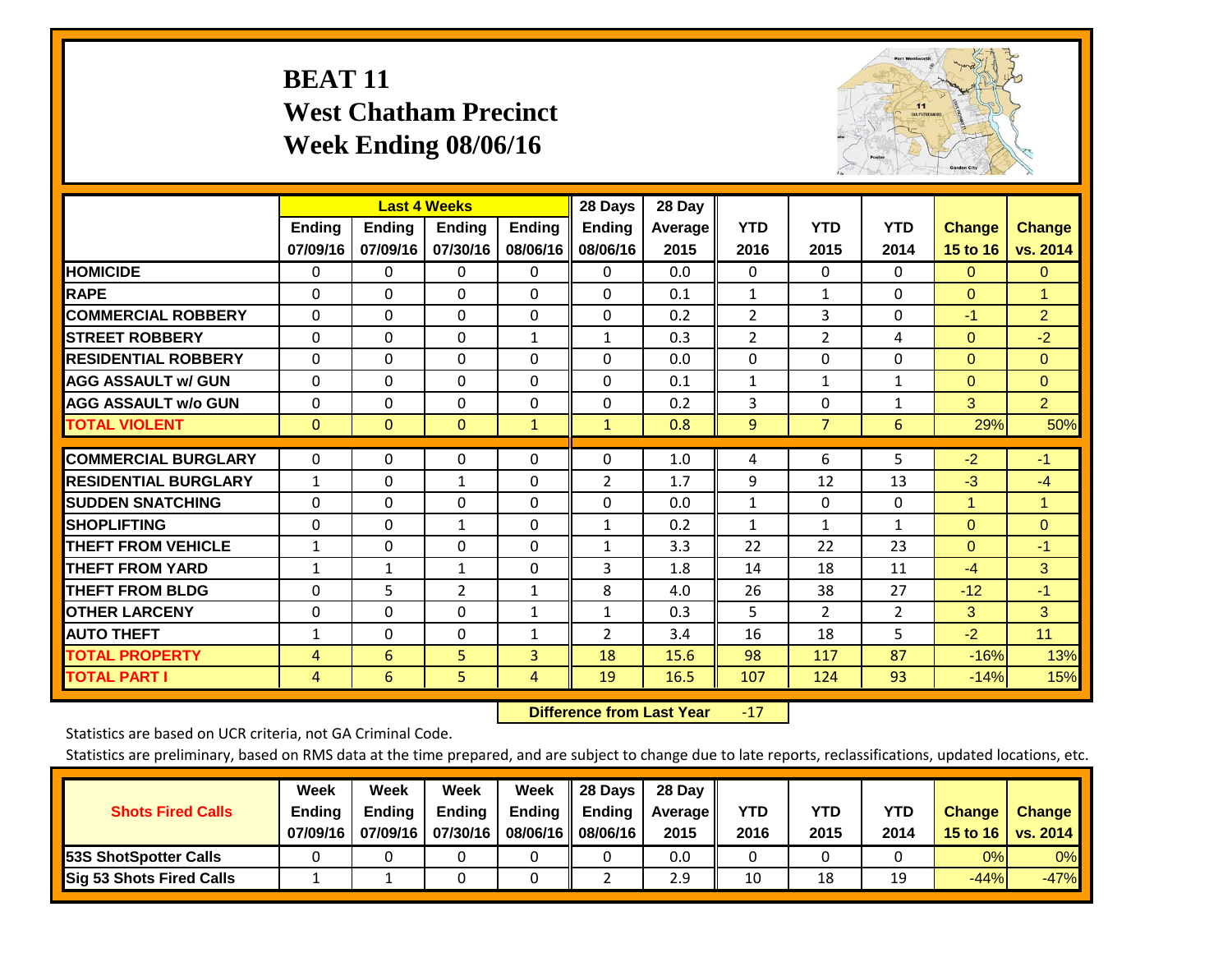## **BEAT 12 West Chatham Precinct Week Ending 08/06/16**



|                             |                | <b>Last 4 Weeks</b> |                |               | 28 Days        | 28 Day  |                |              |                |                |                |
|-----------------------------|----------------|---------------------|----------------|---------------|----------------|---------|----------------|--------------|----------------|----------------|----------------|
|                             | <b>Ending</b>  | <b>Ending</b>       | <b>Endina</b>  | <b>Ending</b> | <b>Ending</b>  | Average | <b>YTD</b>     | <b>YTD</b>   | <b>YTD</b>     | <b>Change</b>  | <b>Change</b>  |
|                             | 07/09/16       | 07/09/16            | 07/30/16       | 08/06/16      | 08/06/16       | 2015    | 2016           | 2015         | 2014           | 15 to 16       | vs. 2014       |
| <b>HOMICIDE</b>             | 0              | 0                   | $\Omega$       | 0             | $\mathbf{0}$   | 0.0     | 1              | 0            | 0              | 1              | 1.             |
| <b>RAPE</b>                 | 0              | $\Omega$            | $\Omega$       | $\Omega$      | $\Omega$       | 0.3     | 1              | 4            | 5              | $-3$           | $-4$           |
| <b>COMMERCIAL ROBBERY</b>   | $\Omega$       | 0                   | $\Omega$       | 1             | 1              | 0.2     | 4              | $\mathbf{1}$ | $\mathbf{1}$   | 3              | 3              |
| <b>ISTREET ROBBERY</b>      | $\Omega$       | $\Omega$            | $\Omega$       | $\mathbf{0}$  | $\Omega$       | 0.5     | 5              | 3            | $\overline{2}$ | $\overline{2}$ | 3              |
| <b>RESIDENTIAL ROBBERY</b>  | $\mathbf{1}$   | $\Omega$            | $\Omega$       | $\mathbf{0}$  | 1              | 0.2     | 3              | $\Omega$     | 0              | 3              | 3              |
| <b>AGG ASSAULT w/ GUN</b>   | $\Omega$       | $\Omega$            | $\Omega$       | $\mathbf{0}$  | $\Omega$       | 0.2     | 5              | 1            | 0              | 4              | 5              |
| <b>AGG ASSAULT w/o GUN</b>  | $\mathbf{1}$   | 0                   | $\Omega$       | 0             | 1              | 0.8     | 5              | 7            | 5              | $-2$           | $\mathbf{0}$   |
| <b>TOTAL VIOLENT</b>        | $\overline{2}$ | $\Omega$            | $\mathbf{0}$   | $\mathbf{1}$  | 3              | 2.3     | 24             | 16           | 13             | 50%            | 85%            |
| <b>COMMERCIAL BURGLARY</b>  | $\Omega$       | $\Omega$            |                |               | $\Omega$       | 0.6     |                |              | 3              |                | 1              |
|                             |                |                     | $\mathbf{0}$   | 0             |                |         | 4              | 4            |                | $\mathbf{0}$   |                |
| <b>RESIDENTIAL BURGLARY</b> | $\Omega$       | 1                   | $\mathbf{0}$   | $\mathbf{0}$  | 1              | 9.7     | 60             | 53           | 46             | $\overline{7}$ | 14             |
| <b>SUDDEN SNATCHING</b>     | 0              | 0                   | $\mathbf{0}$   | $\mathbf{0}$  | $\Omega$       | 0.0     | $\overline{2}$ | $\Omega$     | 1              | 2              | 1              |
| <b>SHOPLIFTING</b>          | $\Omega$       | $\Omega$            | $\Omega$       | 1             | $\mathbf{1}$   | 2.4     | 20             | 16           | 25             | 4              | $-5$           |
| <b>THEFT FROM VEHICLE</b>   | 3              | 9                   | $\mathbf{1}$   | 2             | 15             | 8.4     | 67             | 63           | 49             | 4              | 18             |
| <b>THEFT FROM YARD</b>      | 1              | $\Omega$            | 1              | $\mathbf{1}$  | 3              | 3.1     | 17             | 25           | 19             | -8             | $-2$           |
| <b>THEFT FROM BLDG</b>      | 4              | $\Omega$            | $\overline{2}$ | $\mathbf{0}$  | 6              | 2.9     | 23             | 21           | 19             | $\overline{2}$ | $\overline{4}$ |
| <b>OTHER LARCENY</b>        | $\Omega$       | 0                   | $\Omega$       | $\Omega$      | 0              | 0.3     | 3              | 4            | 4              | $-1$           | $-1$           |
| <b>AUTO THEFT</b>           | 2              | $\overline{2}$      | $\overline{2}$ | 1             | $\overline{7}$ | 4.7     | 33             | 32           | 21             | 1              | 12             |
| <b>TOTAL PROPERTY</b>       | 10             | 12                  | 6              | 5             | 33             | 32.2    | 229            | 218          | 187            | 5%             | 22%            |
| <b>TOTAL PART I</b>         | 12             | 12                  | 6              | 6             | 36             | 34.5    | 253            | 234          | 200            | 8%             | 27%            |

 **Difference from Last Year**r 19

Statistics are based on UCR criteria, not GA Criminal Code.

| <b>Shots Fired Calls</b>        | Week<br><b>Ending</b><br>07/09/16 | Week<br><b>Endina</b><br>07/09/16 | <b>Week</b><br>Ending<br>07/30/16 | Week<br>Ending<br>08/06/16 | 28 Days<br><b>Ending</b><br>08/06/16 | 28 Day<br>Average II<br>2015 | YTD<br>2016 | YTD<br>2015 | <b>YTD</b><br>2014 | <b>Change</b><br>15 to 16 $\vert$ | <b>Change</b><br>vs. 2014 |
|---------------------------------|-----------------------------------|-----------------------------------|-----------------------------------|----------------------------|--------------------------------------|------------------------------|-------------|-------------|--------------------|-----------------------------------|---------------------------|
| <b>153S ShotSpotter Calls</b>   |                                   |                                   |                                   |                            |                                      | 0.0                          |             |             |                    | 0%                                | 0%                        |
| <b>Sig 53 Shots Fired Calls</b> |                                   |                                   |                                   |                            |                                      | 6.2                          | 47          | 43          | 28                 | 9%                                | 68%                       |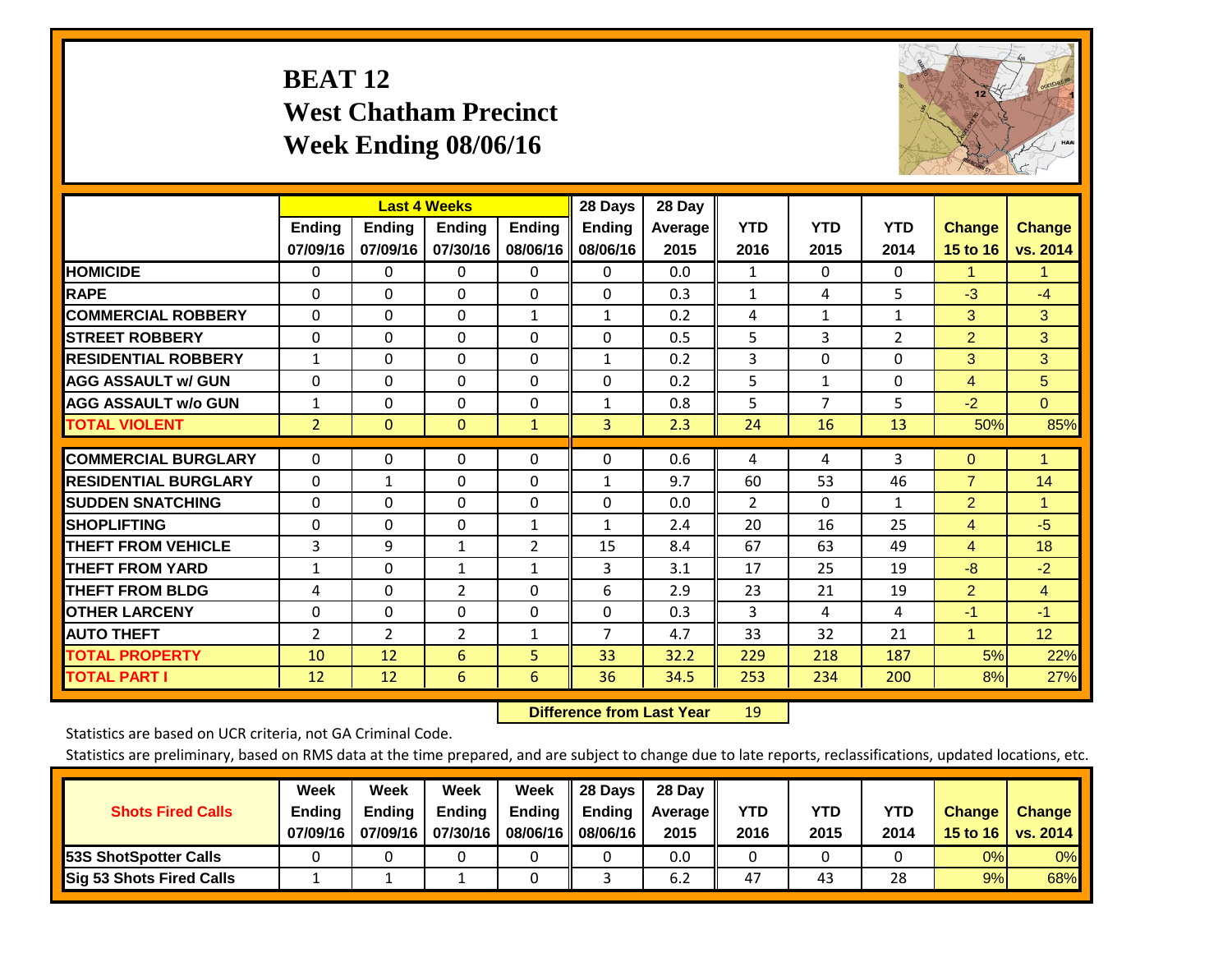## **BEAT 13 West Chatham Precinct Week Ending 08/06/16**



|                             |                           | <b>Last 4 Weeks</b>       |                           |                           | 28 Days                   | 28 Day            |                    |                    |                    |                           |                           |
|-----------------------------|---------------------------|---------------------------|---------------------------|---------------------------|---------------------------|-------------------|--------------------|--------------------|--------------------|---------------------------|---------------------------|
|                             | <b>Ending</b><br>07/09/16 | <b>Ending</b><br>07/09/16 | <b>Endina</b><br>07/30/16 | <b>Endina</b><br>08/06/16 | <b>Endina</b><br>08/06/16 | Average  <br>2015 | <b>YTD</b><br>2016 | <b>YTD</b><br>2015 | <b>YTD</b><br>2014 | <b>Change</b><br>15 to 16 | <b>Change</b><br>vs. 2014 |
| <b>HOMICIDE</b>             | 0                         | 0                         | $\Omega$                  | 0                         | 0                         | 0.2               | $\Omega$           | 0                  | 0                  | $\Omega$                  | $\mathbf{0}$              |
| <b>RAPE</b>                 | $\Omega$                  | $\Omega$                  | $\Omega$                  | $\Omega$                  | $\Omega$                  | 0.2               | $\overline{3}$     | $\mathbf{1}$       | 0                  | $\overline{2}$            | 3                         |
| <b>COMMERCIAL ROBBERY</b>   | $\Omega$                  | $\Omega$                  | $\Omega$                  | $\Omega$                  | $\Omega$                  | 0.2               | $\mathbf{1}$       | $\overline{2}$     | $\mathbf{1}$       | $-1$                      | $\Omega$                  |
| <b>STREET ROBBERY</b>       | $\Omega$                  | $\Omega$                  | $\Omega$                  | $\Omega$                  | $\Omega$                  | 0.4               | 3                  | 3                  | 6                  | $\Omega$                  | $-3$                      |
| <b>RESIDENTIAL ROBBERY</b>  | $\Omega$                  | $\Omega$                  | $\mathbf{0}$              | $\Omega$                  | 0                         | 0.2               | 2                  | $\overline{2}$     | $\overline{2}$     | $\Omega$                  | $\overline{0}$            |
| <b>AGG ASSAULT w/ GUN</b>   | $\Omega$                  | $\Omega$                  | $\mathbf{0}$              | $\Omega$                  | 0                         | 0.7               | 9                  | 6                  | 4                  | 3                         | 5                         |
| <b>AGG ASSAULT w/o GUN</b>  | $\Omega$                  | $\Omega$                  | $\Omega$                  | $\Omega$                  | $\Omega$                  | 0.8               | 6                  | 8                  | $\overline{2}$     | $-2$                      | $\overline{4}$            |
| <b>TOTAL VIOLENT</b>        | $\Omega$                  | $\Omega$                  | $\mathbf{0}$              | $\mathbf{0}$              | $\mathbf{0}$              | 2.8               | 24                 | 22                 | 15                 | 9%                        | 60%                       |
| <b>COMMERCIAL BURGLARY</b>  | $\Omega$                  | $\Omega$                  | 1                         | 1                         | $\overline{2}$            | 2.0               | 9                  | 14                 | 9                  | $-5$                      | $\overline{0}$            |
| <b>RESIDENTIAL BURGLARY</b> | $\Omega$                  | 1                         | $\mathbf{0}$              | 0                         | 1                         | 4.0               | 18                 | 30                 | 27                 | $-12$                     | $-9$                      |
| <b>ISUDDEN SNATCHING</b>    | $\Omega$                  | $\Omega$                  | $\Omega$                  | $\Omega$                  | $\Omega$                  | 0.3               | $\mathbf{1}$       | 4                  | $\overline{2}$     | $-3$                      | $-1$                      |
| <b>SHOPLIFTING</b>          | $\Omega$                  | 1                         | 2                         | 0                         | 3                         | 0.5               | 13                 | 4                  | 5                  | 9                         | 8                         |
| <b>THEFT FROM VEHICLE</b>   | $\Omega$                  | $\overline{2}$            | $\overline{2}$            | 2                         | 6                         | 5.7               | 40                 | 38                 | 27                 | $\overline{2}$            | 13                        |
| <b>THEFT FROM YARD</b>      | $\Omega$                  | $\Omega$                  | $\Omega$                  | $\mathbf{1}$              | $\mathbf{1}$              | 2.3               | 12                 | 16                 | 19                 | $-4$                      | $-7$                      |
| <b>THEFT FROM BLDG</b>      | 2                         | $\Omega$                  | $\Omega$                  | $\Omega$                  | $\overline{2}$            | 2.0               | 14                 | 16                 | 16                 | $-2$                      | $-2$                      |
| <b>OTHER LARCENY</b>        | $\Omega$                  | $\Omega$                  | $\Omega$                  | 1                         | $\mathbf{1}$              | 0.3               | $\mathbf{1}$       | 3                  | $\mathbf{1}$       | $-2$                      | $\Omega$                  |
| <b>AUTO THEFT</b>           | $\Omega$                  | $\overline{2}$            | $\mathbf{0}$              | $\Omega$                  | $\overline{2}$            | 2.8               | 17                 | 24                 | 15                 | $-7$                      | $\overline{2}$            |
| <b>TOTAL PROPERTY</b>       | $\overline{2}$            | 6                         | 5                         | 5                         | 18                        | 19.9              | 125                | 149                | 121                | $-16%$                    | 3%                        |
| <b>TOTAL PART I</b>         | $\overline{2}$            | 6                         | 5.                        | 5                         | 18                        | 22.7              | 149                | 171                | 136                | $-13%$                    | 10%                       |

 **Difference from Last Year**‐22

Statistics are based on UCR criteria, not GA Criminal Code.

| <b>Shots Fired Calls</b>        | Week<br><b>Ending</b><br>07/09/16 | Week<br><b>Endina</b><br>07/09/16 | <b>Week</b><br>Ending<br>07/30/16 | Week<br>Ending<br>08/06/16 | 28 Days<br><b>Ending</b><br>08/06/16 | 28 Day<br>Average II<br>2015 | YTD<br>2016 | YTD<br>2015 | YTD<br>2014 | <b>Change</b><br>15 to 16 $\vert$ | <b>Change</b><br>vs. 2014 |
|---------------------------------|-----------------------------------|-----------------------------------|-----------------------------------|----------------------------|--------------------------------------|------------------------------|-------------|-------------|-------------|-----------------------------------|---------------------------|
| <b>153S ShotSpotter Calls</b>   |                                   |                                   |                                   |                            |                                      | 0.0                          |             |             |             | 0%                                | 0%                        |
| <b>Sig 53 Shots Fired Calls</b> |                                   |                                   |                                   |                            |                                      | 10.6                         | 67          | 58          | 33          | 16%                               | 103%                      |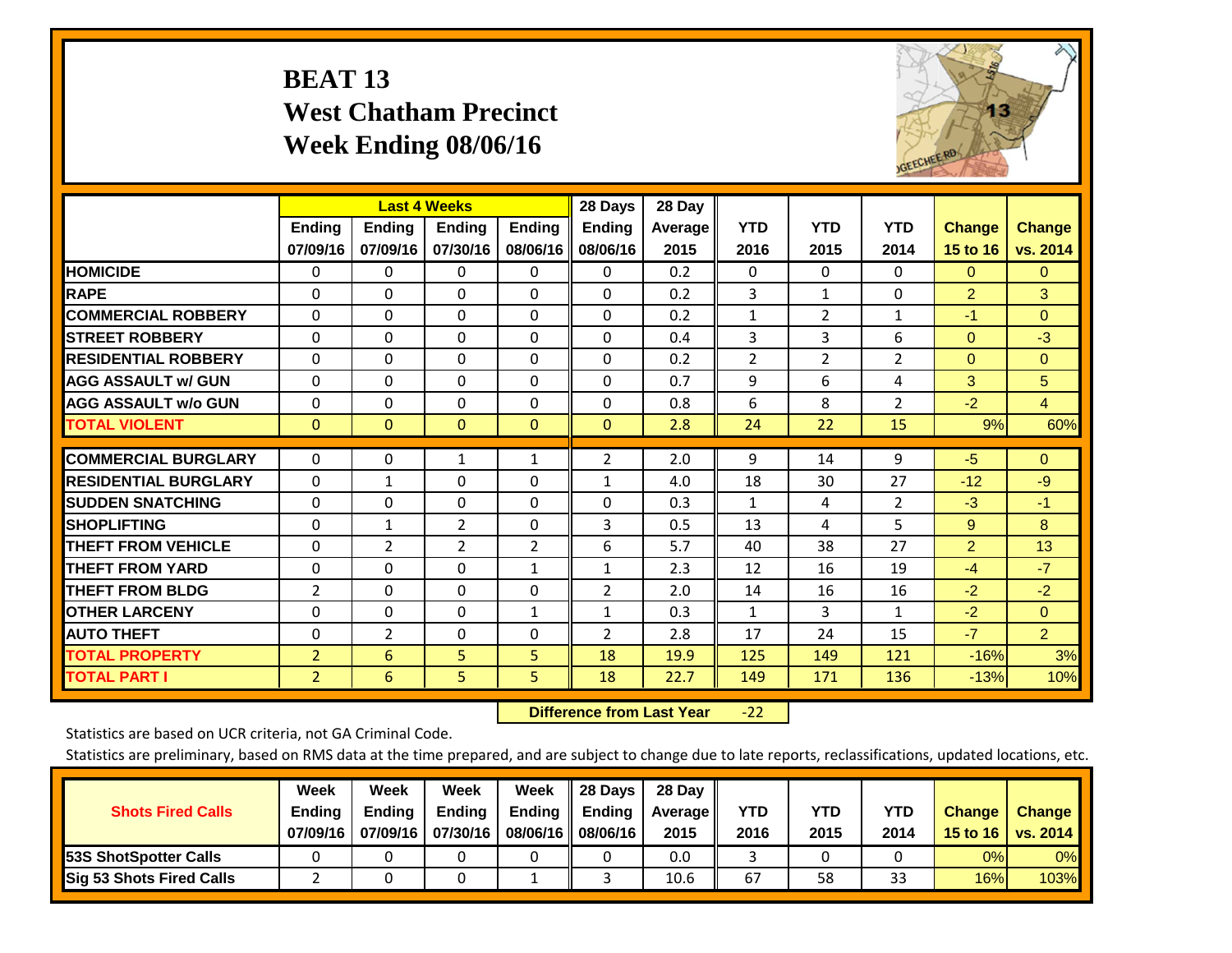## **BEAT 14 West Chatham Precinct Week Ending 08/06/16**



|                             |               | <b>Last 4 Weeks</b> |                |                | 28 Days        | 28 Day         |                |              |                |                      |                |
|-----------------------------|---------------|---------------------|----------------|----------------|----------------|----------------|----------------|--------------|----------------|----------------------|----------------|
|                             | <b>Ending</b> | <b>Ending</b>       | Ending         | Ending         | Ending         | <b>Average</b> | <b>YTD</b>     | <b>YTD</b>   | <b>YTD</b>     | <b>Change</b>        | <b>Change</b>  |
|                             | 07/09/16      | 07/09/16            | 07/30/16       | 08/06/16       | 08/06/16       | 2015           | 2016           | 2015         | 2014           | 15 to 16             | vs. 2014       |
| <b>HOMICIDE</b>             | 0             | 0                   | $\Omega$       | 0              | 0              | 0.1            | $\mathbf{1}$   | 0            | 0              | 1                    | 1.             |
| <b>RAPE</b>                 | $\Omega$      | $\Omega$            | $\Omega$       | $\Omega$       | $\Omega$       | 0.5            | $\Omega$       | 3            | 3              | $-3$                 | $-3$           |
| <b>COMMERCIAL ROBBERY</b>   | 1             | 0                   | $\Omega$       | 0              | 1              | 0.2            | 1              | 1            | $\Omega$       | $\Omega$             | $\mathbf{1}$   |
| <b>STREET ROBBERY</b>       | $\Omega$      | $\Omega$            | $\Omega$       | $\Omega$       | $\Omega$       | 0.1            | $\mathbf{1}$   | $\mathbf{1}$ | $\mathbf{1}$   | $\Omega$             | $\overline{0}$ |
| <b>RESIDENTIAL ROBBERY</b>  | $\Omega$      | $\Omega$            | $\Omega$       | $\Omega$       | $\Omega$       | 0.0            | $\mathbf{1}$   | $\Omega$     | $\overline{2}$ | $\blacktriangleleft$ | $-1$           |
| <b>AGG ASSAULT w/ GUN</b>   | $\Omega$      | $\Omega$            | $\mathbf{0}$   | $\Omega$       | $\Omega$       | 0.0            | $\overline{2}$ | $\Omega$     | $\mathbf{1}$   | $\overline{2}$       | $\mathbf{1}$   |
| <b>AGG ASSAULT w/o GUN</b>  | 0             | 0                   | 1              | 0              | $\mathbf{1}$   | 0.1            | 5              | $\mathbf{1}$ | 0              | $\overline{4}$       | 5              |
| <b>TOTAL VIOLENT</b>        | $\mathbf{1}$  | $\overline{0}$      | $\mathbf{1}$   | $\mathbf{0}$   | $\overline{2}$ | 0.9            | 11             | 6            | $\overline{7}$ | 83%                  | 57%            |
|                             |               |                     |                |                |                |                |                |              |                |                      |                |
| <b>COMMERCIAL BURGLARY</b>  | $\Omega$      | $\Omega$            | $\Omega$       | $\Omega$       | $\Omega$       | 0.7            | 5              | 5            | 1              | $\mathbf{0}$         | 4              |
| <b>RESIDENTIAL BURGLARY</b> | 4             | 0                   | $\mathbf{0}$   | 0              | 4              | 3.5            | 32             | 29           | 20             | 3                    | 12             |
| <b>ISUDDEN SNATCHING</b>    | $\Omega$      | 0                   | $\mathbf{0}$   | 0              | 0              | 0.0            | $\mathbf{1}$   | 0            | 0              | 1                    | 1              |
| <b>SHOPLIFTING</b>          | $\Omega$      | 0                   | $\Omega$       | 0              | $\Omega$       | 0.6            | 6              | 4            | 9              | 2                    | $-3$           |
| <b>THEFT FROM VEHICLE</b>   | $\Omega$      | 3                   | $\Omega$       | 1              | 4              | 4.4            | 22             | 30           | 32             | -8                   | $-10$          |
| <b>THEFT FROM YARD</b>      | 0             | 1                   | 0              | 1              | $\overline{2}$ | 2.1            | 12             | 13           | 6              | $-1$                 | 6              |
| <b>THEFT FROM BLDG</b>      | $\Omega$      | $\Omega$            | $\Omega$       | $\Omega$       | $\Omega$       | 2.7            | 9              | 20           | 21             | $-11$                | $-12$          |
| <b>OTHER LARCENY</b>        | 0             | 0                   | $\mathbf{1}$   | 0              | 1              | 0.8            | 4              | 6            | 3              | $-2$                 | $\mathbf{1}$   |
| <b>AUTO THEFT</b>           | $\mathbf{1}$  | $\overline{2}$      | 0              | $\overline{2}$ | 5              | 3.5            | 20             | 17           | 14             | 3                    | 6              |
| <b>TOTAL PROPERTY</b>       | 5             | 6                   | $\mathbf{1}$   | 4              | 16             | 18.2           | 111            | 124          | 106            | $-10%$               | 5%             |
| <b>TOTAL PART I</b>         | 6             | 6                   | $\overline{2}$ | 4              | 18             | 19.1           | 122            | 130          | 113            | $-6%$                | 8%             |

 **Difference from Last Year**‐8

Statistics are based on UCR criteria, not GA Criminal Code.

| <b>Shots Fired Calls</b>        | Week<br><b>Ending</b><br>07/09/16 | Week<br><b>Endina</b><br>07/09/16 | <b>Week</b><br>Ending<br>07/30/16 | Week<br>Ending<br>08/06/16 | 28 Days<br><b>Ending</b><br>08/06/16 | 28 Day<br>Average II<br>2015 | YTD<br>2016 | YTD<br>2015 | <b>YTD</b><br>2014 | <b>Change</b><br>15 to 16 $\vert$ | <b>Change</b><br>vs. 2014 |
|---------------------------------|-----------------------------------|-----------------------------------|-----------------------------------|----------------------------|--------------------------------------|------------------------------|-------------|-------------|--------------------|-----------------------------------|---------------------------|
| <b>153S ShotSpotter Calls</b>   |                                   |                                   |                                   |                            |                                      | 0.1                          |             |             |                    | 0%                                | 0%                        |
| <b>Sig 53 Shots Fired Calls</b> |                                   |                                   |                                   |                            |                                      | 8.4                          | 64          | 52          | 48                 | 23%                               | 33%                       |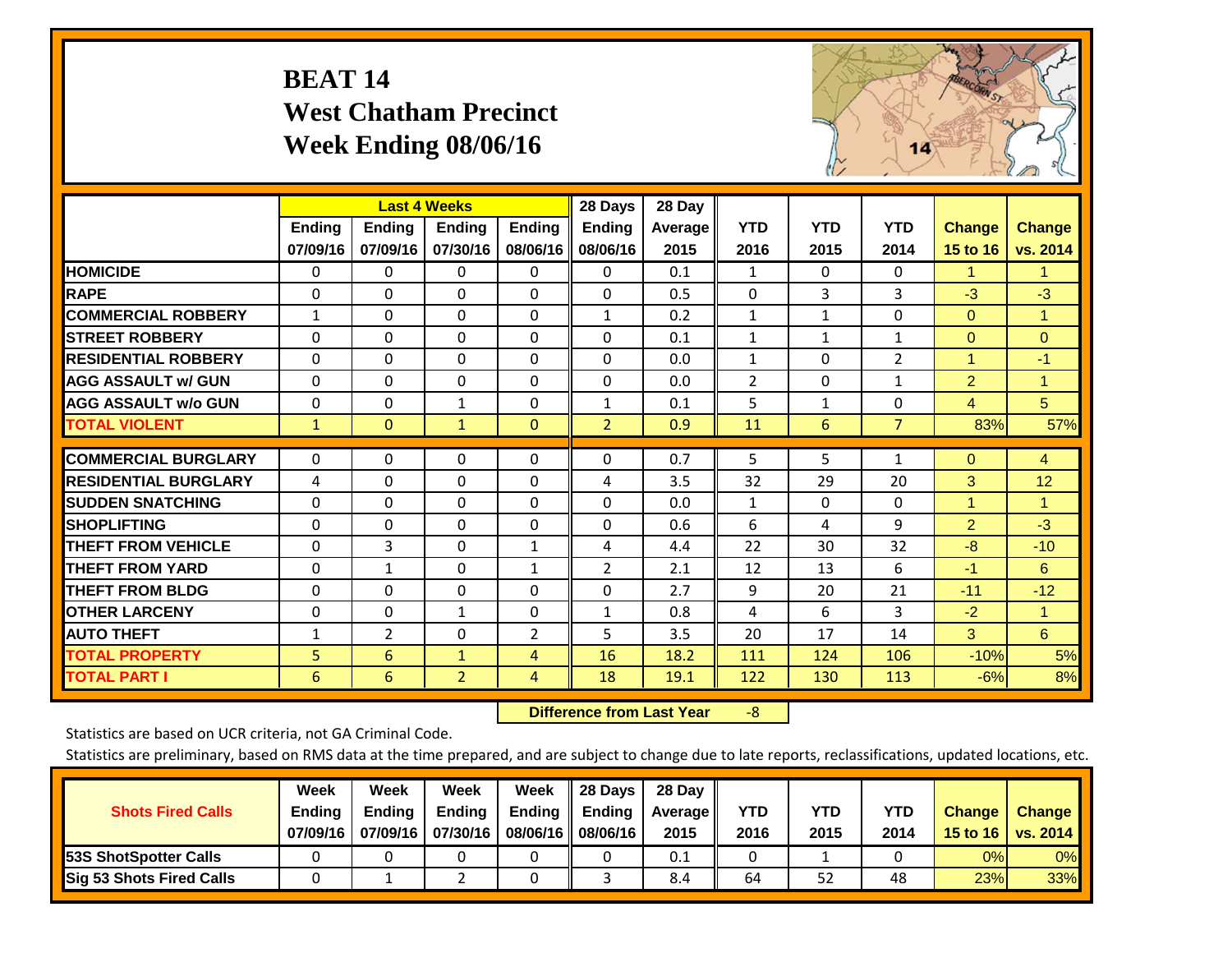# **BEAT 15 West Chatham Precinct Week Ending 08/06/16**



|                             |                | <b>Last 4 Weeks</b> |               |                | 28 Days        | 28 Day  |                |                |                |                      |                |
|-----------------------------|----------------|---------------------|---------------|----------------|----------------|---------|----------------|----------------|----------------|----------------------|----------------|
|                             | <b>Ending</b>  | <b>Ending</b>       | <b>Endina</b> | <b>Endina</b>  | <b>Endina</b>  | Average | <b>YTD</b>     | <b>YTD</b>     | <b>YTD</b>     | <b>Change</b>        | <b>Change</b>  |
|                             | 07/09/16       | 07/09/16            | 07/30/16      | 08/06/16       | 08/06/16       | 2015    | 2016           | 2015           | 2014           | 15 to 16             | vs. 2014       |
| <b>HOMICIDE</b>             | 0              | 0                   | $\Omega$      | 1              | 1              | 0.0     | $\overline{2}$ | $\Omega$       | 0              | $\overline{2}$       | 2 <sup>1</sup> |
| <b>RAPE</b>                 | 0              | $\Omega$            | $\Omega$      | $\Omega$       | $\Omega$       | 0.2     | $\mathbf{1}$   | $\overline{2}$ | $\mathbf{1}$   | $-1$                 | $\Omega$       |
| <b>COMMERCIAL ROBBERY</b>   | $\Omega$       | $\Omega$            | $\Omega$      | 0              | $\Omega$       | 0.2     | 4              | $\Omega$       | 0              | $\overline{4}$       | $\overline{4}$ |
| <b>STREET ROBBERY</b>       | $\mathbf{1}$   | $\mathbf{1}$        | $\Omega$      | $\Omega$       | $\overline{2}$ | 0.5     | 8              | 4              | $\overline{2}$ | $\overline{4}$       | 6              |
| <b>RESIDENTIAL ROBBERY</b>  | 0              | $\Omega$            | $\Omega$      | $\mathbf{0}$   | $\Omega$       | 0.1     | 3              | $\mathbf{1}$   | 3              | $\overline{2}$       | $\Omega$       |
| <b>AGG ASSAULT w/ GUN</b>   | $\mathbf{1}$   | $\Omega$            | $\Omega$      | 1              | $\overline{2}$ | 1.0     | 6              | 9              | 3              | $-3$                 | 3              |
| <b>AGG ASSAULT w/o GUN</b>  | $\Omega$       | $\mathbf{1}$        | $\Omega$      | 0              | 1              | 0.5     | 8              | 5              | 3              | 3                    | 5              |
| <b>TOTAL VIOLENT</b>        | $\overline{2}$ | $\overline{2}$      | $\mathbf{0}$  | $\overline{2}$ | 6              | 2.4     | 32             | 21             | 12             | 52%                  | 167%           |
|                             |                |                     |               |                |                |         |                |                |                |                      |                |
| <b>COMMERCIAL BURGLARY</b>  | $\mathbf{1}$   | 0                   | $\mathbf{0}$  | 1              | 2              | 1.5     | 10             | 11             | 3              | $-1$                 | $\overline{7}$ |
| <b>RESIDENTIAL BURGLARY</b> | 2              | 1                   | $\mathbf{0}$  | $\mathbf{0}$   | 3              | 5.1     | 33             | 31             | 39             | 2                    | -6             |
| <b>SUDDEN SNATCHING</b>     | $\Omega$       | $\Omega$            | $\Omega$      | $\Omega$       | $\Omega$       | 0.0     | $\overline{2}$ | 0              | 1              | $\overline{2}$       | 1              |
| <b>SHOPLIFTING</b>          | 1              | 0                   | $\Omega$      | $\Omega$       | $\mathbf{1}$   | 0.8     | 14             | 3              | 5              | 11                   | $9^{\circ}$    |
| <b>THEFT FROM VEHICLE</b>   | 2              | 0                   | $\mathbf{1}$  | $\mathbf{0}$   | 3              | 4.5     | 24             | 23             | 21             | $\blacktriangleleft$ | 3              |
| <b>THEFT FROM YARD</b>      | $\Omega$       | $\mathbf{1}$        | $\mathbf{0}$  | 1              | 2              | 0.9     | 9              | 7              | 16             | 2                    | $-7$           |
| <b>THEFT FROM BLDG</b>      | $\Omega$       | 2                   | 1             | $\mathbf{0}$   | 3              | 1.5     | 16             | 6              | 11             | 10                   | 5              |
| <b>IOTHER LARCENY</b>       | 0              | 0                   | $\mathbf{0}$  | $\Omega$       | 0              | 0.0     | $\overline{2}$ | $\Omega$       | 3              | $\overline{2}$       | $-1$           |
| <b>AUTO THEFT</b>           | 0              | 0                   | 1             | 1              | 2              | 3.0     | 14             | 19             | 15             | $-5$                 | $-1$           |
| <b>TOTAL PROPERTY</b>       | 6              | 4                   | 3             | 3              | 16             | 17.3    | 124            | 100            | 114            | 24%                  | 9%             |
| <b>TOTAL PART I</b>         | 8              | 6                   | 3             | 5              | 22             | 19.6    | 156            | 121            | 126            | 29%                  | 24%            |

 **Difference from Last Year**r 35

Statistics are based on UCR criteria, not GA Criminal Code.

| <b>Shots Fired Calls</b>        | Week<br><b>Ending</b><br>07/09/16 | Week<br><b>Endina</b><br>07/09/16 | <b>Week</b><br>Ending<br>07/30/16 | Week<br>Ending<br>08/06/16 | 28 Days<br><b>Ending</b><br>08/06/16 | 28 Day<br>Average II<br>2015 | YTD<br>2016 | YTD<br>2015 | <b>YTD</b><br>2014 | <b>Change</b><br>15 to 16 $\vert$ | <b>Change</b><br>vs. 2014 |
|---------------------------------|-----------------------------------|-----------------------------------|-----------------------------------|----------------------------|--------------------------------------|------------------------------|-------------|-------------|--------------------|-----------------------------------|---------------------------|
| <b>153S ShotSpotter Calls</b>   |                                   |                                   |                                   |                            |                                      | 0.0                          |             |             |                    | 0%                                | 0%                        |
| <b>Sig 53 Shots Fired Calls</b> |                                   |                                   |                                   |                            |                                      | 97                           | 71          | 66          | 43                 | 8%                                | 65%                       |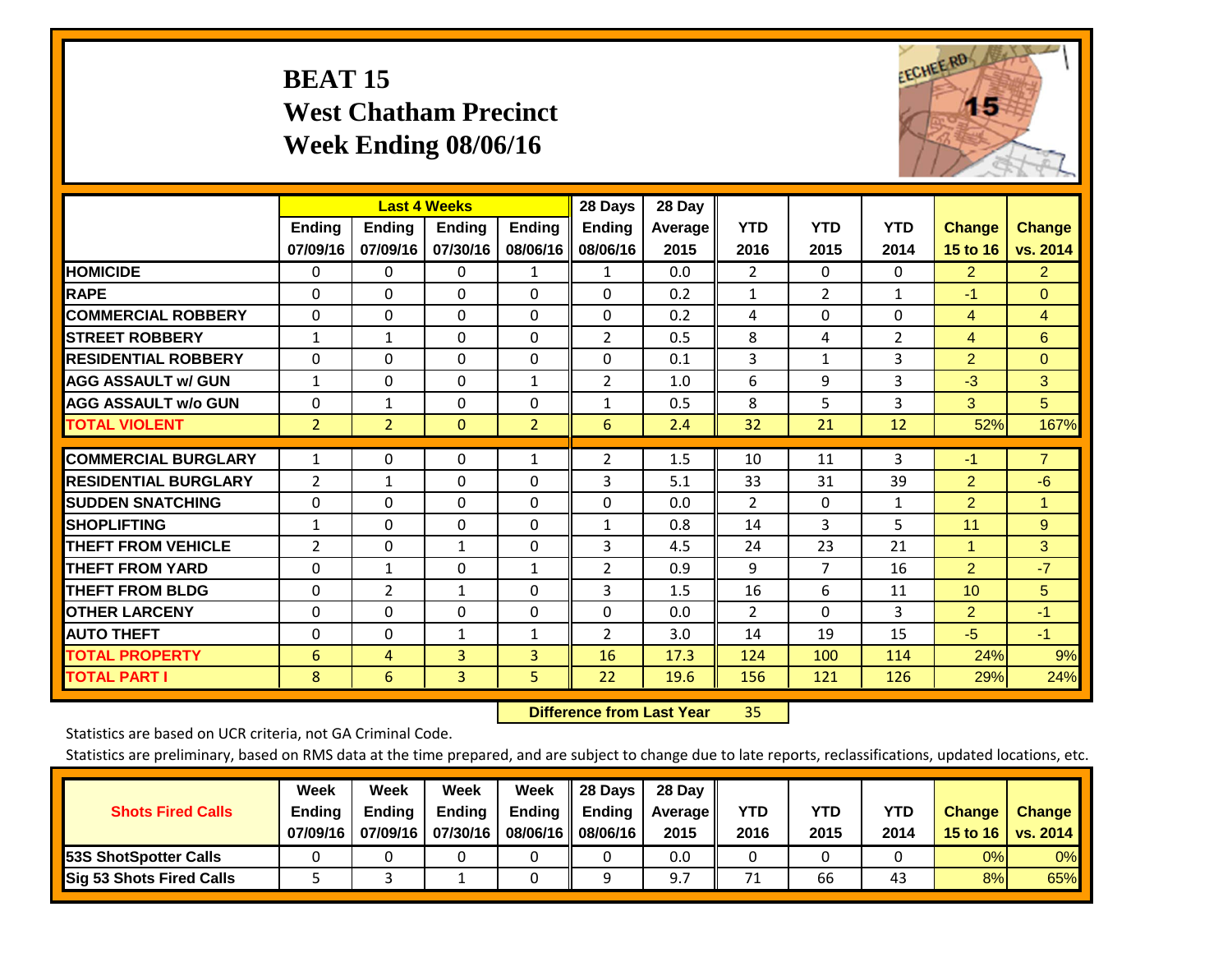## **BEAT 16 West Chatham Precinct Week Ending 08/06/16**



|                             |                           | <b>Last 4 Weeks</b>       |                           |                           | 28 Days                   | 28 Day            |                    |                    |                    |                           |                           |
|-----------------------------|---------------------------|---------------------------|---------------------------|---------------------------|---------------------------|-------------------|--------------------|--------------------|--------------------|---------------------------|---------------------------|
|                             | <b>Ending</b><br>07/09/16 | <b>Ending</b><br>07/09/16 | <b>Endina</b><br>07/30/16 | <b>Endina</b><br>08/06/16 | <b>Endina</b><br>08/06/16 | Average  <br>2015 | <b>YTD</b><br>2016 | <b>YTD</b><br>2015 | <b>YTD</b><br>2014 | <b>Change</b><br>15 to 16 | <b>Change</b><br>vs. 2014 |
| <b>HOMICIDE</b>             | 0                         | 0                         | $\Omega$                  | 0                         | 0                         | 0.0               | 0                  | $\Omega$           | 0                  | $\mathbf{0}$              | $\Omega$                  |
| <b>RAPE</b>                 | 0                         | $\Omega$                  | $\Omega$                  | $\Omega$                  | $\Omega$                  | 0.1               | $\mathbf{1}$       | $\Omega$           | $\mathbf{1}$       | 1                         | $\Omega$                  |
| <b>COMMERCIAL ROBBERY</b>   | $\Omega$                  | $\Omega$                  | $\Omega$                  | 0                         | $\Omega$                  | 0.3               | $\mathbf{1}$       | 3                  | 4                  | $-2$                      | $-3$                      |
| <b>STREET ROBBERY</b>       | $\Omega$                  | $\mathbf{1}$              | $\Omega$                  | $\Omega$                  | $\mathbf{1}$              | 0.4               | 5                  | 4                  | 3                  | $\overline{1}$            | $\overline{2}$            |
| <b>RESIDENTIAL ROBBERY</b>  | 0                         | $\Omega$                  | $\mathbf{0}$              | $\mathbf{0}$              | $\Omega$                  | 0.2               | 3                  | $\overline{2}$     | $\mathbf{1}$       | 1                         | $\overline{2}$            |
| <b>AGG ASSAULT w/ GUN</b>   | $\mathbf{1}$              | $\Omega$                  | $\mathbf{1}$              | $\Omega$                  | $\overline{2}$            | 0.1               | 4                  | 0                  | 0                  | $\overline{4}$            | $\overline{4}$            |
| <b>AGG ASSAULT w/o GUN</b>  | $\Omega$                  | 0                         | $\Omega$                  | 1                         | 1                         | 0.6               | 3                  | 7                  | $\mathbf{1}$       | $-4$                      | $\overline{2}$            |
| <b>TOTAL VIOLENT</b>        | $\mathbf{1}$              | $\mathbf{1}$              | $\mathbf{1}$              | $\mathbf{1}$              | 4                         | 1.7               | 17                 | 16                 | 10                 | 6%                        | 70%                       |
| <b>COMMERCIAL BURGLARY</b>  | $\mathbf{1}$              | 0                         | $\mathbf{0}$              | $\mathbf{0}$              | $\mathbf{1}$              | 0.5               | 8                  | $\overline{2}$     | 4                  | 6                         | 4                         |
| <b>RESIDENTIAL BURGLARY</b> | $\Omega$                  | $\Omega$                  | $\mathbf{1}$              | 1                         | 2                         | 3.4               | 20                 | 25                 | 11                 | -5                        | 9                         |
| <b>SUDDEN SNATCHING</b>     | 0                         | $\Omega$                  | $\Omega$                  | $\Omega$                  | $\Omega$                  | 0.0               | $\Omega$           | 0                  | 0                  | $\Omega$                  | $\Omega$                  |
| <b>SHOPLIFTING</b>          | 2                         | 4                         | 4                         | $\Omega$                  | 10                        | 11.4              | 52                 | 102                | 116                | $-50$                     | $-64$                     |
| <b>THEFT FROM VEHICLE</b>   | $\Omega$                  | $\mathbf{1}$              | $\overline{2}$            | 2                         | 5.                        | 5.3               | 47                 | 30                 | 32                 | 17                        | 15                        |
| <b>THEFT FROM YARD</b>      | $\Omega$                  | 0                         | $\mathbf{0}$              | $\Omega$                  | $\Omega$                  | 2.6               | 8                  | 23                 | 15                 | $-15$                     | $-7$                      |
| <b>THEFT FROM BLDG</b>      | 0                         | 0                         | $\Omega$                  | $\mathbf{0}$              | $\Omega$                  | 2.8               | 19                 | 25                 | 28                 | -6                        | $-9$                      |
| <b>IOTHER LARCENY</b>       | 1                         | 0                         | $\mathbf{0}$              | 1                         | $\overline{2}$            | 0.4               | 2                  | 4                  | 3                  | $-2$                      | $-1$                      |
| <b>AUTO THEFT</b>           | 2                         | 0                         | 1                         | 0                         | 3                         | 3.0               | 17                 | 14                 | 11                 | 3                         | 6                         |
| <b>TOTAL PROPERTY</b>       | 6                         | 5 <sup>5</sup>            | 8                         | 4                         | 23                        | 29.4              | 173                | 225                | 220                | $-23%$                    | $-21%$                    |
| <b>TOTAL PART I</b>         | $\overline{7}$            | 6                         | 9                         | 5.                        | 27                        | 31.1              | 190                | 241                | 230                | $-21%$                    | $-17%$                    |

 **Difference from Last Year**r -51

Statistics are based on UCR criteria, not GA Criminal Code.

| <b>Shots Fired Calls</b>        | Week<br><b>Ending</b><br>07/09/16 | Week<br><b>Endina</b><br>07/09/16 | Week<br>Ending<br>07/30/16 | Week<br>Ending<br>08/06/16 | 28 Days<br><b>Ending</b><br>08/06/16 | 28 Day<br>Average II<br>2015 | YTD<br>2016 | YTD<br>2015 | <b>YTD</b><br>2014 | <b>Change</b><br>15 to 16 $\vert$ | <b>Change</b><br>vs. 2014 |
|---------------------------------|-----------------------------------|-----------------------------------|----------------------------|----------------------------|--------------------------------------|------------------------------|-------------|-------------|--------------------|-----------------------------------|---------------------------|
| <b>153S ShotSpotter Calls</b>   |                                   |                                   |                            |                            |                                      | 0.0                          |             |             |                    | 0%                                | 0%                        |
| <b>Sig 53 Shots Fired Calls</b> |                                   |                                   |                            |                            |                                      | 5.2                          | 42          | 32          |                    | 31%                               | <b>147%</b>               |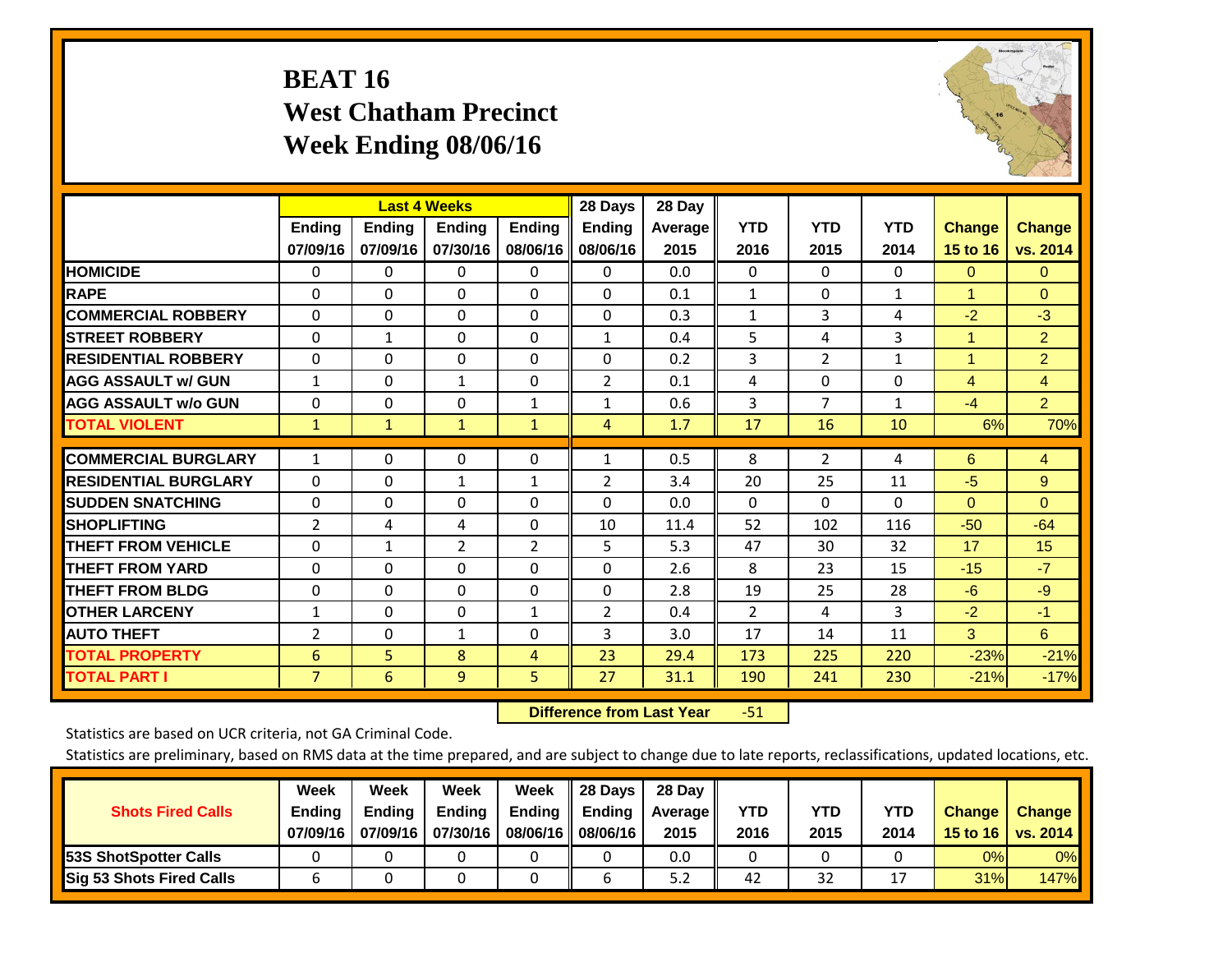

### **COMPSTATDOWNTOWN PRECINCTWeek Ending 08/06/16**

**PRECINCT COMMANDER:**

**CAPT. JOY GELLATLY**



|                             | Week<br>Ending<br>08/06/16 | Week<br><b>Ending</b><br>07/30/16 | Weekly<br>Avg<br>2015 | $28$ -Day<br>Ending<br>08/06/16 | $28$ -Day<br>Ending<br>07/09/16 | Avg<br>$28$ -Day<br>2015 | <b>YTD</b><br>2016 | <b>YTD</b><br>2015 | <b>YTD</b><br>2014 | <b>Change</b><br>15 to 16 | <b>Change</b><br>vs. 2014 |
|-----------------------------|----------------------------|-----------------------------------|-----------------------|---------------------------------|---------------------------------|--------------------------|--------------------|--------------------|--------------------|---------------------------|---------------------------|
| <b>HOMICIDE</b>             | 0                          | $\Omega$                          | 0                     | 0                               | 0                               |                          | 3                  | 3                  | $\overline{2}$     | 0                         |                           |
| <b>RAPE</b>                 | $\overline{2}$             | $\Omega$                          | $\Omega$              | 4                               |                                 |                          | 8                  | 7                  | 6                  |                           | $\overline{2}$            |
| <b>COMMERCIAL ROBBERY</b>   | $\bf{0}$                   |                                   | $\Omega$              | 1                               | -1                              |                          | 5                  | 4                  | 3                  | 1                         | $\overline{2}$            |
| <b>STREET ROBBERY</b>       | 4                          | 3                                 | 2                     | 12                              | 17                              | 9                        | 98                 | 65                 | 46                 | 33                        | 52                        |
| <b>RESIDENTIAL ROBBERY</b>  | $\bf{0}$                   | $\Omega$                          | $\Omega$              |                                 | $\Omega$                        |                          | 4                  | 6                  |                    | $-2$                      | 3                         |
| <b>AGG ASSAULT w/ GUN</b>   | 1                          |                                   |                       | 4                               | 8                               | 4                        | 45                 | 27                 | 20                 | 18                        | 25                        |
| <b>AGG ASSAULT w/o GUN</b>  | $\overline{2}$             |                                   |                       | 4                               | 2                               | 4                        | 32                 | 26                 | 25                 | 6                         | $\overline{7}$            |
| <b>TOTAL VIOLENT</b>        | 9                          | 6                                 | 5                     | 26                              | 29                              | 21                       | 195                | 138                | 103                | 41%                       | 89%                       |
| <b>COMMERCIAL BURGLARY</b>  | 4                          | 0                                 |                       | 6                               | 4                               | 2                        | 30                 | 15                 | 21                 | 15                        | 9                         |
| <b>RESIDENTIAL BURGLARY</b> | 3                          |                                   | 3                     | 6                               | 16                              | 11                       | 81                 | 83                 | 64                 | $-2$                      | 17                        |
| <b>SUDDEN SNATCHING</b>     |                            |                                   |                       | $\blacktriangle$                | 2                               | 3                        | 31                 | 25                 | 15                 | 6                         | 16                        |
| <b>SHOPLIFTING</b>          | 3.                         | 8                                 | 5                     | 23                              | 11                              | 19                       | 115                | 142                | 140                | $-27$                     | $-25$                     |
| <b>THEFT FROM VEHICLE</b>   | 11                         | 9                                 | 8                     | 48                              | 23                              | 32                       | 315                | 237                | 311                | 78                        | 4                         |
| <b>THEFT FROM YARD</b>      | 7                          | $\mathbf{2}$                      | 4                     | 17                              | 15                              | 17                       | 117                | 133                | 148                | $-16$                     | $-31$                     |
| <b>THEFT FROM BLDG</b>      | 4                          | 7                                 | 4                     | 23                              | 16                              | 18                       | 173                | 128                | 164                | 45                        | 9                         |
| <b>OTHER LARCENY</b>        | 7                          | $\mathbf 0$                       | 0                     | 7                               | 3                               | 2                        | 24                 | 14                 | 13                 | 10 <sup>°</sup>           | 11                        |
| <b>AUTO THEFT</b>           | 6                          | 2                                 | 4                     | 14                              | 11                              | 16                       | 109                | 117                | 76                 | $-8$                      | 33                        |
| <b>TOTAL PROPERTY</b>       | 46                         | 30                                | 30                    | 148                             | 101                             | 119                      | 995                | 894                | 952                | 11%                       | 5%                        |
| <b>TOTAL PART I</b>         | 55                         | 36                                | 35                    | 174                             | 130                             | 139                      | 1190               | 1032               | 1055               | 15%                       | 13%                       |

Statistics are based on UCR criteria, not GA Criminal Code. **Difference from Last Year** 158

| <b>Citizen Initiated Calls</b> | Week<br><b>Ending</b><br>08/06/16 | Week<br><b>Ending</b><br>07/30/16 | Weekly<br>Avg<br>2015 | $28$ -Dav<br>Ending<br>08/06/16 | $28$ -Dav<br><b>Ending</b><br>07/09/16 | Avg<br>$28-Dav$<br>2015 | YTD<br>2016 | YTD<br>2015 | YTD<br>2014 | Change<br><b>15 to 16</b> | <b>Change</b><br>vs. 2014 |
|--------------------------------|-----------------------------------|-----------------------------------|-----------------------|---------------------------------|----------------------------------------|-------------------------|-------------|-------------|-------------|---------------------------|---------------------------|
| <b>Midnight Shift</b>          | 114                               | 124                               | 121                   | 486                             | 477                                    | 484                     | 3652        | 3766        | 3669        | $-114$                    | $-17$                     |
| Day Shift                      | 235                               | 199                               | 233                   | 884                             | 877                                    | 931                     | 6864        | 7482        | 7054        | $-618$                    | $-190$                    |
| <b>Afternoon Shift</b>         | 262                               | 246                               | 252                   | 1025                            | 1018                                   | 1010                    | 7551        | 8003        | 7720        | $-452$                    | $-169$                    |
| <b>TOTAL CITIZEN CFS</b>       | 611                               | 569                               | 606                   | 2395                            | 2372                                   | 2425                    | 18067       | 19251       | 18443       | $-6.2%$                   | $-2.0%$                   |
| 53S ShotSpotter Calls          |                                   |                                   | 6                     |                                 | 28                                     | 25                      | 248         | 135         |             | 113                       | 248                       |
| Sig 53 Shots Fired Calls       |                                   |                                   | 10                    | 24                              | 61                                     | 38                      | 345         | 220         | 195         | 125                       | 150                       |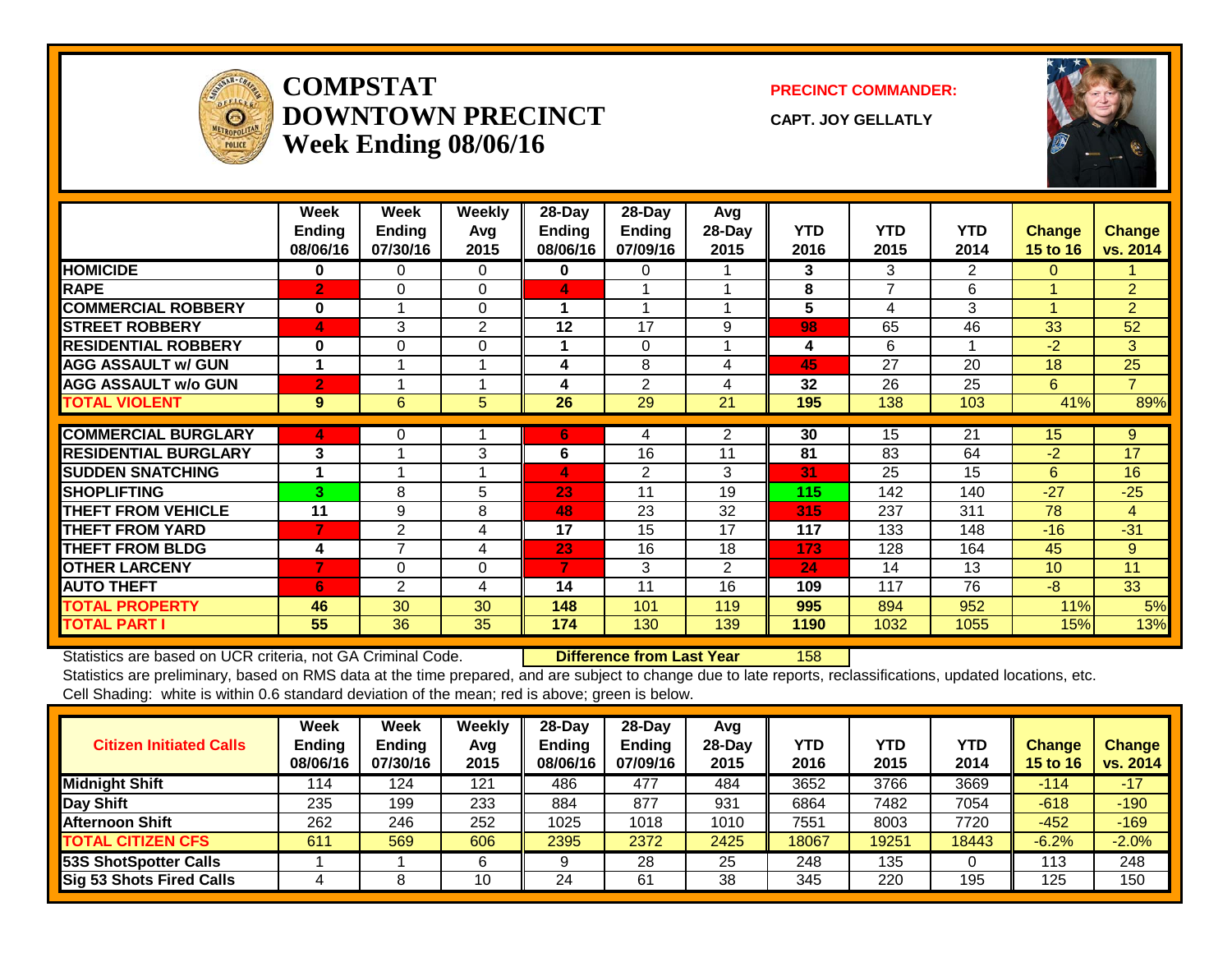## **BEAT 21 Downtown Precinct Week Ending 08/06/16**



|                             |               | <b>Last 4 Weeks</b> |                |               | 28 Days        | 28 Day  |                |              |              |                |                 |
|-----------------------------|---------------|---------------------|----------------|---------------|----------------|---------|----------------|--------------|--------------|----------------|-----------------|
|                             | <b>Ending</b> | <b>Ending</b>       | <b>Ending</b>  | <b>Ending</b> | <b>Ending</b>  | Average | <b>YTD</b>     | <b>YTD</b>   | <b>YTD</b>   | <b>Change</b>  | <b>Change</b>   |
|                             | 07/09/16      | 07/09/16            | 07/30/16       | 08/06/16      | 08/06/16       | 2015    | 2016           | 2015         | 2014         | 15 to 16       | vs. 2014        |
| <b>HOMICIDE</b>             | 0             | 0                   | $\mathbf 0$    | 0             | $\mathbf{0}$   | 0.2     | $\overline{2}$ | $\mathbf{0}$ | 1            | $\overline{2}$ | 1.              |
| <b>RAPE</b>                 | 0             | 1                   | $\mathbf{0}$   | $\Omega$      | 1              | 0.2     | $\mathbf{1}$   | 1            | 1            | $\mathbf{0}$   | $\Omega$        |
| <b>COMMERCIAL ROBBERY</b>   | $\Omega$      | 0                   | $\mathbf{1}$   | $\mathbf{0}$  | 1              | 0.2     | 4              | 1            | 1            | 3              | 3               |
| <b>ISTREET ROBBERY</b>      | $\Omega$      | 0                   | $\Omega$       | $\Omega$      | $\Omega$       | 1.0     | 6              | 9            | 6            | $-3$           | $\Omega$        |
| <b>RESIDENTIAL ROBBERY</b>  | $\Omega$      | 1                   | $\Omega$       | $\Omega$      | $\mathbf{1}$   | 0.2     | $\mathbf{1}$   | 3            | $\Omega$     | $-2$           | $\mathbf{1}$    |
| <b>AGG ASSAULT w/ GUN</b>   | $\Omega$      | $\Omega$            | $\Omega$       | $\mathbf 0$   | $\Omega$       | 1.3     | 8              | 9            | 3            | $-1$           | 5 <sup>5</sup>  |
| <b>AGG ASSAULT w/o GUN</b>  | $\Omega$      | $\mathbf{1}$        | $\mathbf{0}$   | $\mathbf{1}$  | $\overline{2}$ | 0.7     | 10             | 7            | 7            | 3              | 3               |
| <b>TOTAL VIOLENT</b>        | $\mathbf{0}$  | 3                   | $\mathbf{1}$   | $\mathbf{1}$  | 5.             | 3.8     | 32             | 30           | 19           | 7%             | 68%             |
| <b>COMMERCIAL BURGLARY</b>  | $\Omega$      | $\Omega$            | 0              | 0             | $\Omega$       | 0.3     | 1              | $\mathbf{1}$ | 6            | $\mathbf{0}$   | $-5$            |
| <b>RESIDENTIAL BURGLARY</b> | $\Omega$      | $\Omega$            | $\Omega$       | $\Omega$      | $\Omega$       | 3.4     | 12             | 28           | 19           | $-16$          | $-7$            |
| <b>ISUDDEN SNATCHING</b>    | $\Omega$      | $\Omega$            | $\Omega$       | $\Omega$      | $\Omega$       | 0.1     | $\mathbf{1}$   | $\mathbf{1}$ | $\mathbf{1}$ | $\mathbf{0}$   | $\Omega$        |
| <b>SHOPLIFTING</b>          | 2             | 1                   | $\mathbf{1}$   | 1             | 5              | 2.1     | 11             | 13           | 13           | $-2$           | $-2$            |
| <b>THEFT FROM VEHICLE</b>   | $\Omega$      | $\Omega$            | $\overline{2}$ | 1             | 3              | 3.5     | 16             | 35           | 18           | $-19$          | $-2$            |
| <b>THEFT FROM YARD</b>      | $\mathbf{1}$  | $\overline{2}$      | $\mathbf{1}$   | $\mathbf{1}$  | 5              | 1.0     | 13             | 6            | 13           | $\overline{7}$ | $\Omega$        |
| <b>THEFT FROM BLDG</b>      | 0             | 3                   | $\Omega$       | 0             | 3              | 2.1     | 16             | 14           | 22           | $\overline{2}$ | $-6$            |
| <b>OTHER LARCENY</b>        | $\Omega$      | $\Omega$            | $\Omega$       | $\mathbf{0}$  | $\Omega$       | 0.1     | $\mathbf{1}$   | $\mathbf{1}$ | 0            | $\mathbf{0}$   | 1               |
| <b>AUTO THEFT</b>           | $\Omega$      | $\Omega$            | $\Omega$       | 1             | $\mathbf{1}$   | 3.4     | 20             | 22           | 10           | $-2$           | 10 <sup>°</sup> |
| <b>TOTAL PROPERTY</b>       | 3             | 6                   | 4              | 4             | 17             | 16.0    | 91             | 121          | 102          | $-25%$         | $-11%$          |
| <b>TOTAL PART I</b>         | 3             | 9                   | 5              | 5             | 22             | 19.7    | 123            | 151          | 121          | $-19%$         | 2%              |

 **Difference from Last Year**‐28

Statistics are based on UCR criteria, not GA Criminal Code.

| <b>Shots Fired Calls</b>        | Week<br><b>Ending</b><br>07/09/16 | Week<br><b>Endina</b><br>07/09/16 | <b>Week</b><br>Ending<br>07/30/16 | Week<br>Ending<br>08/06/16 | 28 Days<br><b>Ending</b><br>08/06/16 | 28 Day<br>Average II<br>2015 | YTD<br>2016 | YTD<br>2015 | YTD<br>2014 | <b>Change</b><br>15 to 16 $\vert$ | <b>Change</b><br>vs. 2014 |
|---------------------------------|-----------------------------------|-----------------------------------|-----------------------------------|----------------------------|--------------------------------------|------------------------------|-------------|-------------|-------------|-----------------------------------|---------------------------|
| <b>153S ShotSpotter Calls</b>   |                                   |                                   |                                   |                            |                                      | 0.0                          |             |             |             | 0%                                | 0%                        |
| <b>Sig 53 Shots Fired Calls</b> |                                   |                                   |                                   |                            |                                      | 9.3                          | 67          | 54          | 43          | 24%                               | 56%                       |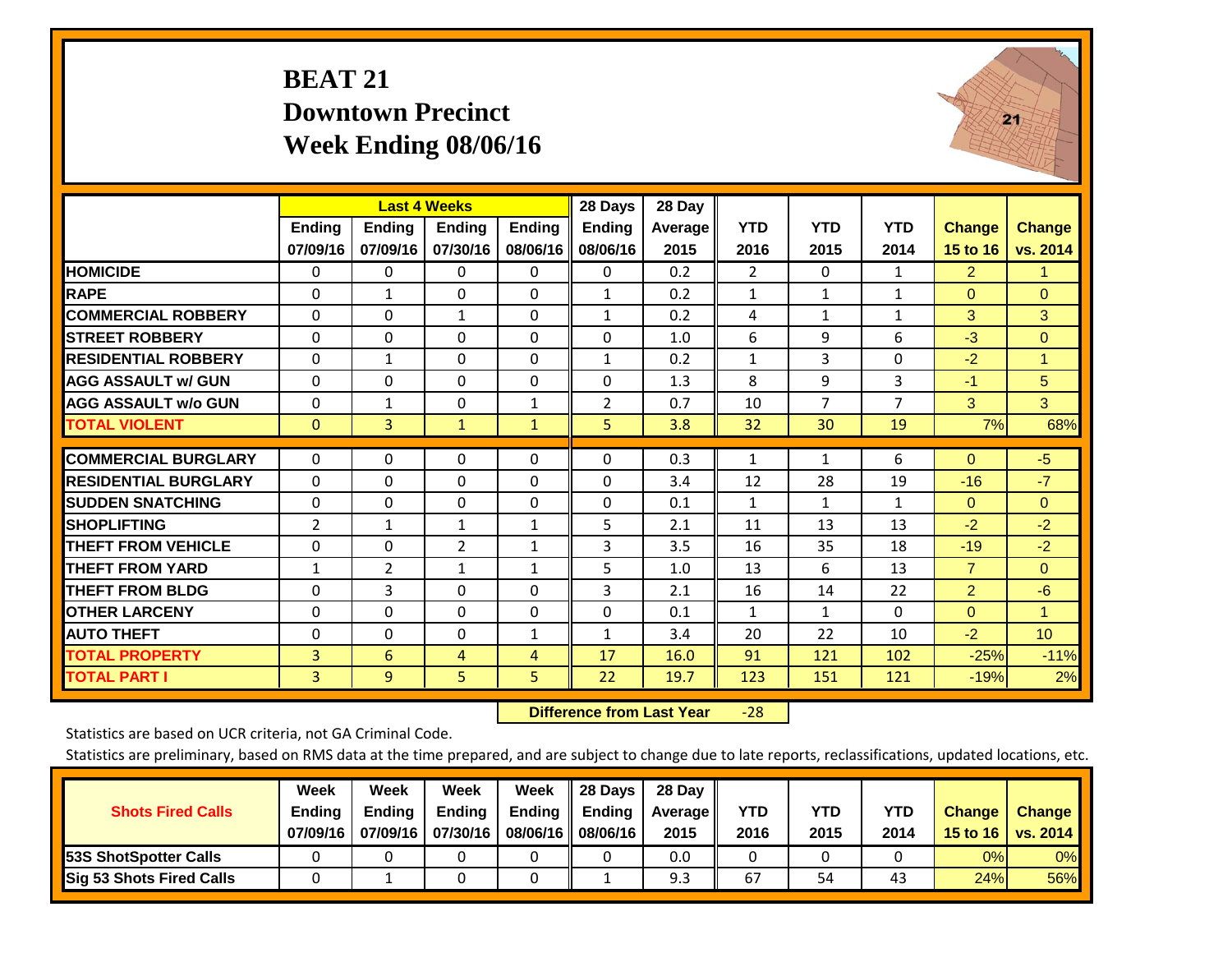## **BEAT 22 Downtown Precinct Week Ending 08/06/16**



|                             |                    |                           | <b>Last 4 Weeks</b>       |                           | 28 Days                   | 28 Day                 |                    |                    |                    |                                  |                           |
|-----------------------------|--------------------|---------------------------|---------------------------|---------------------------|---------------------------|------------------------|--------------------|--------------------|--------------------|----------------------------------|---------------------------|
|                             | Ending<br>07/09/16 | <b>Endina</b><br>07/09/16 | <b>Endina</b><br>07/30/16 | <b>Endina</b><br>08/06/16 | <b>Ending</b><br>08/06/16 | <b>Average</b><br>2015 | <b>YTD</b><br>2016 | <b>YTD</b><br>2015 | <b>YTD</b><br>2014 | <b>Change</b><br><b>15 to 16</b> | <b>Change</b><br>vs. 2014 |
| <b>HOMICIDE</b>             | 0                  | $\Omega$                  | 0                         | 0                         | 0                         | 0.1                    | $\Omega$           | $\Omega$           | $\Omega$           | $\mathbf{0}$                     | $\mathbf{0}$              |
| <b>RAPE</b>                 | $\Omega$           | $\mathbf{1}$              | $\Omega$                  | $\overline{2}$            | 3                         | 0.4                    | 5                  | 4                  | $\Omega$           | 1                                | 5                         |
| <b>COMMERCIAL ROBBERY</b>   | $\Omega$           | $\Omega$                  | $\Omega$                  | $\Omega$                  | $\Omega$                  | 0.2                    | $\Omega$           | $\Omega$           | $\Omega$           | $\Omega$                         | $\Omega$                  |
| <b>STREET ROBBERY</b>       | $\mathbf{1}$       | $\overline{2}$            | $\Omega$                  | $\mathbf{1}$              | 4                         | 2.3                    | 17                 | 19                 | 13                 | $-2$                             | $\overline{4}$            |
| <b>RESIDENTIAL ROBBERY</b>  | $\Omega$           | $\Omega$                  | $\Omega$                  | $\Omega$                  | $\Omega$                  | 0.0                    | $\Omega$           | $\Omega$           | $\Omega$           | $\Omega$                         | $\Omega$                  |
| <b>AGG ASSAULT w/ GUN</b>   | $\mathbf{1}$       | $\mathbf{1}$              | $\Omega$                  | 0                         | 2                         | 0.5                    | 5                  | 3                  | 3                  | $\overline{2}$                   | $\overline{2}$            |
| <b>AGG ASSAULT w/o GUN</b>  | $\Omega$           | $\Omega$                  | $\Omega$                  | $\Omega$                  | $\Omega$                  | 0.7                    | 6                  | 3                  | 6                  | 3                                | $\Omega$                  |
| <b>TOTAL VIOLENT</b>        | $\overline{2}$     | 4                         | $\overline{0}$            | 3                         | 9                         | 4.1                    | 33                 | 29                 | 22                 | 14%                              | 50%                       |
| <b>COMMERCIAL BURGLARY</b>  | 0                  | $\mathbf{0}$              | 0                         | 1                         | $\mathbf{1}$              | 0.5                    | 7                  | 4                  | 6                  | 3                                | 1                         |
| <b>RESIDENTIAL BURGLARY</b> | $\Omega$           | 0                         | $\Omega$                  | 0                         | $\Omega$                  | 0.0                    | 6                  | $\Omega$           | 0                  | 6                                | 6                         |
| <b>ISUDDEN SNATCHING</b>    | $\mathbf{1}$       | 1                         | 1                         | $\Omega$                  | 3                         | 1.3                    | 19                 | 12                 | $\overline{7}$     | $\overline{7}$                   | 12                        |
| <b>SHOPLIFTING</b>          | 1                  | 1                         | $\mathbf{1}$              | 0                         | 3                         | 2.1                    | 26                 | 18                 | 19                 | 8                                | $\overline{7}$            |
| <b>THEFT FROM VEHICLE</b>   | 5                  | 4                         | $\overline{2}$            | $\mathbf{1}$              | 12                        | 5.8                    | 79                 | 38                 | 62                 | 41                               | 17                        |
| <b>THEFT FROM YARD</b>      | $\mathbf{1}$       | $\overline{2}$            | $\Omega$                  | 3                         | 6                         | 4.1                    | 29                 | 30                 | 24                 | $-1$                             | 5                         |
| <b>THEFT FROM BLDG</b>      | $\mathbf{1}$       | 3                         | 4                         | $\mathbf{1}$              | 9                         | 5.8                    | 64                 | 45                 | 53                 | 19                               | 11                        |
| <b>OTHER LARCENY</b>        | $\Omega$           | $\Omega$                  | $\Omega$                  | 3                         | 3                         | 0.1                    | $\overline{7}$     | 1                  | 8                  | 6                                | $-1$                      |
| <b>AUTO THEFT</b>           | 0                  | $\mathbf{0}$              | $\mathbf{1}$              | $\mathbf{1}$              | $\overline{2}$            | 1.8                    | 18                 | 12                 | $\overline{7}$     | 6                                | 11                        |
| <b>TOTAL PROPERTY</b>       | 9                  | 11                        | 9                         | 10                        | 39                        | 21.4                   | 255                | 160                | 186                | 59%                              | 37%                       |
| <b>TOTAL PART I</b>         | 11                 | 15                        | 9                         | 13                        | 48                        | 25.5                   | 288                | 189                | 208                | 52%                              | 38%                       |

 **Difference from Last Year**r 99

Statistics are based on UCR criteria, not GA Criminal Code.

| <b>Shots Fired Calls</b>        | Week<br><b>Ending</b><br>07/09/16 | Week<br><b>Endina</b><br>07/09/16 | Week<br>Ending<br>07/30/16 | Week<br>Ending<br>08/06/16 II | 28 Days<br><b>Ending</b><br>08/06/16 | 28 Day<br>Average II<br>2015 | YTD<br>2016 | YTD<br>2015 | <b>YTD</b><br>2014 | <b>Change</b><br>15 to 16 $\vert$ | <b>Change</b><br>vs. 2014 |
|---------------------------------|-----------------------------------|-----------------------------------|----------------------------|-------------------------------|--------------------------------------|------------------------------|-------------|-------------|--------------------|-----------------------------------|---------------------------|
| <b>153S ShotSpotter Calls</b>   |                                   |                                   |                            |                               |                                      | 1.1                          |             |             |                    | 0%                                | 0%                        |
| <b>Sig 53 Shots Fired Calls</b> |                                   |                                   |                            |                               |                                      | 2.4                          | 15          | 14          | 13                 | 7%                                | <b>15%</b>                |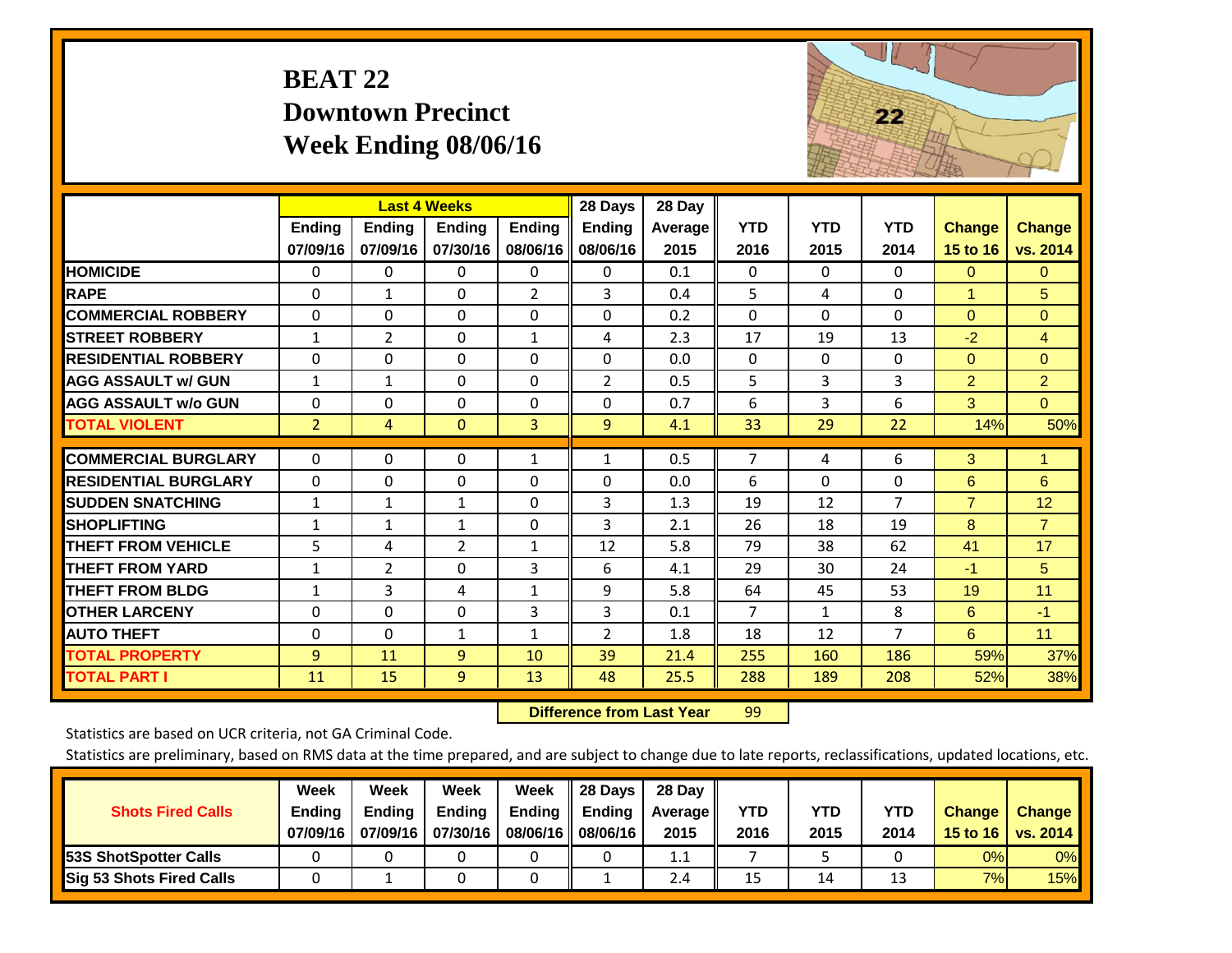## **BEAT 23 Downtown Precinct Week Ending 08/06/16**



|                             |                    | <b>Last 4 Weeks</b>       |                           |                           | 28 Days                   | 28 Day             |                    |                    |                    |                                  |                           |
|-----------------------------|--------------------|---------------------------|---------------------------|---------------------------|---------------------------|--------------------|--------------------|--------------------|--------------------|----------------------------------|---------------------------|
|                             | Ending<br>07/09/16 | <b>Endina</b><br>07/09/16 | <b>Ending</b><br>07/30/16 | <b>Endina</b><br>08/06/16 | <b>Ending</b><br>08/06/16 | Average   <br>2015 | <b>YTD</b><br>2016 | <b>YTD</b><br>2015 | <b>YTD</b><br>2014 | <b>Change</b><br><b>15 to 16</b> | <b>Change</b><br>vs. 2014 |
| <b>HOMICIDE</b>             | $\Omega$           | 0                         | 0                         | 0                         | $\Omega$                  | 0.2                | $\Omega$           | $\mathbf{1}$       | $\mathbf{1}$       | $-1$                             | $-1$                      |
| <b>RAPE</b>                 | 0                  | 0                         | $\Omega$                  | 0                         | 0                         | 0.2                | 1                  | 1                  | 0                  | $\mathbf{0}$                     | 1.                        |
| <b>COMMERCIAL ROBBERY</b>   | $\Omega$           | $\Omega$                  | $\mathbf{0}$              | $\Omega$                  | $\Omega$                  | 0.0                | $\mathbf{0}$       | $\Omega$           | 0                  | $\Omega$                         | $\mathbf{0}$              |
| <b>STREET ROBBERY</b>       | $\mathbf{1}$       | $\Omega$                  | 0                         | 0                         | $\mathbf{1}$              | 1.3                | 12                 | 10                 | 3                  | $\overline{2}$                   | 9                         |
| <b>RESIDENTIAL ROBBERY</b>  | $\Omega$           | $\Omega$                  | $\Omega$                  | 0                         | $\Omega$                  | 0.2                | $\mathbf{1}$       | $\mathbf 1$        | 0                  | $\Omega$                         | 1                         |
| <b>AGG ASSAULT w/ GUN</b>   | $\Omega$           | $\Omega$                  | $\mathbf{1}$              | 1                         | 2                         | 0.8                | 4                  | 4                  | $\overline{2}$     | $\Omega$                         | $\overline{2}$            |
| <b>AGG ASSAULT w/o GUN</b>  | 0                  | $\Omega$                  | $\Omega$                  | 0                         | $\Omega$                  | 0.5                | 6                  | 4                  | 0                  | $\overline{2}$                   | 6                         |
| <b>TOTAL VIOLENT</b>        | 1                  | $\mathbf{0}$              | $\mathbf{1}$              | $\mathbf{1}$              | 3                         | 3.1                | 24                 | 21                 | $6\phantom{.}6$    | 14%                              | 300%                      |
| <b>COMMERCIAL BURGLARY</b>  | $\Omega$           | $\Omega$                  | $\Omega$                  | $\Omega$                  | 0                         | 0.0                | 0                  | $\Omega$           | 1                  | $\mathbf{0}$                     | $-1$                      |
| <b>RESIDENTIAL BURGLARY</b> | $\Omega$           | $\mathbf{1}$              | $\Omega$                  | $\mathbf{1}$              | $\overline{2}$            | 0.9                | $\overline{7}$     | 7                  | 5                  | $\mathbf{0}$                     | $\overline{2}$            |
| <b>SUDDEN SNATCHING</b>     | $\Omega$           | $\Omega$                  | $\Omega$                  | $\Omega$                  | 0                         | 0.2                | $\overline{2}$     | 3                  | $\overline{2}$     | $-1$                             | $\Omega$                  |
| <b>SHOPLIFTING</b>          | 0                  | $\Omega$                  | 1                         | 0                         | $\mathbf{1}$              | 2.2                | 9                  | 15                 | 3                  | $-6$                             | 6                         |
| <b>THEFT FROM VEHICLE</b>   | $\mathbf{1}$       | 3                         | $\overline{2}$            | $\Omega$                  | 6                         | 4.3                | 39                 | 25                 | 27                 | 14                               | 12                        |
| <b>THEFT FROM YARD</b>      | 0                  | $\Omega$                  | 0                         | $\mathbf{1}$              | $\mathbf{1}$              | 1.0                | $\overline{7}$     | 7                  | 14                 | $\Omega$                         | $-7$                      |
| <b>THEFT FROM BLDG</b>      | $\Omega$           | $\mathbf{1}$              | $\Omega$                  | $\mathbf{1}$              | $\overline{2}$            | 2.5                | 28                 | 16                 | 16                 | 12                               | 12                        |
| <b>OTHER LARCENY</b>        | 0                  | $\Omega$                  | 0                         | 3                         | 3                         | 0.1                | 3                  | 0                  | 0                  | 3                                | 3                         |
| <b>AUTO THEFT</b>           | $\Omega$           | $\mathbf{1}$              | $\Omega$                  | $\mathbf{1}$              | $\overline{2}$            | 1.8                | 15                 | 12                 | 3                  | 3                                | 12                        |
| <b>TOTAL PROPERTY</b>       | $\mathbf{1}$       | 6                         | 3                         | $\overline{7}$            | 17                        | 13.0               | 110                | 85                 | 71                 | 29%                              | 55%                       |
| <b>TOTAL PART I</b>         | 2                  | 6                         | 4                         | 8                         | 20                        | 16.0               | 134                | 106                | 77                 | 26%                              | 74%                       |

 **Difference from Last Year**r 28

Statistics are based on UCR criteria, not GA Criminal Code.

| <b>Shots Fired Calls</b>        | Week<br><b>Ending</b><br>07/09/16 | Week<br><b>Endina</b><br>07/09/16 | Week<br>Ending<br>07/30/16 | Week<br>Ending<br>08/06/16 | 28 Days<br><b>Ending</b><br>08/06/16 | 28 Day<br>Average II<br>2015 | YTD<br>2016 | YTD<br>2015 | YTD<br>2014 | <b>Change</b><br>15 to 16 $\vert$ | <b>Change</b><br>vs. 2014 |
|---------------------------------|-----------------------------------|-----------------------------------|----------------------------|----------------------------|--------------------------------------|------------------------------|-------------|-------------|-------------|-----------------------------------|---------------------------|
| <b>153S ShotSpotter Calls</b>   |                                   |                                   |                            |                            |                                      | 5.3                          | 28          | 29          |             | 0%                                | 0%                        |
| <b>Sig 53 Shots Fired Calls</b> |                                   |                                   |                            |                            |                                      | 3.1                          | 26          | 22          |             | 18%                               | <b>73%</b>                |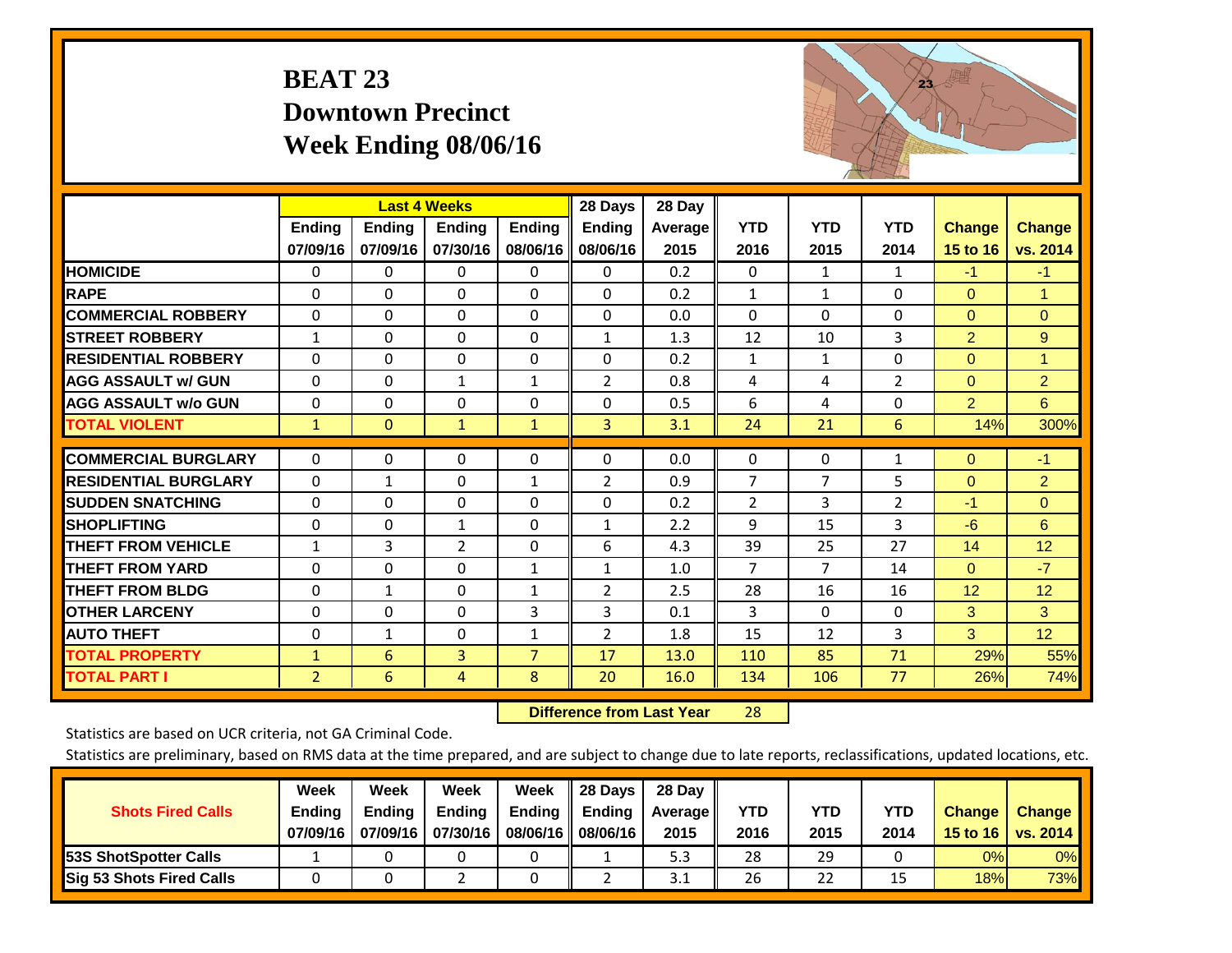## **BEAT 24 Downtown Precinct Week Ending 08/06/16**



|                             |                    |                           | <b>Last 4 Weeks</b>       |                           | 28 Days            | 28 Day          |                    |                    |                    |                           |                           |
|-----------------------------|--------------------|---------------------------|---------------------------|---------------------------|--------------------|-----------------|--------------------|--------------------|--------------------|---------------------------|---------------------------|
|                             | Ending<br>07/09/16 | <b>Ending</b><br>07/09/16 | <b>Ending</b><br>07/30/16 | <b>Ending</b><br>08/06/16 | Ending<br>08/06/16 | Average<br>2015 | <b>YTD</b><br>2016 | <b>YTD</b><br>2015 | <b>YTD</b><br>2014 | <b>Change</b><br>15 to 16 | <b>Change</b><br>vs. 2014 |
| <b>HOMICIDE</b>             | 0                  | 0                         | 0                         | 0                         | $\Omega$           | 0.0             | 0                  | $\Omega$           | 0                  | $\mathbf{0}$              | $\mathbf{0}$              |
| <b>RAPE</b>                 | $\Omega$           | $\Omega$                  | $\Omega$                  | $\Omega$                  | $\Omega$           | 0.4             | $\Omega$           | $\mathbf{1}$       | $\overline{2}$     | $-1$                      | $-2$                      |
| <b>COMMERCIAL ROBBERY</b>   | $\Omega$           | 0                         | $\Omega$                  | $\Omega$                  | $\Omega$           | 0.1             | $\Omega$           | $\mathbf{1}$       | $\Omega$           | $-1$                      | $\Omega$                  |
| <b>STREET ROBBERY</b>       | $\mathbf{0}$       | $\Omega$                  | $\overline{2}$            | $\overline{2}$            | 4                  | 1.6             | 26                 | 9                  | 10                 | 17                        | 16                        |
| <b>RESIDENTIAL ROBBERY</b>  | 0                  | 0                         | $\Omega$                  | $\Omega$                  | 0                  | 0.2             | $\mathbf{1}$       | 1                  | 1                  | $\Omega$                  | $\Omega$                  |
| <b>AGG ASSAULT w/ GUN</b>   | 0                  | 0                         | $\Omega$                  | $\Omega$                  | 0                  | 0.2             | $\Omega$           | $\mathbf{1}$       | $\overline{2}$     | $-1$                      | $-2$                      |
| <b>AGG ASSAULT w/o GUN</b>  | $\Omega$           | 0                         | $\Omega$                  | $\Omega$                  | $\Omega$           | 0.3             | $\mathbf{1}$       | $\overline{3}$     | 3                  | $-2$                      | $-2$                      |
| <b>TOTAL VIOLENT</b>        | $\mathbf{0}$       | $\mathbf{0}$              | $\overline{2}$            | $\overline{2}$            | 4                  | 2.7             | 28                 | 16                 | 18                 | 75%                       | 56%                       |
| <b>COMMERCIAL BURGLARY</b>  | 0                  | $\Omega$                  | 0                         | 1                         | $\mathbf{1}$       | 0.1             | $\overline{2}$     | $\mathbf{1}$       |                    | 1                         | $-3$                      |
|                             |                    |                           |                           |                           |                    |                 |                    |                    | 5                  |                           |                           |
| <b>RESIDENTIAL BURGLARY</b> | $\Omega$           | 1                         | 0                         | 0                         | $\mathbf{1}$       | 1.5             | 8                  | 13                 | 13                 | $-5$                      | $-5$                      |
| <b>ISUDDEN SNATCHING</b>    | 0                  | 0                         | 0                         | 1                         | 1                  | 0.5             | $\overline{7}$     | 5.                 | 3                  | $\overline{2}$            | $\overline{4}$            |
| <b>SHOPLIFTING</b>          | 4                  | $\Omega$                  | $\overline{2}$            | 1                         | $\overline{7}$     | 7.7             | 33                 | 67                 | 51                 | $-34$                     | $-18$                     |
| <b>THEFT FROM VEHICLE</b>   | 2                  | 2                         | 3                         | 3                         | 10                 | 9.5             | 86                 | 72                 | 90                 | 14                        | $-4$                      |
| <b>THEFT FROM YARD</b>      | 2                  | $\Omega$                  | 0                         | $\overline{2}$            | 4                  | 6.5             | 37                 | 52                 | 50                 | $-15$                     | $-13$                     |
| <b>THEFT FROM BLDG</b>      | $\mathbf{1}$       | $\overline{2}$            | $\mathbf{1}$              | 1                         | 5                  | 3.8             | 33                 | 26                 | 33                 | $\overline{7}$            | $\Omega$                  |
| <b>OTHER LARCENY</b>        | 0                  | $\Omega$                  | $\Omega$                  | $\Omega$                  | $\Omega$           | 1.1             | 6                  | 9                  | 4                  | $-3$                      | $\overline{2}$            |
| <b>AUTO THEFT</b>           | $\overline{2}$     | $\Omega$                  | $\Omega$                  | $\Omega$                  | $\overline{2}$     | 2.9             | 17                 | 25                 | 20                 | -8                        | $-3$                      |
| <b>TOTAL PROPERTY</b>       | 11                 | 5.                        | 6                         | 9                         | 31                 | 33.6            | 229                | 270                | 269                | $-15%$                    | $-15%$                    |
| <b>TOTAL PART I</b>         | 11                 | 5                         | 8                         | 11                        | 35                 | 36.3            | 257                | 286                | 287                | $-10%$                    | $-10%$                    |

 **Difference from Last Year**‐29

Statistics are based on UCR criteria, not GA Criminal Code.

|                                 | Week          | Week          | Week          | Week                 | 28 Days | 28 Day     |      |      |      |               |                 |
|---------------------------------|---------------|---------------|---------------|----------------------|---------|------------|------|------|------|---------------|-----------------|
| <b>Shots Fired Calls</b>        | <b>Ending</b> | <b>Ending</b> | <b>Ending</b> | <b>Ending</b>        | Ending  | Average II | YTD  | YTD  | YTD  | <b>Change</b> | <b>Change</b>   |
|                                 | 07/09/16      | 07/09/16      | 07/30/16      | 08/06/16    08/06/16 |         | 2015       | 2016 | 2015 | 2014 | 15 to 16      | <b>vs. 2014</b> |
| <b>153S ShotSpotter Calls</b>   |               |               |               |                      |         | 1.4        | 33   | 11   |      | 0%            | 0%              |
| <b>Sig 53 Shots Fired Calls</b> |               |               |               |                      |         | 5.2        | 76   | 28   | 28   | 171%          | <b>171%</b>     |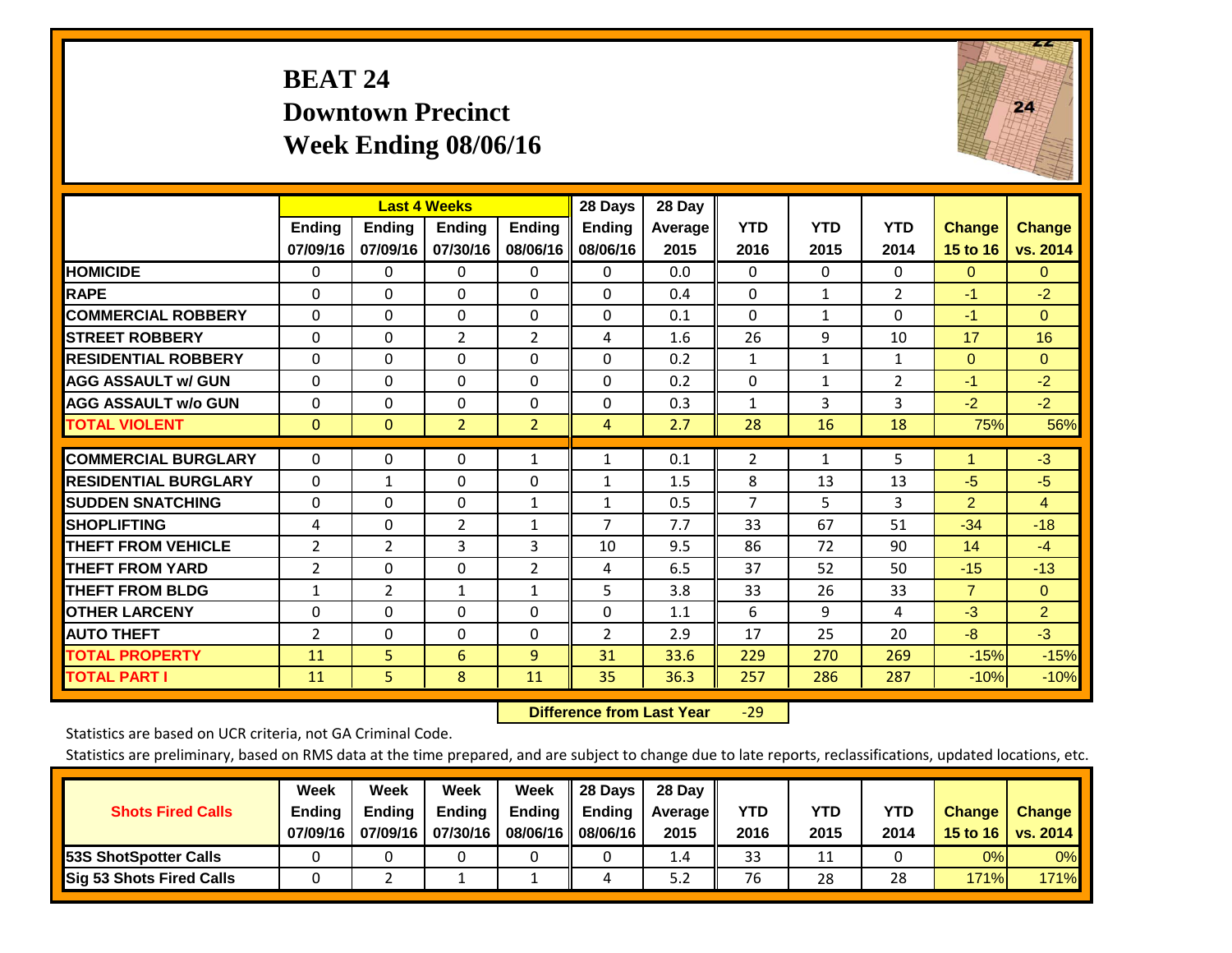## **BEAT 25 Downtown Precinct Week Ending 08/06/16**



|                             |                    | <b>Last 4 Weeks</b> |                           |                           | 28 Days                   | 28 Day            |                    |                    |                    |                           |                           |
|-----------------------------|--------------------|---------------------|---------------------------|---------------------------|---------------------------|-------------------|--------------------|--------------------|--------------------|---------------------------|---------------------------|
|                             | Ending<br>07/09/16 | Ending<br>07/09/16  | <b>Ending</b><br>07/30/16 | <b>Ending</b><br>08/06/16 | <b>Ending</b><br>08/06/16 | Average  <br>2015 | <b>YTD</b><br>2016 | <b>YTD</b><br>2015 | <b>YTD</b><br>2014 | <b>Change</b><br>15 to 16 | <b>Change</b><br>vs. 2014 |
| <b>HOMICIDE</b>             | 0                  | 0                   | 0                         | 0                         | $\Omega$                  | 0.1               | $\mathbf{0}$       | $\mathbf{1}$       | 0                  | $-1$                      | $\mathbf{0}$              |
| <b>RAPE</b>                 | 0                  | $\Omega$            | $\Omega$                  | 0                         | 0                         | 0.2               | 1                  | 0                  | $\Omega$           | 1                         | 1.                        |
| <b>COMMERCIAL ROBBERY</b>   | $\Omega$           | $\Omega$            | $\mathbf{0}$              | $\Omega$                  | $\Omega$                  | 0.4               | 1                  | $\overline{2}$     | $\Omega$           | $-1$                      | $\mathbf{1}$              |
| <b>STREET ROBBERY</b>       | 0                  | $\mathbf{1}$        | $\Omega$                  | $\mathbf{1}$              | 2                         | 1.7               | 21                 | 12                 | 11                 | 9                         | 10                        |
| <b>RESIDENTIAL ROBBERY</b>  | $\Omega$           | $\Omega$            | $\mathbf{0}$              | $\Omega$                  | $\Omega$                  | 0.0               | $\mathbf{0}$       | 0                  | 0                  | $\mathbf{0}$              | $\mathbf{0}$              |
| <b>AGG ASSAULT w/ GUN</b>   | $\Omega$           | $\Omega$            | $\Omega$                  | $\Omega$                  | 0                         | 0.9               | 6                  | $\overline{7}$     | 5                  | $-1$                      | 1                         |
| <b>AGG ASSAULT w/o GUN</b>  | 0                  | $\Omega$            | $\mathbf{0}$              | 0                         | $\Omega$                  | 0.7               | 3                  | 3                  | 5                  | $\Omega$                  | $-2$                      |
| <b>TOTAL VIOLENT</b>        | $\mathbf{0}$       | 1                   | $\mathbf{0}$              | $\mathbf{1}$              | $\overline{2}$            | 3.9               | 32                 | 25                 | 21                 | 28%                       | 52%                       |
| <b>COMMERCIAL BURGLARY</b>  | $\Omega$           | $\Omega$            | $\Omega$                  | $\Omega$                  | 0                         | 0.8               | 11                 | 6                  | $\mathbf{1}$       | 5                         | 10                        |
| <b>RESIDENTIAL BURGLARY</b> | $\Omega$           | $\Omega$            | $\Omega$                  | $\Omega$                  | $\Omega$                  | 1.4               | 13                 | 9                  | 9                  | $\overline{4}$            | $\overline{4}$            |
| <b>ISUDDEN SNATCHING</b>    | $\Omega$           | $\Omega$            | $\Omega$                  | 0                         | 0                         | 0.5               | 2                  | 3                  | 1                  | $-1$                      | 1                         |
| <b>SHOPLIFTING</b>          | 1                  | $\overline{2}$      | $\mathbf{1}$              | 0                         | 4                         | 1.7               | 18                 | 13                 | 34                 | 5                         | $-16$                     |
| <b>THEFT FROM VEHICLE</b>   | $\mathbf{1}$       | 8                   | $\Omega$                  | $\overline{2}$            | 11                        | 5.1               | 70                 | 35                 | 63                 | 35                        | $\overline{7}$            |
| <b>THEFT FROM YARD</b>      | $\Omega$           | $\Omega$            | $\mathbf{1}$              | $\Omega$                  | $\mathbf{1}$              | 1.5               | 17                 | 13                 | 30                 | $\overline{4}$            | $-13$                     |
| <b>THEFT FROM BLDG</b>      | 0                  | 1                   | 2                         | $\mathbf{1}$              | 4                         | 1.8               | 15                 | 15                 | 20                 | $\mathbf{0}$              | $-5$                      |
| <b>OTHER LARCENY</b>        | $\Omega$           | 0                   | $\Omega$                  | 0                         | 0                         | 0.2               | 3                  | $\overline{2}$     | $\Omega$           | $\mathbf{1}$              | 3                         |
| <b>AUTO THEFT</b>           | 0                  | $\mathbf{1}$        | $\mathbf{1}$              | 1                         | 3                         | 3.0               | 23                 | 25                 | 15                 | $-2$                      | 8                         |
| <b>TOTAL PROPERTY</b>       | $\overline{2}$     | 12                  | 5                         | 4                         | 23                        | 15.9              | 172                | 121                | 173                | 42%                       | $-1%$                     |
| <b>TOTAL PART I</b>         | $\overline{2}$     | 13                  | 5.                        | 5                         | 25                        | 19.8              | 204                | 146                | 194                | 40%                       | 5%                        |

 **Difference from Last Year**r 58

Statistics are based on UCR criteria, not GA Criminal Code.

| <b>Shots Fired Calls</b>        | Week<br><b>Ending</b><br>07/09/16 | Week<br><b>Endina</b><br>07/09/16 | <b>Week</b><br>Ending<br>07/30/16 | Week<br>Ending<br>08/06/16 | 28 Days<br><b>Ending</b><br>08/06/16 | 28 Day<br>Average II<br>2015 | YTD<br>2016 | YTD<br>2015 | <b>YTD</b><br>2014 | <b>Change</b><br>15 to $16$ | <b>Change</b><br>vs. 2014 |
|---------------------------------|-----------------------------------|-----------------------------------|-----------------------------------|----------------------------|--------------------------------------|------------------------------|-------------|-------------|--------------------|-----------------------------|---------------------------|
| <b>153S ShotSpotter Calls</b>   |                                   |                                   |                                   |                            |                                      | 7.1                          | 52          | 36          |                    | 0%                          | 0%                        |
| <b>Sig 53 Shots Fired Calls</b> |                                   |                                   |                                   |                            |                                      | 7.0                          | 66          | 38          | 36                 | 74%                         | 83%                       |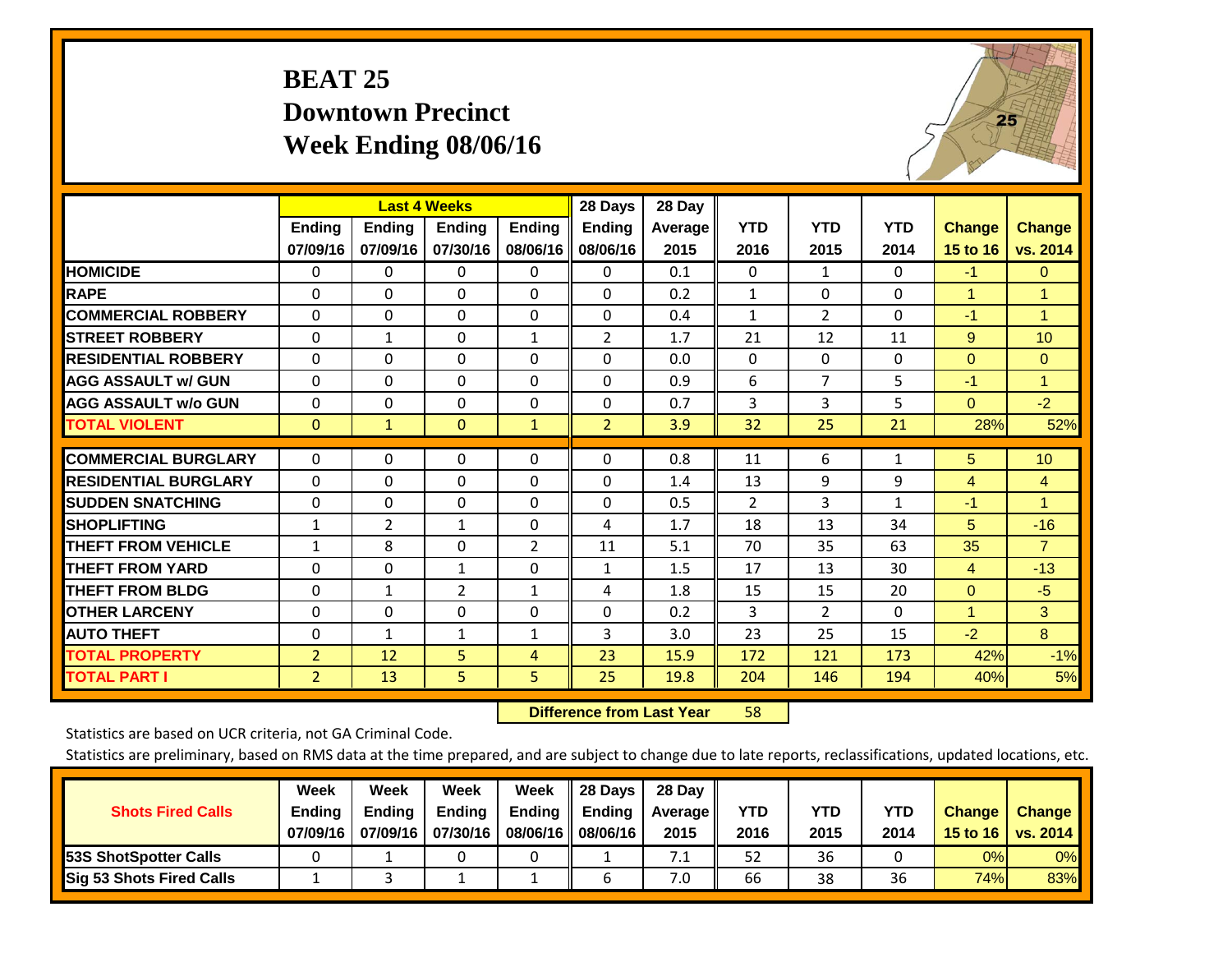## **BEAT 26 Downtown Precinct Week Ending 08/06/16**



|                             |                    | <b>Last 4 Weeks</b>       |                           |                           | 28 Days                   | 28 Day          |                    |                    |                    |                           |                           |
|-----------------------------|--------------------|---------------------------|---------------------------|---------------------------|---------------------------|-----------------|--------------------|--------------------|--------------------|---------------------------|---------------------------|
|                             | Ending<br>07/09/16 | <b>Ending</b><br>07/09/16 | <b>Endina</b><br>07/30/16 | <b>Ending</b><br>08/06/16 | <b>Endina</b><br>08/06/16 | Average<br>2015 | <b>YTD</b><br>2016 | <b>YTD</b><br>2015 | <b>YTD</b><br>2014 | <b>Change</b><br>15 to 16 | <b>Change</b><br>vs. 2014 |
| <b>HOMICIDE</b>             | 0                  | $\mathbf{0}$              | 0                         | 0                         | 0                         | 0.3             | 1                  | 1                  | 0                  | $\Omega$                  | 1.                        |
| <b>RAPE</b>                 | 0                  | $\Omega$                  | $\Omega$                  | $\Omega$                  | $\Omega$                  | 0.0             | $\Omega$           | 0                  | 3                  | $\Omega$                  | $-3$                      |
| <b>COMMERCIAL ROBBERY</b>   | $\Omega$           | $\Omega$                  | $\Omega$                  | $\Omega$                  | $\Omega$                  | 0.1             | $\Omega$           | $\Omega$           | $\overline{2}$     | $\Omega$                  | $-2$                      |
| <b>STREET ROBBERY</b>       | $\Omega$           | $\Omega$                  | $\mathbf{1}$              | $\mathbf{0}$              | $\mathbf{1}$              | 1.1             | 16                 | 6                  | 3                  | 10 <sup>1</sup>           | 13                        |
| <b>RESIDENTIAL ROBBERY</b>  | $\Omega$           | $\Omega$                  | $\Omega$                  | $\mathbf{0}$              | $\Omega$                  | 0.2             | $\mathbf{1}$       | 1                  | 0                  | $\Omega$                  | 1                         |
| <b>AGG ASSAULT w/ GUN</b>   | $\Omega$           | $\Omega$                  | $\Omega$                  | $\mathbf{0}$              | $\Omega$                  | 0.8             | 22                 | 3                  | 5                  | 19                        | 17                        |
| <b>AGG ASSAULT w/o GUN</b>  | $\Omega$           | $\Omega$                  | $\mathbf{1}$              | 1                         | $\overline{2}$            | 0.8             | 6                  | 6                  | 4                  | $\Omega$                  | 2 <sup>1</sup>            |
| <b>TOTAL VIOLENT</b>        | $\mathbf{0}$       | $\mathbf{0}$              | $\overline{2}$            | $\mathbf{1}$              | 3                         | 3.1             | 46                 | 17                 | 17                 | 171%                      | 171%                      |
|                             |                    |                           |                           |                           |                           |                 |                    |                    |                    |                           |                           |
| <b>COMMERCIAL BURGLARY</b>  | $\mathbf{1}$       | 1                         | $\Omega$                  | $\overline{2}$            | 4                         | 0.4             | 9                  | 3                  | $\overline{2}$     | 6                         | $\overline{7}$            |
| <b>RESIDENTIAL BURGLARY</b> | $\Omega$           | $\Omega$                  | 1                         | $\overline{2}$            | 3                         | 3.6             | 35                 | 26                 | 18                 | 9                         | 17                        |
| <b>SUDDEN SNATCHING</b>     | 0                  | 0                         | $\Omega$                  | $\mathbf{0}$              | $\Omega$                  | 0.2             | $\Omega$           | $\mathbf{1}$       | 1                  | $-1$                      | $-1$                      |
| <b>SHOPLIFTING</b>          | 0                  | $\Omega$                  | $\overline{2}$            | 1                         | 3                         | 3.0             | 18                 | 16                 | 20                 | $\overline{2}$            | $-2$                      |
| <b>THEFT FROM VEHICLE</b>   | $\mathbf{1}$       | $\mathbf{1}$              | $\Omega$                  | 4                         | 6                         | 4.1             | 25                 | 32                 | 51                 | $-7$                      | $-26$                     |
| <b>THEFT FROM YARD</b>      | $\Omega$           | $\Omega$                  | $\Omega$                  | $\mathbf{0}$              | $\Omega$                  | 2.8             | 14                 | 25                 | 17                 | $-11$                     | $-3$                      |
| <b>THEFT FROM BLDG</b>      | $\Omega$           | $\Omega$                  | $\Omega$                  | $\mathbf{0}$              | $\Omega$                  | 1.8             | 17                 | 12                 | 20                 | 5                         | $-3$                      |
| <b>OTHER LARCENY</b>        | 0                  | $\Omega$                  | $\Omega$                  | 1                         | 1                         | 0.1             | 4                  | $\mathbf{1}$       | $\mathbf{1}$       | 3                         | 3                         |
| <b>AUTO THEFT</b>           | $\overline{2}$     | 0                         | $\Omega$                  | 2                         | 4                         | 2.9             | 16                 | 21                 | 21                 | $-5$                      | $-5$                      |
| <b>TOTAL PROPERTY</b>       | 4                  | $\overline{2}$            | 3                         | 12                        | 21                        | 18.8            | 138                | 137                | 151                | 1%                        | $-9%$                     |
| <b>TOTAL PART I</b>         | 4                  | $\overline{2}$            | 5                         | 13                        | 24                        | 21.9            | 184                | 154                | 168                | 19%                       | 10%                       |

 **Difference from Last Year**r 30

Statistics are based on UCR criteria, not GA Criminal Code.

| <b>Shots Fired Calls</b>        | Week<br><b>Ending</b><br>07/09/16 | Week<br><b>Endina</b><br>07/09/16 | <b>Week</b><br>Ending<br>07/30/16 | Week<br>Ending<br>08/06/16 | 28 Days<br><b>Ending</b><br>08/06/16 | 28 Day<br>Average II<br>2015 | YTD<br>2016 | YTD<br>2015 | <b>YTD</b><br>2014 | <b>Change</b><br>15 to 16 | <b>Change</b><br>vs. 2014 |
|---------------------------------|-----------------------------------|-----------------------------------|-----------------------------------|----------------------------|--------------------------------------|------------------------------|-------------|-------------|--------------------|---------------------------|---------------------------|
| <b>153S ShotSpotter Calls</b>   |                                   |                                   |                                   |                            |                                      | 10.1                         | 128         | 54          |                    | 0%                        | 0%                        |
| <b>Sig 53 Shots Fired Calls</b> |                                   |                                   |                                   |                            | 10                                   | 11.0                         | 95          | 64          | 60                 | 48%l                      | 58%                       |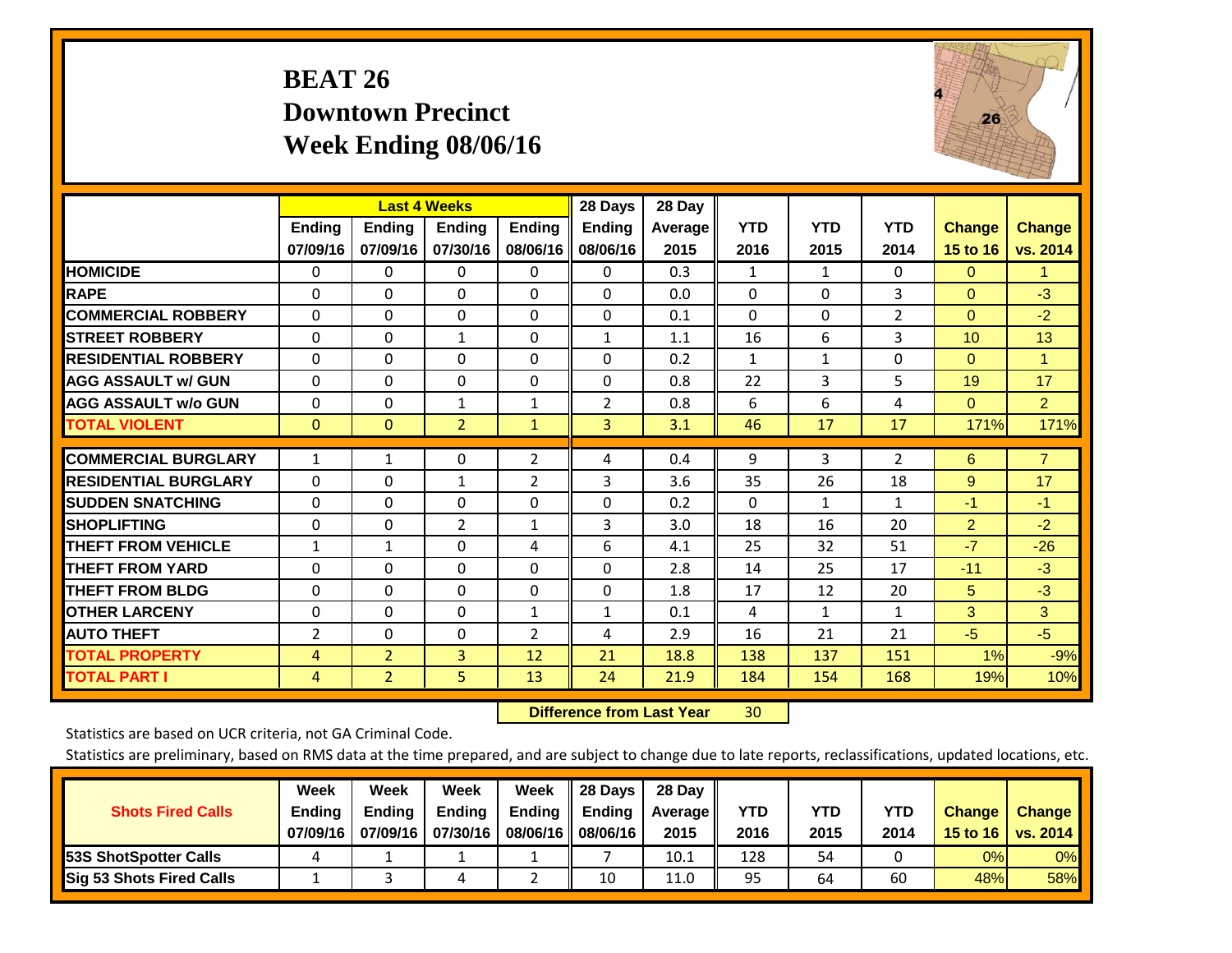

#### **COMPSTATCENTRAL PRECINCTWeek Ending 08/06/16**

**PRECINCT COMMANDER:**

**CAPT. BEN HERRON**



|                             | Week<br><b>Endina</b><br>08/06/16 | Week<br><b>Endina</b><br>07/30/16 | Weekly<br>Avg<br>2015 | 28-Day<br><b>Ending</b><br>08/06/16 | 28-Day<br><b>Ending</b><br>07/09/16 | Avg<br>$28$ -Day<br>2015 | <b>YTD</b><br>2016 | <b>YTD</b><br>2015 | <b>YTD</b><br>2014 | <b>Change</b><br>15 to 16 | <b>Change</b><br>vs. 2014 |
|-----------------------------|-----------------------------------|-----------------------------------|-----------------------|-------------------------------------|-------------------------------------|--------------------------|--------------------|--------------------|--------------------|---------------------------|---------------------------|
| <b>HOMICIDE</b>             | 0                                 | 0                                 | $\Omega$              |                                     | 0                                   |                          | 14                 | 10                 | 11                 | 4                         | 3                         |
| <b>RAPE</b>                 | $\bf{0}$                          | $\Omega$                          | $\Omega$              | 0                                   |                                     |                          | 7                  | 5.                 | 9                  | $\overline{2}$            | $-2$                      |
| <b>COMMERCIAL ROBBERY</b>   | $\bf{0}$                          | $\Omega$                          | $\Omega$              |                                     |                                     |                          | 11                 | 7                  | 11                 | 4                         | $\overline{0}$            |
| <b>STREET ROBBERY</b>       | $\bf{0}$                          | 5                                 | 2                     | 11                                  | 4                                   | 8                        | 52                 | 52                 | 64                 | $\Omega$                  | $-12$                     |
| <b>RESIDENTIAL ROBBERY</b>  | $\bf{0}$                          | $\Omega$                          | $\Omega$              | $\bf{0}$                            |                                     |                          | $\overline{7}$     | 6                  | 2                  |                           | 5                         |
| <b>AGG ASSAULT w/ GUN</b>   | $\bf{0}$                          | $\overline{2}$                    | 2                     | 5.                                  | 3                                   | 8                        | 35                 | 56                 | 44                 | $-21$                     | $-9$                      |
| <b>AGG ASSAULT w/o GUN</b>  | $\overline{2}$                    | $\Omega$                          |                       | 4                                   | 8                                   | 5                        | 37                 | 31                 | 29                 | 6                         | 8                         |
| <b>TOTAL VIOLENT</b>        | 2 <sup>1</sup>                    | $\overline{7}$                    | 6                     | 22                                  | 18                                  | 26                       | 163                | 167                | 170                | $-2%$                     | $-4%$                     |
|                             |                                   |                                   |                       |                                     |                                     |                          |                    |                    |                    |                           |                           |
| <b>COMMERCIAL BURGLARY</b>  | 4                                 | $\overline{2}$                    |                       | 10                                  | 5                                   | 6                        | 49                 | 47                 | 24                 | 2                         | 25                        |
| <b>RESIDENTIAL BURGLARY</b> | 15                                | 10                                | 8                     | 37                                  | 23                                  | 31                       | 171                | 277                | 254                | $-106$                    | $-83$                     |
| <b>SUDDEN SNATCHING</b>     | $\overline{2}$                    | $\Omega$                          | $\Omega$              | 3                                   | 3                                   |                          | 16                 | 7                  | 8                  | 9                         | 8                         |
| <b>SHOPLIFTING</b>          | $\mathbf{2}$                      | 3                                 | 2                     | 13                                  | 13                                  | 8                        | 83                 | 53                 | 62                 | 30                        | 21                        |
| <b>THEFT FROM VEHICLE</b>   | 14                                | 10                                | 11                    | 40                                  | 26                                  | 43                       | 256                | 378                | 263                | $-122$                    | $-7$                      |
| <b>THEFT FROM YARD</b>      | 4                                 | 3                                 | 4                     | 18                                  | 28                                  | 16                       | 127                | 118                | 134                | 9                         | $-7$                      |
| <b>THEFT FROM BLDG</b>      | 3                                 | 5                                 | 4                     | 16                                  | 19                                  | 17                       | 165                | 139                | 148                | 26                        | 17                        |
| <b>OTHER LARCENY</b>        | $\overline{4}$                    | $\Omega$                          |                       | 6                                   | $\overline{2}$                      | 3                        | 19                 | 23                 | 8                  | $-4$                      | 11                        |
| <b>AUTO THEFT</b>           | 8                                 | 5                                 | 5                     | 24                                  | 21                                  | 21                       | 144                | 180                | 141                | $-36$                     | 3                         |
| <b>TOTAL PROPERTY</b>       | 56                                | 38                                | 36                    | 167                                 | 140                                 | 146                      | 1030               | 1222               | 1042               | $-16%$                    | $-1%$                     |
| <b>TOTAL PART I</b>         | 58                                | 45                                | 43                    | 189                                 | 158                                 | 171                      | 1193               | 1389               | 1212               | $-14%$                    | $-2%$                     |

Statistics are based on UCR criteria, not GA Criminal Code. **Difference from Last Year** -196

| <b>Citizen Initiated Calls</b>  | Week<br><b>Ending</b><br>08/06/16 | <b>Week</b><br><b>Ending</b><br>07/30/16 | Weekly<br>Avg<br>2015 | $28$ -Day<br><b>Ending</b><br>08/06/16 | 28-Dav<br><b>Ending</b><br>07/09/16 | Avg<br>$28-Dav$<br>2015 | <b>YTD</b><br>2016 | <b>YTD</b><br>2015 | YTD<br>2014 | Change<br>15 to 16 | <b>Change</b><br>vs. 2014 |
|---------------------------------|-----------------------------------|------------------------------------------|-----------------------|----------------------------------------|-------------------------------------|-------------------------|--------------------|--------------------|-------------|--------------------|---------------------------|
| <b>Midnight Shift</b>           | 90                                | 129                                      | 126                   | 469                                    | 495                                 | 503                     | 3843               | 4015               | 3801        | $-172$             | 42                        |
| Day Shift                       | 240                               | 215                                      | 271                   | 1026                                   | 1042                                | 1085                    | 8012               | 8541               | 8209        | $-529$             | $-197$                    |
| <b>Afternoon Shift</b>          | 269                               | 289                                      | 294                   | 1106                                   | 1213                                | 1176                    | 8799               | 9223               | 8841        | $-424$             | $-42$                     |
| <b>TOTAL CITIZEN CFS</b>        | 599                               | 633                                      | 691                   | 2601                                   | 2750                                | 2764                    | 20654              | 21779              | 20851       | $-5.2%$            | $-0.9%$                   |
| <b>53S ShotSpotter Calls</b>    |                                   |                                          | 13                    | 16                                     | 42                                  | 52                      | 414                | 318                |             | 96                 | 414                       |
| <b>Sig 53 Shots Fired Calls</b> |                                   | 12                                       | 21                    | 39                                     | 108                                 | 85                      | 581                | 538                | 394         | 43                 | 187                       |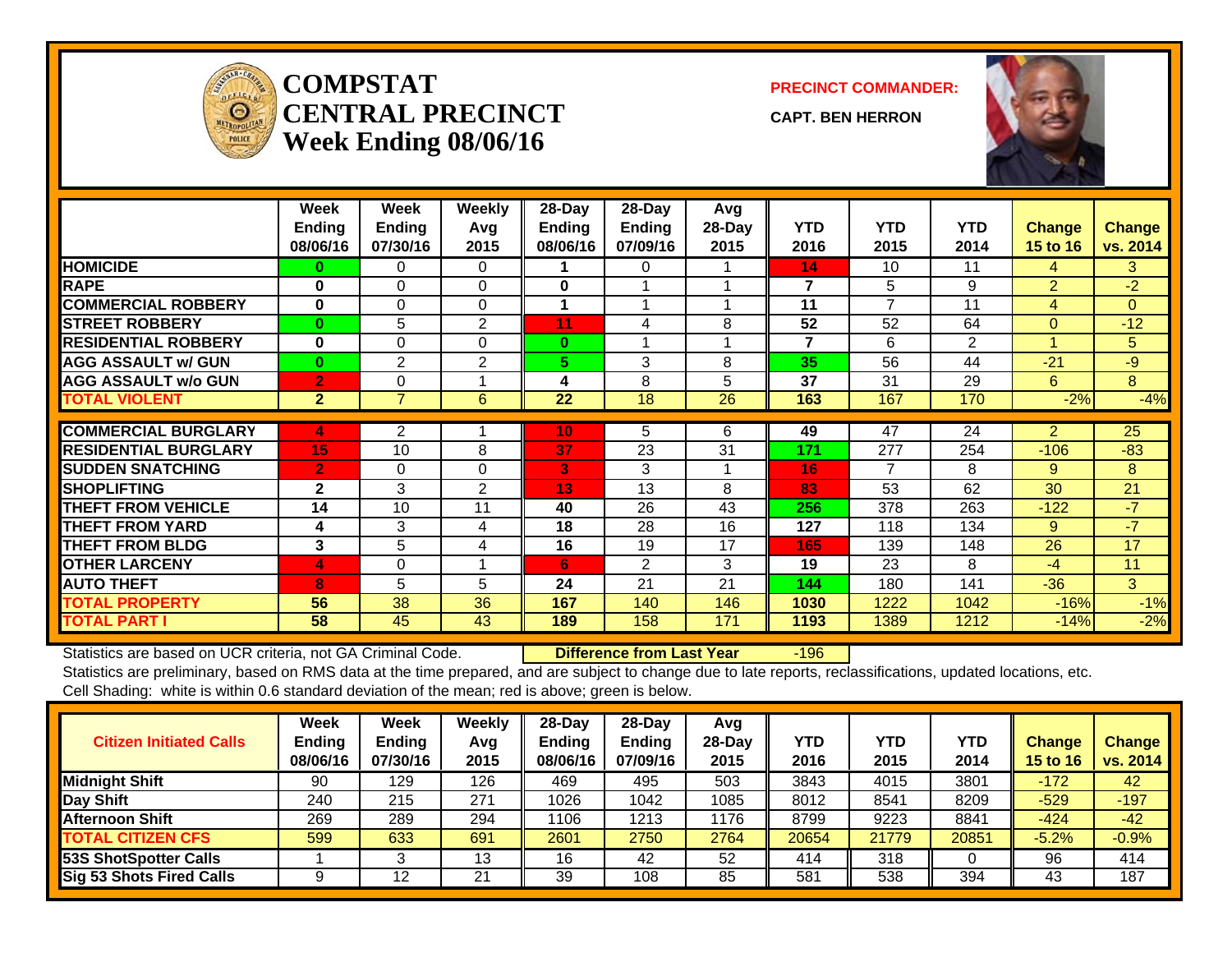## **BEAT 31 Central Precinct Week Ending 08/06/16**



|                             |               |                | <b>Last 4 Weeks</b> |               | 28 Days        | 28 Day  |                |                |                |                |                      |
|-----------------------------|---------------|----------------|---------------------|---------------|----------------|---------|----------------|----------------|----------------|----------------|----------------------|
|                             | <b>Ending</b> | <b>Ending</b>  | Ending              | <b>Endina</b> | <b>Ending</b>  | Average | <b>YTD</b>     | <b>YTD</b>     | <b>YTD</b>     | <b>Change</b>  | <b>Change</b>        |
|                             | 07/09/16      | 07/09/16       | 07/30/16            | 08/06/16      | 08/06/16       | 2015    | 2016           | 2015           | 2014           | 15 to 16       | vs. 2014             |
| <b>HOMICIDE</b>             | 1             | 0              | 0                   | $\Omega$      | 1              | 0.2     | $\overline{2}$ | $\overline{2}$ | 1              | $\Omega$       | $\mathbf{1}$         |
| <b>RAPE</b>                 | 0             | 0              | 0                   | $\Omega$      | $\Omega$       | 0.1     | 0              | 1              | $\overline{2}$ | $-1$           | $-2$                 |
| <b>COMMERCIAL ROBBERY</b>   | $\mathbf{0}$  | $\Omega$       | 0                   | $\Omega$      | $\Omega$       | 0.0     | $\mathbf{1}$   | $\Omega$       | 0              | 1              | $\mathbf{1}$         |
| <b>STREET ROBBERY</b>       | $\mathbf{1}$  | $\Omega$       | $\overline{2}$      | $\mathbf{0}$  | 3              | 1.5     | 5              | 12             | 12             | $-7$           | $-7$                 |
| <b>RESIDENTIAL ROBBERY</b>  | $\mathbf{0}$  | $\Omega$       | 0                   | $\mathbf{0}$  | $\Omega$       | 0.3     | $\overline{2}$ | $\overline{2}$ | 0              | $\Omega$       | $\overline{2}$       |
| <b>AGG ASSAULT w/ GUN</b>   | $\mathbf{1}$  | $\mathbf{1}$   | $\mathbf{1}$        | $\Omega$      | 3              | 2.9     | 12             | 18             | 12             | $-6$           | $\Omega$             |
| <b>AGG ASSAULT w/o GUN</b>  | $\mathbf{1}$  | $\Omega$       | 0                   | $\mathbf{0}$  | $\mathbf{1}$   | 0.7     | 9              | 5.             | 6              | $\overline{4}$ | 3 <sup>°</sup>       |
| <b>TOTAL VIOLENT</b>        | 4             | $\mathbf{1}$   | 3                   | $\mathbf{0}$  | 8              | 5.8     | 31             | 40             | 33             | $-23%$         | $-6%$                |
|                             |               |                |                     |               |                |         |                |                |                |                |                      |
| <b>COMMERCIAL BURGLARY</b>  | $\mathbf{1}$  | $\Omega$       | 0                   | $\mathbf{0}$  | $\mathbf{1}$   | 0.5     | 4              | 6              | 6              | $-2$           | $-2$                 |
| <b>RESIDENTIAL BURGLARY</b> | 1             | 1              | 0                   | $\mathbf{0}$  | $\overline{2}$ | 7.0     | 30             | 60             | 81             | $-30$          | $-51$                |
| <b>SUDDEN SNATCHING</b>     | 0             | 0              | 0                   | $\mathbf{0}$  | $\Omega$       | 0.2     | 3              | $\mathbf{1}$   | $\mathbf{1}$   | $\overline{2}$ | $\overline{2}$       |
| <b>SHOPLIFTING</b>          | $\mathbf{1}$  | $\Omega$       | 0                   | $\mathbf{0}$  | $\mathbf{1}$   | 0.2     | 3              | $\Omega$       | 9              | 3              | $-6$                 |
| <b>THEFT FROM VEHICLE</b>   | 1             | $\Omega$       | 0                   | 1             | 2              | 4.4     | 21             | 36             | 49             | $-15$          | $-28$                |
| <b>THEFT FROM YARD</b>      | $\mathbf{1}$  | $\mathbf{1}$   | 0                   | $\mathbf{0}$  | 2              | 1.6     | 13             | 11             | 16             | $\overline{2}$ | $-3$                 |
| <b>THEFT FROM BLDG</b>      | 0             | $\Omega$       | 0                   | $\mathbf{0}$  | $\Omega$       | 2.4     | 12             | 19             | 23             | $-7$           | $-11$                |
| <b>OTHER LARCENY</b>        | $\Omega$      | $\Omega$       | 0                   | $\mathbf{0}$  | $\Omega$       | 0.1     | 3              | $\mathbf{1}$   | $\mathbf{1}$   | $\overline{2}$ | $\overline{2}$       |
| <b>AUTO THEFT</b>           | 0             | $\Omega$       | $\mathbf{1}$        | $\mathbf 0$   | $\mathbf{1}$   | 3.5     | 23             | 26             | 22             | $-3$           | $\blacktriangleleft$ |
| <b>TOTAL PROPERTY</b>       | 5             | $\overline{2}$ | $\mathbf{1}$        | $\mathbf{1}$  | 9              | 20.0    | 112            | 160            | 208            | $-30%$         | $-46%$               |
| <b>TOTAL PART I</b>         | 9             | 3              | 4                   | $\mathbf{1}$  | 17             | 25.8    | 143            | 200            | 241            | $-29%$         | $-41%$               |

 **Difference from Last Year**‐57

Statistics are based on UCR criteria, not GA Criminal Code.

|                                 | Week          | Week          | Week          | Week          | 28 Days             | 28 Dav     |            |      |            |               |                                    |
|---------------------------------|---------------|---------------|---------------|---------------|---------------------|------------|------------|------|------------|---------------|------------------------------------|
| <b>Shots Fired Calls</b>        | <b>Ending</b> | <b>Endina</b> | <b>Ending</b> | <b>Ending</b> | Ending              | Average II | <b>YTD</b> | YTD  | <b>YTD</b> | <b>Change</b> | <b>Change</b>                      |
|                                 | 07/09/16      | 07/09/16      | 07/30/16      |               | 08/06/16   08/06/16 | 2015       | 2016       | 2015 | 2014       |               | 15 to 16   vs. 2014 $\blacksquare$ |
| <b>153S ShotSpotter Calls</b>   |               |               |               |               |                     | 20.9       | 140        | 135  |            | 0%            | 0%                                 |
| <b>Sig 53 Shots Fired Calls</b> |               |               |               |               |                     | 18.3       | 107        | 105  | 103        | 2%            | 4%                                 |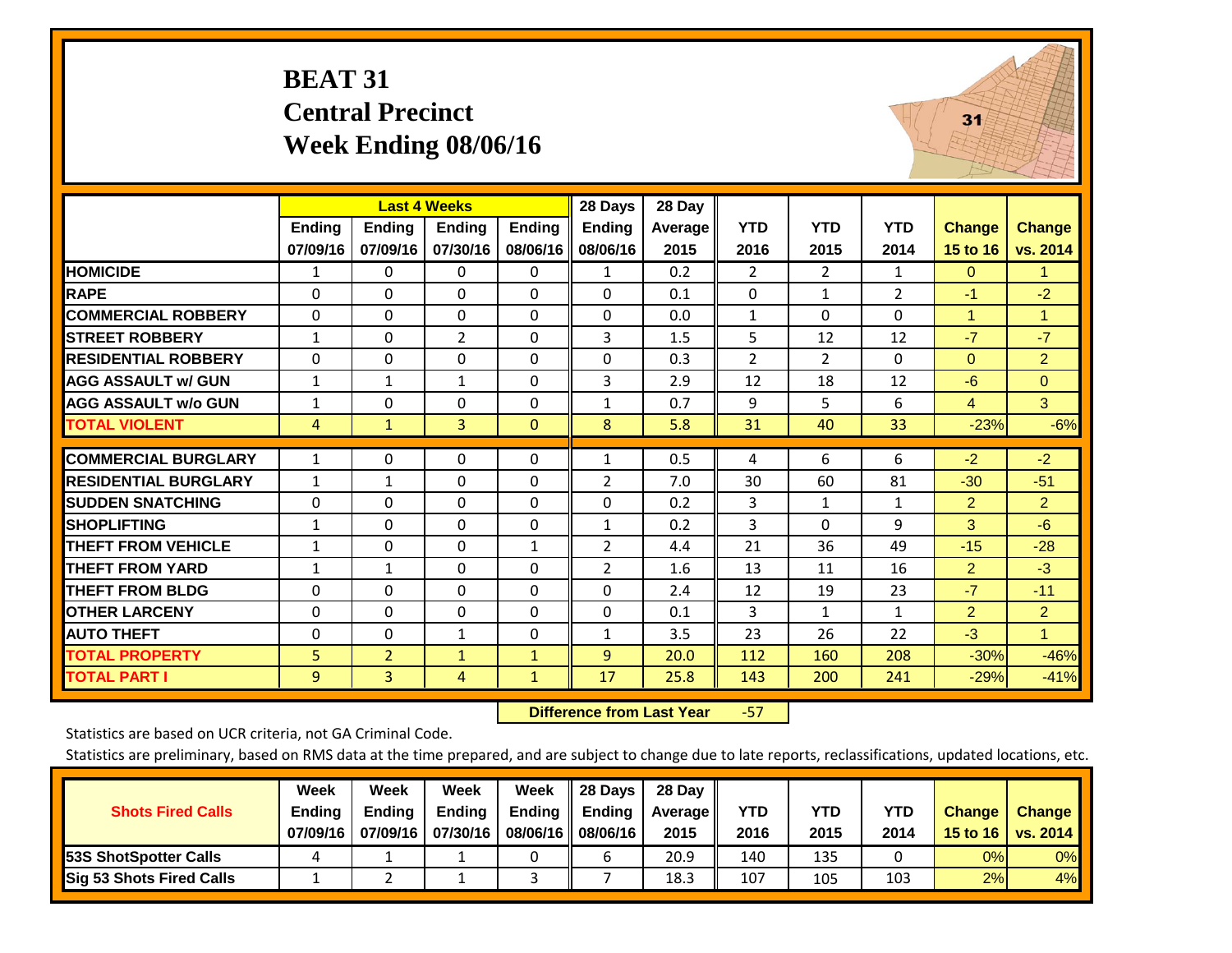## **BEAT 32 Central Precinct Week Ending 08/06/16**



|                             |               |                | <b>Last 4 Weeks</b> |                | 28 Days        | 28 Day  |                |                       |                |                      |               |
|-----------------------------|---------------|----------------|---------------------|----------------|----------------|---------|----------------|-----------------------|----------------|----------------------|---------------|
|                             | <b>Ending</b> | <b>Ending</b>  | <b>Endina</b>       | <b>Ending</b>  | <b>Ending</b>  | Average | <b>YTD</b>     | <b>YTD</b>            | <b>YTD</b>     | <b>Change</b>        | <b>Change</b> |
|                             | 07/09/16      | 07/09/16       | 07/30/16            | 08/06/16       | 08/06/16       | 2015    | 2016           | 2015                  | 2014           | 15 to 16             | vs. 2014      |
| <b>HOMICIDE</b>             | 0             | 0              | $\Omega$            | 0              | 0              | 0.2     | 1              | $\mathbf{2}^{\prime}$ | 3              | $-1$                 | $-2$          |
| <b>RAPE</b>                 | $\Omega$      | $\Omega$       | 0                   | $\mathbf{0}$   | $\Omega$       | 0.1     | $\mathbf{1}$   | $\mathbf{1}$          | $\mathbf{1}$   | $\Omega$             | $\mathbf{0}$  |
| <b>COMMERCIAL ROBBERY</b>   | $\Omega$      | $\Omega$       | 0                   | $\mathbf{0}$   | $\Omega$       | 0.2     | 4              | $\mathbf{1}$          | 5              | 3                    | $-1$          |
| <b>STREET ROBBERY</b>       | $\mathbf{1}$  | $\mathbf{1}$   | $\mathbf{1}$        | $\mathbf{0}$   | 3              | 0.5     | 12             | $\overline{2}$        | 11             | 10 <sup>°</sup>      | $\mathbf{1}$  |
| <b>RESIDENTIAL ROBBERY</b>  | $\Omega$      | $\Omega$       | 0                   | $\mathbf{0}$   | 0              | 0.0     | $\Omega$       | 0                     | 0              | $\Omega$             | $\mathbf{0}$  |
| <b>AGG ASSAULT w/ GUN</b>   | $\Omega$      | 0              | $\Omega$            | $\Omega$       | $\Omega$       | 1.4     | 6              | 9                     | 7              | $-3$                 | $-1$          |
| <b>AGG ASSAULT w/o GUN</b>  | $\mathbf 0$   | $\Omega$       | $\Omega$            | $\overline{2}$ | $\overline{2}$ | 0.9     | 4              | $\overline{7}$        | 6              | $-3$                 | $-2$          |
| <b>TOTAL VIOLENT</b>        | $\mathbf{1}$  | $\mathbf{1}$   | $\mathbf{1}$        | $\overline{2}$ | 5              | 3.4     | 28             | 22                    | 33             | 27%                  | $-15%$        |
|                             |               |                |                     |                |                |         |                |                       |                |                      |               |
| <b>COMMERCIAL BURGLARY</b>  | $\mathbf{1}$  | $\Omega$       | 0                   | $\mathbf 0$    | 1              | 1.1     | 8              | 8                     | 5              | $\Omega$             | 3             |
| <b>RESIDENTIAL BURGLARY</b> | $\Omega$      | $\Omega$       | 3                   | $\mathbf{1}$   | 4              | 3.6     | 22             | 31                    | 48             | $-9$                 | $-26$         |
| <b>SUDDEN SNATCHING</b>     | $\Omega$      | $\Omega$       | $\Omega$            | $\Omega$       | $\Omega$       | 0.2     | $\overline{2}$ | 1                     | $\mathbf{1}$   | $\blacktriangleleft$ | 1             |
| <b>SHOPLIFTING</b>          | $\mathbf 0$   | $\Omega$       | $\Omega$            | $\mathbf 0$    | $\Omega$       | 1.5     | 16             | 11                    | 6              | 5                    | 10            |
| <b>THEFT FROM VEHICLE</b>   | $\Omega$      | $\Omega$       | 0                   | $\Omega$       | $\Omega$       | 4.4     | 32             | 30                    | 35             | $\overline{2}$       | $-3$          |
| <b>THEFT FROM YARD</b>      | $\mathbf{1}$  | $\Omega$       | 0                   | $\overline{2}$ | 3              | 1.2     | 15             | 11                    | 19             | $\overline{4}$       | $-4$          |
| <b>THEFT FROM BLDG</b>      | $\mathbf 0$   | $\Omega$       | $\overline{2}$      | $\Omega$       | $\overline{2}$ | 2.1     | 24             | 18                    | 29             | 6                    | $-5$          |
| <b>OTHER LARCENY</b>        | $\Omega$      | $\Omega$       | 0                   | $\mathbf{0}$   | $\Omega$       | 0.2     | $\mathbf{1}$   | 3                     | $\overline{2}$ | $-2$                 | $-1$          |
| <b>AUTO THEFT</b>           | $\mathbf{1}$  | $\mathbf{1}$   | 0                   | $\Omega$       | $\overline{2}$ | 3.0     | 20             | 25                    | 15             | $-5$                 | 5             |
| <b>TOTAL PROPERTY</b>       | 3             | $\mathbf{1}$   | 5                   | 3              | 12             | 17.3    | 140            | 138                   | 160            | 1%                   | $-13%$        |
| <b>TOTAL PART I</b>         | 4             | $\overline{2}$ | 6                   | 5              | 17             | 20.6    | 168            | 160                   | 193            | 5%                   | $-13%$        |

 **Difference from Last Year**r 8

Statistics are based on UCR criteria, not GA Criminal Code.

|                                 | Week          | Week          | <b>Week</b> | Week     | 28 Days       | 28 Day     |      |      |            |               |               |
|---------------------------------|---------------|---------------|-------------|----------|---------------|------------|------|------|------------|---------------|---------------|
| <b>Shots Fired Calls</b>        | <b>Ending</b> | <b>Endina</b> | Ending      | Ending   | <b>Ending</b> | Average II | YTD  | YTD  | <b>YTD</b> | <b>Change</b> | <b>Change</b> |
|                                 | 07/09/16      | 07/09/16      | 07/30/16    | 08/06/16 | 08/06/16      | 2015       | 2016 | 2015 | 2014       | 15 to 16      | vs. 2014      |
| <b>153S ShotSpotter Calls</b>   |               |               |             |          |               | 0.0        |      |      |            | 0%            | 0%            |
| <b>Sig 53 Shots Fired Calls</b> |               |               |             |          | 4             | 10.5       | 53   | 60   | 66         | $-12%$        | $-20%$        |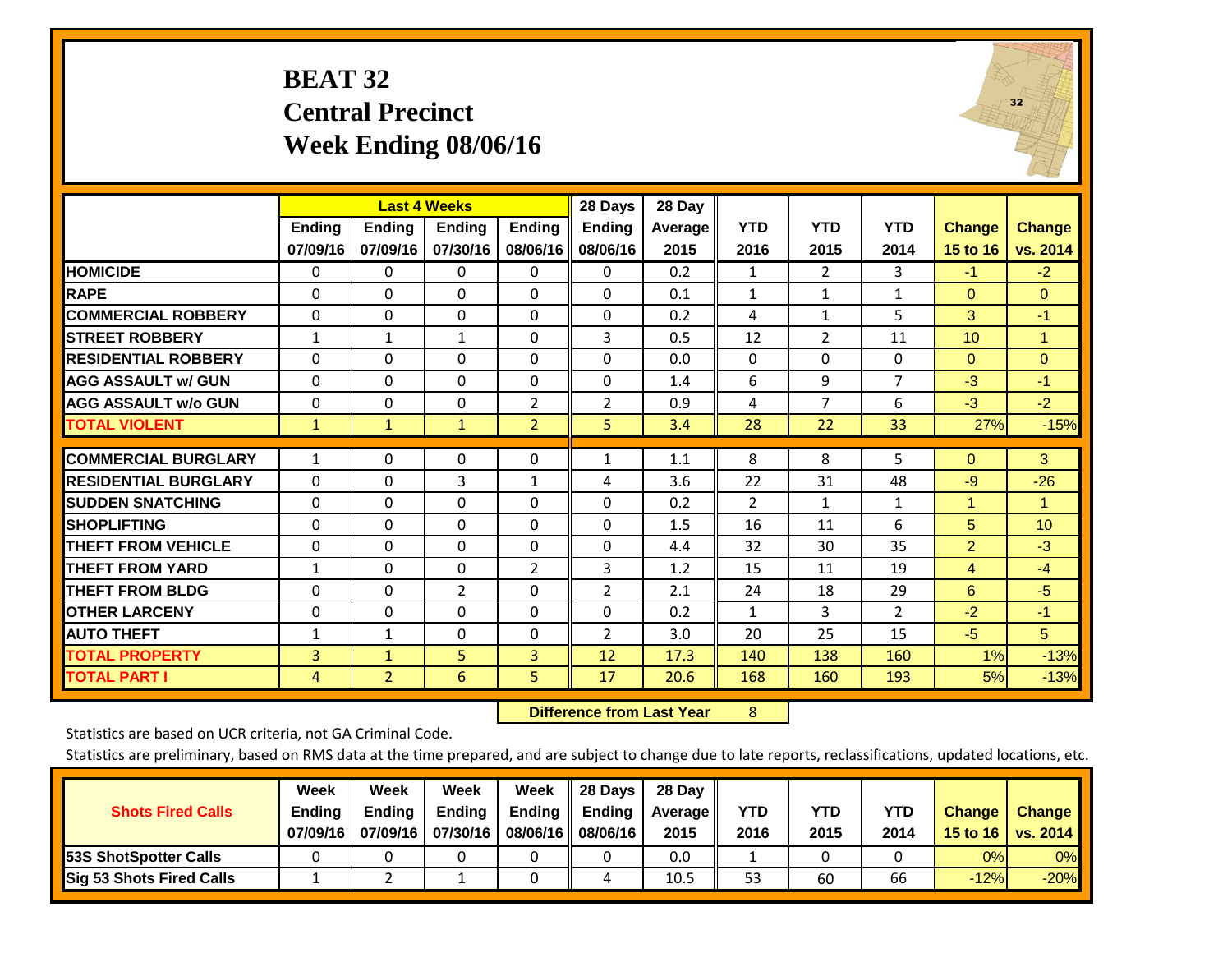## **BEAT 33 Central Precinct Week Ending 08/06/16**



|                             |                | <b>Last 4 Weeks</b> |                |                | 28 Days       | 28 Day  |                |                |                |                |                |
|-----------------------------|----------------|---------------------|----------------|----------------|---------------|---------|----------------|----------------|----------------|----------------|----------------|
|                             | <b>Ending</b>  | <b>Ending</b>       | Ending         | <b>Endina</b>  | <b>Ending</b> | Average | <b>YTD</b>     | <b>YTD</b>     | <b>YTD</b>     | Change         | <b>Change</b>  |
|                             | 07/09/16       | 07/09/16            | 07/30/16       | 08/06/16       | 08/06/16      | 2015    | 2016           | 2015           | 2014           | 15 to 16       | vs. 2014       |
| <b>HOMICIDE</b>             | 0              | 0                   | 0              | 0              | $\mathbf{0}$  | 0.4     | 6              | $\overline{2}$ | 0              | 4              | 6              |
| <b>RAPE</b>                 | 0              | $\Omega$            | $\Omega$       | $\Omega$       | $\Omega$      | 0.2     | $\overline{2}$ | 1              | 0              | 1              | $\overline{2}$ |
| <b>COMMERCIAL ROBBERY</b>   | 0              | 0                   | $\Omega$       | 0              | 0             | 0.2     | $\overline{2}$ | $\Omega$       | 0              | $\overline{2}$ | $\overline{2}$ |
| <b>ISTREET ROBBERY</b>      | $\Omega$       | $\mathbf{1}$        | $\Omega$       | $\Omega$       | $\mathbf{1}$  | 2.2     | 11             | 14             | 20             | $-3$           | $-9$           |
| <b>RESIDENTIAL ROBBERY</b>  | $\Omega$       | 0                   | $\mathbf{0}$   | 0              | $\Omega$      | 0.2     | $\mathbf{1}$   | $\mathbf{1}$   | 0              | $\mathbf{0}$   | 1              |
| <b>AGG ASSAULT w/ GUN</b>   | 0              | 0                   | $\Omega$       | $\mathbf{0}$   | $\Omega$      | 0.9     | $\overline{2}$ | 8              | 4              | -6             | $-2$           |
| <b>AGG ASSAULT w/o GUN</b>  | $\Omega$       | 0                   | $\Omega$       | $\Omega$       | $\Omega$      | 0.9     | 8              | 5              | 4              | 3              | $\overline{4}$ |
| <b>TOTAL VIOLENT</b>        | $\mathbf{0}$   | $\mathbf{1}$        | $\overline{0}$ | $\mathbf{0}$   | $\mathbf{1}$  | 4.9     | 32             | 31             | 28             | 3%             | 14%            |
| <b>COMMERCIAL BURGLARY</b>  | $\Omega$       | $\overline{2}$      | $\mathbf{0}$   | 3              | 5             | 2.0     | 17             | 19             | 3              | $-2$           | 14             |
|                             |                |                     |                |                |               |         |                |                |                |                |                |
| <b>RESIDENTIAL BURGLARY</b> | 0              | 0                   | 1              | $\overline{2}$ | 3             | 4.0     | 21             | 37             | 16             | $-16$          | 5              |
| <b>SUDDEN SNATCHING</b>     | $\Omega$       | $\mathbf{1}$        | $\mathbf{0}$   | $\mathbf{0}$   | $\mathbf{1}$  | 0.4     | 6              | $\overline{2}$ | $\overline{2}$ | 4              | $\overline{4}$ |
| <b>SHOPLIFTING</b>          | 1              | $\Omega$            | $\Omega$       | $\overline{2}$ | 3             | 1.2     | 15             | 11             | 19             | 4              | $-4$           |
| <b>THEFT FROM VEHICLE</b>   | 0              | $\overline{2}$      | $\mathbf{1}$   | 4              | 7             | 8.3     | 55             | 76             | 37             | $-21$          | 18             |
| <b>THEFT FROM YARD</b>      | $\mathbf{1}$   | $\overline{2}$      | $\mathbf{0}$   | $\mathbf{0}$   | 3             | 4.6     | 47             | 31             | 30             | 16             | 17             |
| <b>THEFT FROM BLDG</b>      | 0              | 0                   | $\mathbf{1}$   | $\mathbf{0}$   | 1             | 3.6     | 38             | 26             | 28             | 12             | 10             |
| <b>OTHER LARCENY</b>        | 0              | $\mathbf{1}$        | $\mathbf{0}$   | 0              | 1             | 0.9     | 6              | 6              | $\overline{2}$ | $\Omega$       | $\overline{4}$ |
| <b>AUTO THEFT</b>           | 2              | $\mathbf{1}$        | $\mathbf{1}$   | 2              | 6             | 4.1     | 30             | 38             | 35             | $-8$           | $-5$           |
| <b>TOTAL PROPERTY</b>       | $\overline{4}$ | 9                   | 4              | 13             | 30            | 29.1    | 235            | 246            | 172            | $-4%$          | 37%            |
| <b>TOTAL PART I</b>         | 4              | 10                  | 4              | 13             | 31            | 34.0    | 267            | 277            | 200            | $-4%$          | 34%            |

 **Difference from Last Year**r -10

Statistics are based on UCR criteria, not GA Criminal Code.

| <b>Shots Fired Calls</b>        | Week<br><b>Ending</b><br>07/09/16 | Week<br><b>Endina</b><br>07/09/16 | <b>Week</b><br>Ending<br>07/30/16 | Week<br>Ending<br>08/06/16 | 28 Days<br><b>Ending</b><br>08/06/16 | 28 Day<br>Average II<br>2015 | YTD<br>2016 | YTD<br>2015 | <b>YTD</b><br>2014 | <b>Change</b><br>15 to 16 | <b>Change</b><br>vs. 2014 |
|---------------------------------|-----------------------------------|-----------------------------------|-----------------------------------|----------------------------|--------------------------------------|------------------------------|-------------|-------------|--------------------|---------------------------|---------------------------|
| <b>153S ShotSpotter Calls</b>   |                                   |                                   |                                   |                            |                                      | 5.6                          | 42          | 39          |                    | 0%                        | 0%                        |
| <b>Sig 53 Shots Fired Calls</b> |                                   |                                   |                                   |                            |                                      | 12.4                         | 103         | 88          | 46                 | 17%                       | 124%                      |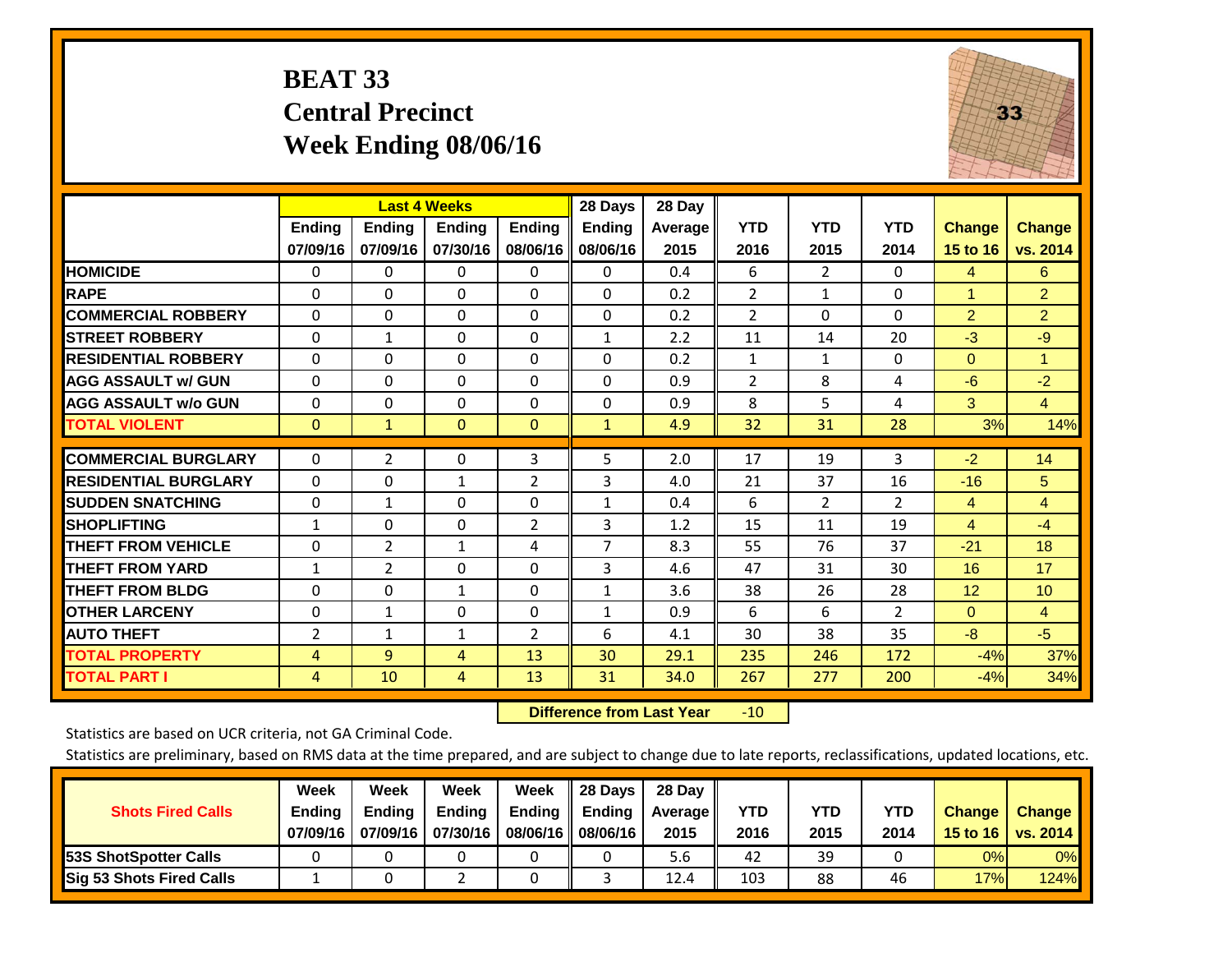## **BEAT 34 Central Precinct Week Ending 08/06/16**



|                             |                    | <b>Last 4 Weeks</b>       |                           |                           | 28 Days                   | 28 Day            |                    |                    |                    |                           |                           |
|-----------------------------|--------------------|---------------------------|---------------------------|---------------------------|---------------------------|-------------------|--------------------|--------------------|--------------------|---------------------------|---------------------------|
|                             | Ending<br>07/09/16 | <b>Ending</b><br>07/09/16 | <b>Ending</b><br>07/30/16 | <b>Ending</b><br>08/06/16 | <b>Ending</b><br>08/06/16 | Average  <br>2015 | <b>YTD</b><br>2016 | <b>YTD</b><br>2015 | <b>YTD</b><br>2014 | <b>Change</b><br>15 to 16 | <b>Change</b><br>vs. 2014 |
| <b>HOMICIDE</b>             | 0                  | 0                         | 0                         | 0                         | 0                         | 0.1               | $\mathbf{0}$       | $\Omega$           | $\overline{2}$     | $\Omega$                  | $-2$                      |
| <b>RAPE</b>                 | $\Omega$           | $\Omega$                  | $\Omega$                  | 0                         | $\Omega$                  | 0.2               | 1                  | $\mathbf{1}$       | $\mathbf{1}$       | $\Omega$                  | $\Omega$                  |
| <b>COMMERCIAL ROBBERY</b>   | $\Omega$           | $\mathbf{1}$              | $\mathbf{0}$              | $\Omega$                  | $\mathbf{1}$              | 0.7               | 3                  | 4                  | 3                  | $-1$                      | $\Omega$                  |
| <b>STREET ROBBERY</b>       | $\mathbf 0$        | $\mathbf{1}$              | $\Omega$                  | $\Omega$                  | 1                         | 0.5               | 3                  | $\overline{7}$     | 3                  | $-4$                      | $\Omega$                  |
| <b>IRESIDENTIAL ROBBERY</b> | $\Omega$           | $\Omega$                  | $\Omega$                  | $\Omega$                  | $\Omega$                  | 0.1               | $\mathbf{1}$       | $\mathbf{1}$       | $\mathbf{1}$       | $\Omega$                  | $\mathbf{0}$              |
| <b>AGG ASSAULT w/ GUN</b>   | $\mathbf{1}$       | $\Omega$                  | $\mathbf{1}$              | $\Omega$                  | $\overline{2}$            | 0.8               | 3                  | 5                  | 3                  | $-2$                      | $\Omega$                  |
| <b>AGG ASSAULT w/o GUN</b>  | 0                  | $\Omega$                  | $\Omega$                  | $\Omega$                  | $\Omega$                  | 0.5               | $\overline{7}$     | $\mathbf{1}$       | $\overline{2}$     | 6                         | 5 <sup>5</sup>            |
| <b>TOTAL VIOLENT</b>        | $\mathbf{1}$       | $\overline{2}$            | $\mathbf{1}$              | $\mathbf{0}$              | $\overline{4}$            | 2.9               | 18                 | 19                 | 15                 | $-5%$                     | 20%                       |
| <b>COMMERCIAL BURGLARY</b>  | $\Omega$           | $\Omega$                  | $\mathbf{1}$              | $\mathbf{1}$              | $\overline{2}$            | 0.9               | $\overline{7}$     | 7                  | 3                  | $\Omega$                  | $\overline{4}$            |
| <b>RESIDENTIAL BURGLARY</b> | $\overline{2}$     | 3                         | 3                         | 5                         | 13                        | 3.3               | 27                 | 34                 | 35                 | $-7$                      | $-8$                      |
| <b>SUDDEN SNATCHING</b>     | $\Omega$           | $\Omega$                  | $\Omega$                  | $\Omega$                  | 0                         | 0.1               | $\mathbf{1}$       | $\Omega$           | $\mathbf{1}$       | 1                         | $\Omega$                  |
| <b>SHOPLIFTING</b>          | 3                  | $\Omega$                  | $\overline{2}$            | $\Omega$                  | 5                         | 2.0               | 33                 | 17                 | 13                 | 16                        | 20                        |
| <b>THEFT FROM VEHICLE</b>   | 4                  | $\overline{2}$            | 3                         | $\overline{2}$            | 11                        | 9.0               | 49                 | 80                 | 43                 | $-31$                     | 6                         |
| <b>THEFT FROM YARD</b>      | $\mathbf{1}$       | $\Omega$                  | $\overline{2}$            | $\overline{2}$            | 5                         | 3.4               | 16                 | 29                 | 14                 | $-13$                     | $\overline{2}$            |
| <b>THEFT FROM BLDG</b>      | 0                  | 3                         | $\Omega$                  | $\Omega$                  | 3                         | 2.8               | 43                 | 21                 | 29                 | 22                        | 14                        |
| <b>OTHER LARCENY</b>        | $\mathbf{1}$       | $\Omega$                  | $\Omega$                  | $\Omega$                  | $\mathbf{1}$              | 0.7               | 3                  | 4                  | $\Omega$           | $-1$                      | 3                         |
| <b>AUTO THEFT</b>           | $\overline{2}$     | $\Omega$                  | $\overline{2}$            | $\mathbf{1}$              | 5                         | 3.4               | 27                 | 26                 | 26                 | $\overline{1}$            | $\mathbf{1}$              |
| <b>TOTAL PROPERTY</b>       | 13                 | 8                         | 13                        | 11                        | 45                        | 25.5              | 206                | 218                | 164                | $-6%$                     | 26%                       |
| <b>TOTAL PART I</b>         | 14                 | 10                        | 14                        | 11                        | 49                        | 28.4              | 224                | 237                | 179                | $-5%$                     | 25%                       |

 **Difference from Last Year**r -13

Statistics are based on UCR criteria, not GA Criminal Code.

| <b>Shots Fired Calls</b>        | Week<br><b>Ending</b><br>07/09/16 | Week<br><b>Endina</b><br>07/09/16 | <b>Week</b><br>Ending<br>07/30/16 | Week<br>Ending<br>08/06/16 | 28 Days<br><b>Ending</b><br>08/06/16 | 28 Day<br>Average II<br>2015 | YTD<br>2016 | YTD<br>2015 | <b>YTD</b><br>2014 | <b>Change</b><br>15 to $16$ | <b>Change</b><br>vs. 2014 |
|---------------------------------|-----------------------------------|-----------------------------------|-----------------------------------|----------------------------|--------------------------------------|------------------------------|-------------|-------------|--------------------|-----------------------------|---------------------------|
| <b>153S ShotSpotter Calls</b>   |                                   |                                   |                                   |                            |                                      | 0.2                          |             |             |                    | 0%                          | 0%                        |
| <b>Sig 53 Shots Fired Calls</b> |                                   |                                   |                                   |                            |                                      | 10.1                         | 62          | 65          | 46                 | $-5%$                       | 35%                       |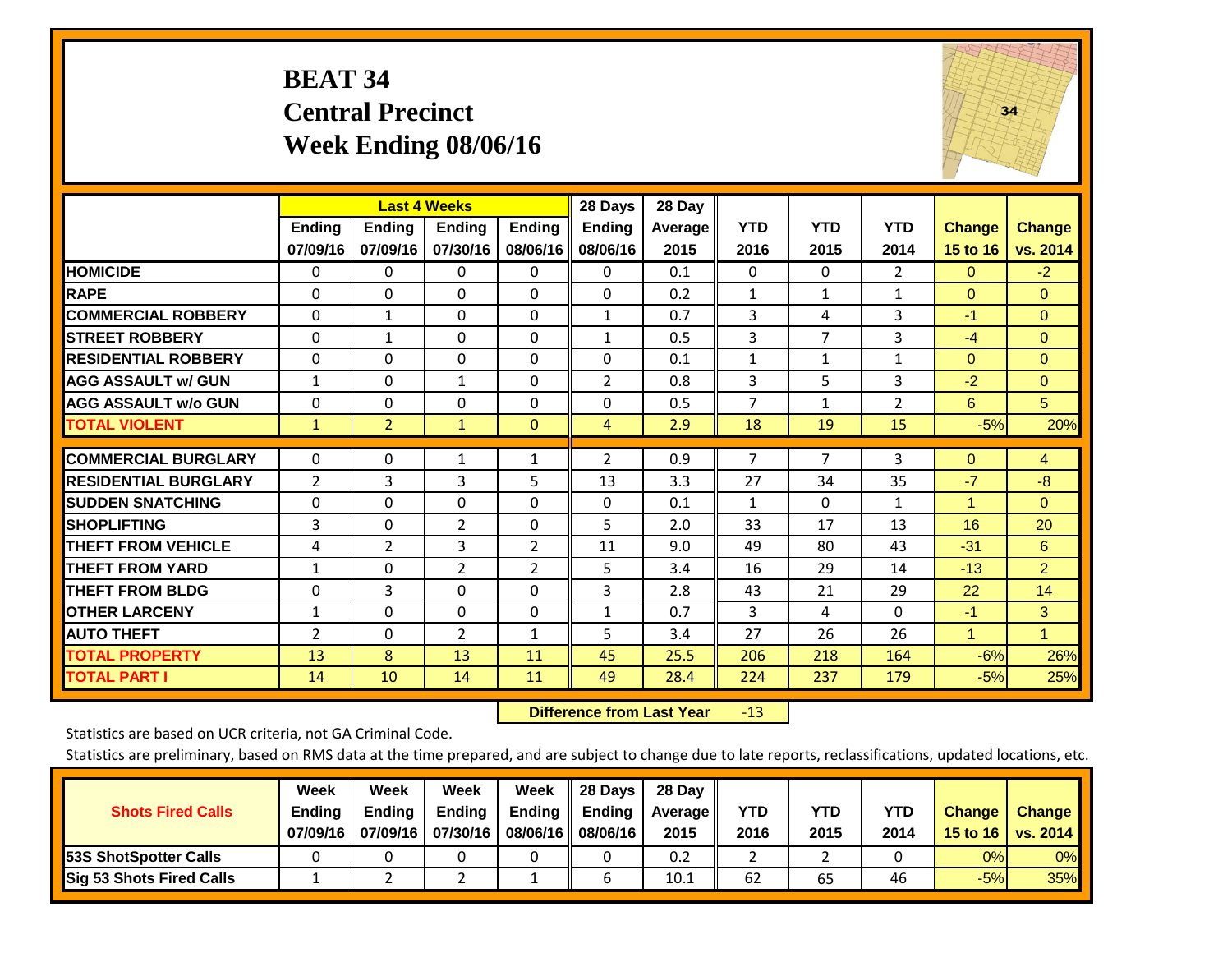## **BEAT 35 Central Precinct Week Ending 08/06/16**



|                             |                           | <b>Last 4 Weeks</b>       |                           |                           | 28 Days                   | 28 Day             |                    |                    |                    |                           |                      |
|-----------------------------|---------------------------|---------------------------|---------------------------|---------------------------|---------------------------|--------------------|--------------------|--------------------|--------------------|---------------------------|----------------------|
|                             | <b>Ending</b><br>07/09/16 | <b>Ending</b><br>07/09/16 | <b>Endina</b><br>07/30/16 | <b>Endina</b><br>08/06/16 | <b>Ending</b><br>08/06/16 | Average   <br>2015 | <b>YTD</b><br>2016 | <b>YTD</b><br>2015 | <b>YTD</b><br>2014 | <b>Change</b><br>15 to 16 | Change<br>vs. 2014   |
| <b>HOMICIDE</b>             | 0                         | 0                         | 0                         | 0                         | 0                         | 0.4                | 5                  | 4                  | 4                  | 1.                        | 1.                   |
| <b>RAPE</b>                 | 0                         | 0                         | $\Omega$                  | $\mathbf{0}$              | $\Omega$                  | 0.2                | $\overline{2}$     | 1                  | 5                  | 1                         | $-3$                 |
| <b>COMMERCIAL ROBBERY</b>   | 0                         | 0                         | $\Omega$                  | $\Omega$                  | 0                         | 0.2                | $\Omega$           | $\Omega$           | 3                  | $\Omega$                  | $-3$                 |
| <b>ISTREET ROBBERY</b>      | $\mathbf{1}$              | 0                         | $\overline{2}$            | 0                         | 3                         | 1.6                | 13                 | 10                 | 11                 | 3                         | $\overline{2}$       |
| <b>RESIDENTIAL ROBBERY</b>  | $\Omega$                  | 0                         | $\mathbf{0}$              | 0                         | $\Omega$                  | 0.2                | 3                  | $\overline{2}$     | $\mathbf{1}$       | $\blacktriangleleft$      | $\overline{2}$       |
| <b>AGG ASSAULT w/ GUN</b>   | $\Omega$                  | $\Omega$                  | $\Omega$                  | 0                         | $\Omega$                  | 2.2                | 6                  | 14                 | 15                 | -8                        | $-9$                 |
| <b>AGG ASSAULT w/o GUN</b>  | 0                         | 1                         | $\mathbf{0}$              | $\Omega$                  | 1                         | 1.0                | $\overline{7}$     | 8                  | 9                  | $-1$                      | $-2$                 |
| <b>TOTAL VIOLENT</b>        | 1                         | $\mathbf{1}$              | $\overline{2}$            | $\mathbf{0}$              | 4                         | 5.8                | 36                 | 39                 | 48                 | $-8%$                     | $-25%$               |
| <b>COMMERCIAL BURGLARY</b>  | $\mathbf 0$               | 0                         | 0                         | 0                         | $\Omega$                  | 0.5                | 5                  | 4                  | 4                  |                           | 1                    |
| <b>RESIDENTIAL BURGLARY</b> | $\mathbf{1}$              | 2                         | 2                         | 3                         | 8                         | 8.9                | 47                 | 82                 | 59                 | $-35$                     | $-12$                |
| <b>ISUDDEN SNATCHING</b>    | $\Omega$                  | 0                         | $\Omega$                  | $\mathbf{1}$              | $\mathbf{1}$              | 0.0                | $\overline{2}$     | $\Omega$           | 1                  | $\overline{2}$            | $\blacktriangleleft$ |
| <b>SHOPLIFTING</b>          | 0                         | 0                         | $\Omega$                  | $\Omega$                  | 0                         | 0.4                | $\overline{2}$     | 4                  | $\mathbf{1}$       | $-2$                      | $\blacktriangleleft$ |
| <b>THEFT FROM VEHICLE</b>   | 2                         | $\mathbf{1}$              | 4                         | 4                         | 11                        | 4.8                | 46                 | 40                 | 29                 | 6                         | 17                   |
| <b>THEFT FROM YARD</b>      | $\mathbf{1}$              | 1                         | $\Omega$                  | 0                         | 2                         | 2.8                | 15                 | 18                 | 23                 | $-3$                      | $-8$                 |
| <b>THEFT FROM BLDG</b>      | 2                         | 2                         | $\overline{2}$            | $\mathbf{1}$              | $\overline{7}$            | 3.2                | 32                 | 30                 | 22                 | $\overline{2}$            | 10                   |
| <b>OTHER LARCENY</b>        | 0                         | $\Omega$                  | $\Omega$                  | 2                         | $\overline{2}$            | 0.3                | 3                  | $\overline{2}$     | $\overline{2}$     | 1                         | $\blacktriangleleft$ |
| <b>AUTO THEFT</b>           | $\mathbf{1}$              | 3                         | $\mathbf{1}$              | 4                         | 9                         | 3.9                | 31                 | 34                 | 23                 | $-3$                      | 8                    |
| <b>TOTAL PROPERTY</b>       | $\overline{7}$            | 9                         | 9                         | 15                        | 40                        | 24.8               | 183                | 214                | 164                | $-14%$                    | 12%                  |
| <b>TOTAL PART I</b>         | 8                         | 10                        | 11                        | 15                        | 44                        | 30.5               | 219                | 253                | 212                | $-13%$                    | 3%                   |

 **Difference from Last Year**r -34

Statistics are based on UCR criteria, not GA Criminal Code.

|                                 | Week          | Week          | <b>Week</b> | Week     | 28 Days       | 28 Day            |      |      |            |               |               |
|---------------------------------|---------------|---------------|-------------|----------|---------------|-------------------|------|------|------------|---------------|---------------|
| <b>Shots Fired Calls</b>        | <b>Ending</b> | <b>Endina</b> | Ending      | Ending   | <b>Ending</b> | <b>Average</b> II | YTD  | YTD  | <b>YTD</b> | <b>Change</b> | <b>Change</b> |
|                                 | 07/09/16      | 07/09/16      | 07/30/16    | 08/06/16 | 08/06/16      | 2015              | 2016 | 2015 | 2014       | 15 to 16      | vs. 2014      |
| <b>153S ShotSpotter Calls</b>   |               |               |             |          |               | 22.5              | 194  | 120  |            | 0%            | 0%            |
| <b>Sig 53 Shots Fired Calls</b> |               |               |             | ப        | 15            | 19.8              | 158  | 131  | 105        | 21%           | <b>50%</b>    |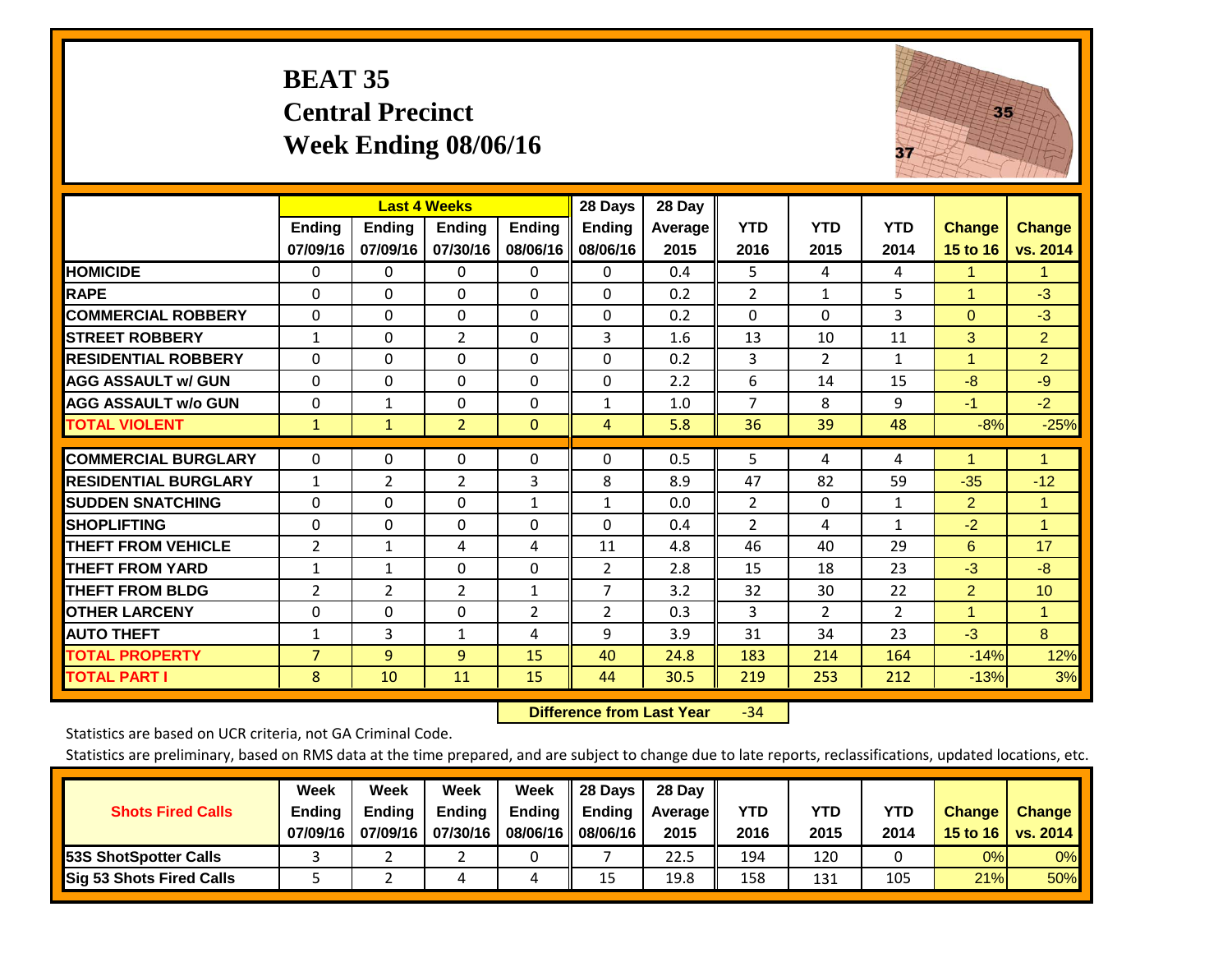|                             | <b>BEAT 37</b>     | <b>Central Precinct</b>   | Week Ending 08/06/16                      |                           |                                      |                           |                    |                    | 37                 |                           |                           |
|-----------------------------|--------------------|---------------------------|-------------------------------------------|---------------------------|--------------------------------------|---------------------------|--------------------|--------------------|--------------------|---------------------------|---------------------------|
|                             | Ending<br>07/09/16 | <b>Ending</b><br>07/09/16 | <b>Last 4 Weeks</b><br>Ending<br>07/30/16 | <b>Ending</b><br>08/06/16 | 28 Days<br><b>Ending</b><br>08/06/16 | 28 Day<br>Average<br>2015 | <b>YTD</b><br>2016 | <b>YTD</b><br>2015 | <b>YTD</b><br>2014 | <b>Change</b><br>15 to 16 | <b>Change</b><br>vs. 2014 |
| <b>HOMICIDE</b>             | $\Omega$           | $\Omega$                  | $\Omega$                                  | $\mathbf{0}$              | $\Omega$                             | 0.2                       | $\Omega$           | $\Omega$           | $\mathbf{1}$       | $\Omega$                  | $-1$                      |
| <b>RAPE</b>                 | $\Omega$           | 0                         | $\overline{0}$                            | $\Omega$                  | $\Omega$                             | 0.0                       | $\mathbf{1}$       | $\Omega$           | $\mathbf 0$        | $\mathbf{1}$              | $\mathbf{1}$              |
| <b>COMMERCIAL ROBBERY</b>   | $\Omega$           | $\Omega$                  | $\Omega$                                  | 0                         | 0                                    | 0.2                       | $\mathbf{1}$       | $\overline{2}$     | $\Omega$           | $-1$                      | 1                         |
| <b>STREET ROBBERY</b>       | $\Omega$           | $\Omega$                  | $\Omega$                                  | $\Omega$                  | 0                                    | 1.7                       | 8                  | $\overline{7}$     | $\overline{7}$     | $\mathbf{1}$              | $\mathbf{1}$              |
| <b>RESIDENTIAL ROBBERY</b>  | $\Omega$           | $\Omega$                  | $\Omega$                                  | $\Omega$                  | $\Omega$                             | 0.1                       | $\Omega$           | $\Omega$           | $\Omega$           | $\mathbf{0}$              | $\overline{0}$            |
| <b>AGG ASSAULT w/ GUN</b>   | $\mathbf 0$        | 0                         | $\mathbf 0$                               | $\Omega$                  | 0                                    | 0.2                       | 6                  | $\overline{2}$     | 3                  | $\overline{4}$            | 3                         |
| <b>AGG ASSAULT w/o GUN</b>  | $\Omega$           | 0                         | $\Omega$                                  | $\Omega$                  | 0                                    | 0.5                       | $\overline{2}$     | 5                  | $\overline{2}$     | $-3$                      | $\overline{0}$            |
| <b>TOTAL VIOLENT</b>        | $\overline{0}$     | $\Omega$                  | $\mathbf{0}$                              | $\mathbf{0}$              | $\Omega$                             | 2.8                       | 18                 | 16                 | 13                 | 13%                       | 38%                       |
| <b>COMMERCIAL BURGLARY</b>  | 0                  | 0                         | 1                                         | 0                         | $\mathbf{1}$                         | 0.6                       | 8                  | 3                  | 3                  | 5                         | 5                         |
| <b>RESIDENTIAL BURGLARY</b> | $\Omega$           | $\overline{2}$            | $\mathbf{1}$                              | 4                         | $\overline{7}$                       | 4.6                       | 24                 | 33                 | 15                 | $-9$                      | 9                         |
| <b>SUDDEN SNATCHING</b>     | 0                  | 0                         | 0                                         | 1                         | $\mathbf{1}$                         | 0.3                       | $\overline{2}$     | 3                  | $\overline{2}$     | $-1$                      | $\overline{0}$            |
| <b>SHOPLIFTING</b>          | 3                  | 0                         | $\mathbf{1}$                              | $\Omega$                  | 4                                    | 2.5                       | 14                 | 10                 | 14                 | $\overline{4}$            | $\Omega$                  |
| <b>THEFT FROM VEHICLE</b>   | $\overline{2}$     | $\overline{2}$            | $\overline{2}$                            | 3                         | 9                                    | 12.3                      | 53                 | 116                | 70                 | $-63$                     | $-17$                     |
| <b>THEFT FROM YARD</b>      | $\Omega$           | $\overline{2}$            | $\mathbf{1}$                              | $\Omega$                  | 3                                    | 2.5                       | 21                 | 18                 | 32                 | 3                         | $-11$                     |
| <b>THEFT FROM BLDG</b>      | 0                  | $\mathbf{1}$              | $\Omega$                                  | $\overline{2}$            | 3                                    | 2.6                       | 16                 | 25                 | 17                 | $-9$                      | $-1$                      |
| <b>OTHER LARCENY</b>        | $\Omega$           | $\Omega$                  | $\Omega$                                  | $\overline{2}$            | $\overline{2}$                       | 0.9                       | 3                  | $\overline{7}$     | $\mathbf{1}$       | $-4$                      | 2 <sup>1</sup>            |
| <b>AUTO THEFT</b>           | 0                  | $\Omega$                  | $\Omega$                                  | $\mathbf{1}$              | $\mathbf{1}$                         | 2.9                       | 13                 | 31                 | 20                 | $-18$                     | $-7$                      |
| <b>TOTAL PROPERTY</b>       | 5                  | $\overline{7}$            | 6                                         | 13                        | 31                                   | 29.2                      | 154                | 246                | 174                | $-37%$                    | $-11%$                    |
| <b>TOTAL PART I</b>         | 5                  | $\overline{7}$            | 6                                         | 13                        | 31                                   | 32.1                      | 172                | 262                | 187                | $-34%$                    | $-8%$                     |

 **Difference from Last Year**r -90 THE REAL PROPERTY.

Statistics are based on UCR criteria, not GA Criminal Code.

| <b>Shots Fired Calls</b>        | Week<br><b>Ending</b><br>07/09/16 | Week<br><b>Endina</b><br>07/09/16 | <b>Week</b><br>Ending<br>07/30/16 | Week<br>Ending<br>08/06/16 | 28 Days<br><b>Ending</b><br>08/06/16 | 28 Day<br>Average II<br>2015 | YTD<br>2016 | YTD<br>2015 | <b>YTD</b><br>2014 | <b>Change</b><br>15 to 16 | <b>Change</b><br>vs. 2014 |
|---------------------------------|-----------------------------------|-----------------------------------|-----------------------------------|----------------------------|--------------------------------------|------------------------------|-------------|-------------|--------------------|---------------------------|---------------------------|
| <b>153S ShotSpotter Calls</b>   |                                   |                                   |                                   |                            |                                      | 2.8                          | 35          | 22          |                    | 0%                        | 0%                        |
| <b>Sig 53 Shots Fired Calls</b> |                                   |                                   |                                   |                            |                                      | 13.4                         | 98          | 89          | 28                 | 10%                       | 250%                      |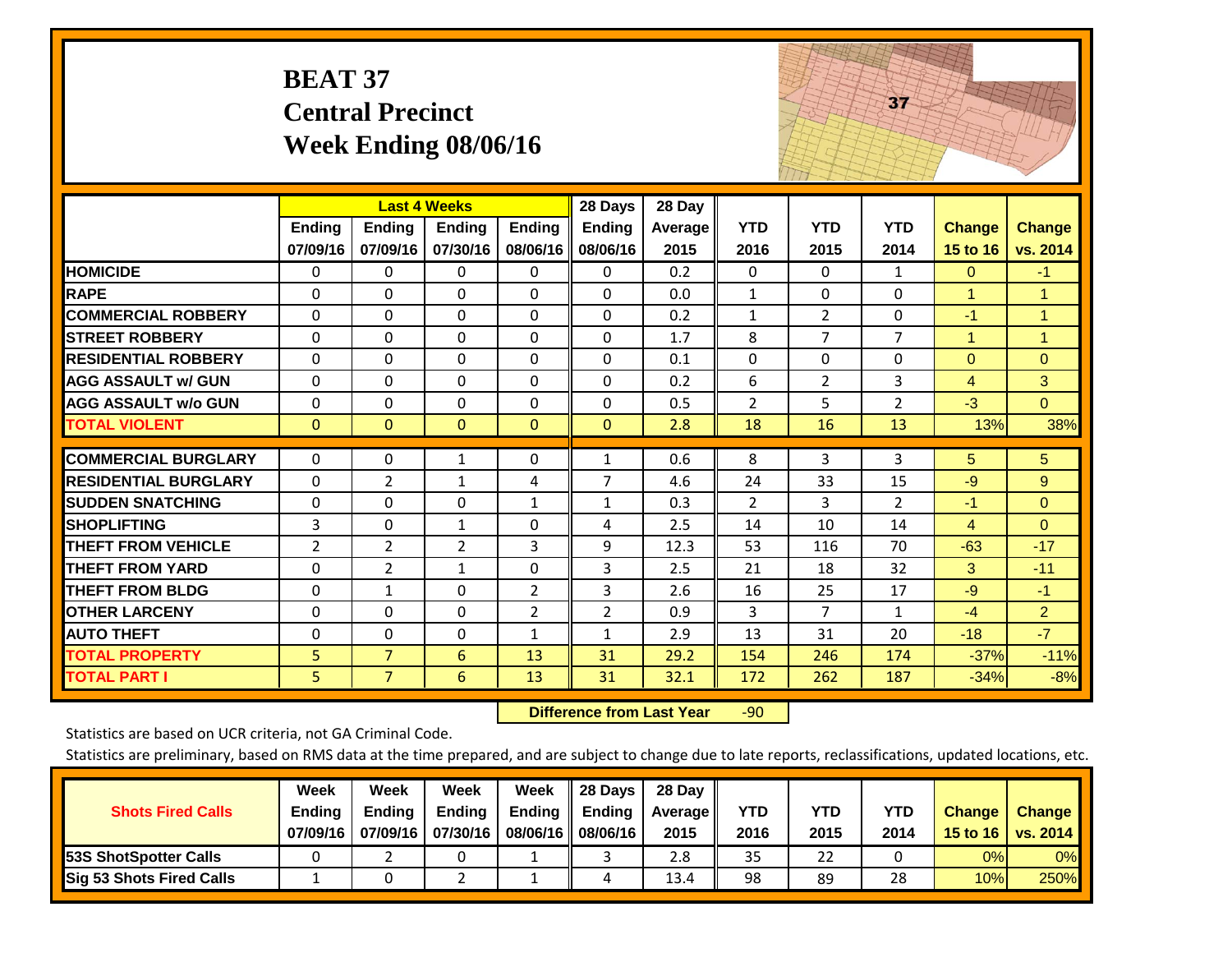

#### **COMPSTATSOUTHSIDE PRECINCT** CAPT. LENNY GUNTHER **Week Ending 08/06/16**

**PRECINCT COMMANDER:**



|                             | Week<br><b>Ending</b><br>08/06/16 | Week<br><b>Ending</b><br>07/30/16 | <b>Weekly</b><br>Avg<br>2015 | $28$ -Day<br><b>Ending</b><br>08/06/16 | $28 - Day$<br>Ending<br>07/09/16 | Avg<br>28-Day<br>2015 | <b>YTD</b><br>2016 | <b>YTD</b><br>2015 | <b>YTD</b><br>2014 | <b>Change</b><br>15 to 16 | <b>Change</b><br>vs. 2014 |
|-----------------------------|-----------------------------------|-----------------------------------|------------------------------|----------------------------------------|----------------------------------|-----------------------|--------------------|--------------------|--------------------|---------------------------|---------------------------|
| <b>HOMICIDE</b>             | 0                                 |                                   | 0                            |                                        | 1                                |                       | 4                  | 4                  |                    | 0                         | 3                         |
| <b>RAPE</b>                 | 0                                 |                                   | $\Omega$                     | 4                                      | 0                                |                       | 8                  | 5                  | 4                  | 3                         | 4                         |
| <b>COMMERCIAL ROBBERY</b>   | $\bf{0}$                          | $\Omega$                          | $\Omega$                     | 1                                      | 3                                | $\overline{2}$        | 19                 | $\overline{7}$     | 13                 | 12                        | 6                         |
| <b>STREET ROBBERY</b>       |                                   | 0                                 |                              | $\mathbf{2}$                           | 1                                | 3                     | 17                 | 26                 | 31                 | $-9$                      | $-14$                     |
| <b>RESIDENTIAL ROBBERY</b>  | $\bf{0}$                          | 0                                 | 0                            |                                        | $\Omega$                         |                       | $\overline{2}$     | 9                  | 8                  | $-7$                      | $-6$                      |
| <b>AGG ASSAULT w/ GUN</b>   | $\bf{0}$                          | $\Omega$                          |                              |                                        | 4                                | 2                     | 13                 | 14                 | 5                  | -1                        | 8                         |
| <b>AGG ASSAULT w/o GUN</b>  | $\mathbf{2}$                      | $\Omega$                          |                              | 5                                      | 0                                | $\overline{2}$        | 29                 | 15                 | 11                 | 14                        | 18                        |
| <b>TOTAL VIOLENT</b>        | 3 <sup>1</sup>                    | $\overline{2}$                    | 3                            | 12                                     | 9                                | 12                    | 92                 | 80                 | 73                 | 15%                       | 26%                       |
|                             |                                   |                                   |                              |                                        |                                  |                       |                    |                    |                    |                           |                           |
| <b>COMMERCIAL BURGLARY</b>  | 0                                 | 2                                 |                              | 6                                      | 2                                | 4                     | 30                 | 29                 | 25                 |                           | 5 <sup>5</sup>            |
| <b>RESIDENTIAL BURGLARY</b> | 5                                 | 5                                 | 6                            | 26                                     | 25                               | 24                    | 136                | 197                | 133                | $-61$                     | 3                         |
| <b>ISUDDEN SNATCHING</b>    | $\bf{0}$                          |                                   | $\Omega$                     | $\mathbf{2}$                           | $\mathfrak{p}$                   |                       | 7                  | 11                 | 8                  | $-4$                      | $-1$                      |
| <b>SHOPLIFTING</b>          | 10                                | 19                                | 15                           | 47                                     | 35                               | 59                    | 379                | 414                | 399                | $-35$                     | $-20$                     |
| <b>THEFT FROM VEHICLE</b>   | 4                                 | 5                                 | 8                            | 21                                     | 15                               | 32                    | 166                | 236                | 199                | $-70$                     | $-33$                     |
| <b>THEFT FROM YARD</b>      | 5                                 | 4                                 | 2                            | 16                                     | 5                                | 10 <sup>1</sup>       | 69                 | 80                 | 74                 | $-11$                     | $-5$                      |
| <b>THEFT FROM BLDG</b>      | 4                                 | 6                                 | 5                            | 13                                     | 19                               | 19                    | 107                | 153                | 125                | $-46$                     | $-18$                     |
| <b>OTHER LARCENY</b>        |                                   | 0                                 | 0                            | 5                                      | 1                                | $\overline{2}$        | 17                 | 15                 | 19                 | $\overline{2}$            | $-2$                      |
| <b>AUTO THEFT</b>           | 3                                 | 2                                 | 4                            | 11                                     | 10                               | 15                    | 74                 | 115                | 55                 | $-41$                     | 19                        |
| <b>TOTAL PROPERTY</b>       | 32                                | 44                                | 41                           | 147                                    | 114                              | 165                   | 985                | 1250               | 1037               | $-21%$                    | $-5%$                     |
| <b>TOTAL PART I</b>         | 35                                | 46                                | 44                           | 159                                    | 123                              | 177                   | 1077               | 1330               | 1110               | $-19%$                    | $-3%$                     |

Statistics are based on UCR criteria, not GA Criminal Code. **Difference from Last Year** -253 Statistics are preliminary, based on RMS data at the time prepared, and are subject to change due to late reports, reclassifications, updated locations, etc.

Cell Shading: white is within 0.6 standard deviation of the mean; red is above; green is below

| <b>Citizen Initiated Calls</b> | Week<br>Ending<br>08/06/16 | <b>Week</b><br><b>Ending</b><br>07/30/16 | Weekly<br>Avg<br>2015 | $28 - Day$<br>Ending<br>08/06/16 | $28-Day$<br><b>Ending</b><br>07/09/16 | Avg<br>$28$ -Day<br>2015 | YTD<br>2016 | <b>YTD</b><br>2015 | <b>YTD</b><br>2014 | <b>Change</b><br>15 to 16 | <b>Change</b><br>vs. 2014 |
|--------------------------------|----------------------------|------------------------------------------|-----------------------|----------------------------------|---------------------------------------|--------------------------|-------------|--------------------|--------------------|---------------------------|---------------------------|
| Midnight Shift                 | 92                         | 81                                       | 100                   | 378                              | 364                                   | 399                      | 2929        | 3161               | 2969               | $-232$                    | $-40$                     |
| Day Shift                      | 268                        | 248                                      | 273                   | 1059                             | 953                                   | 1090                     | 8107        | 8600               | 8209               | $-493$                    | $-102$                    |
| <b>Afternoon Shift</b>         | 268                        | 255                                      | 269                   | 1083                             | 1076                                  | 1077                     | 7977        | 8357               | 8080               | $-380$                    | $-103$                    |
| <b>TOTAL CITIZEN CFS</b>       | 628                        | 584                                      | 641                   | 2520                             | 2393                                  | 2566                     | 19013       | 20118              | 19258              | $-5.5%$                   | $-1.3%$                   |
| <b>53S ShotSpotter Calls</b>   |                            |                                          |                       |                                  |                                       |                          |             |                    |                    |                           |                           |
| Sig 53 Shots Fired Calls       |                            |                                          | 10                    | 40                               | 47                                    | 38                       | 288         | 237                | 157                | 51                        | 131                       |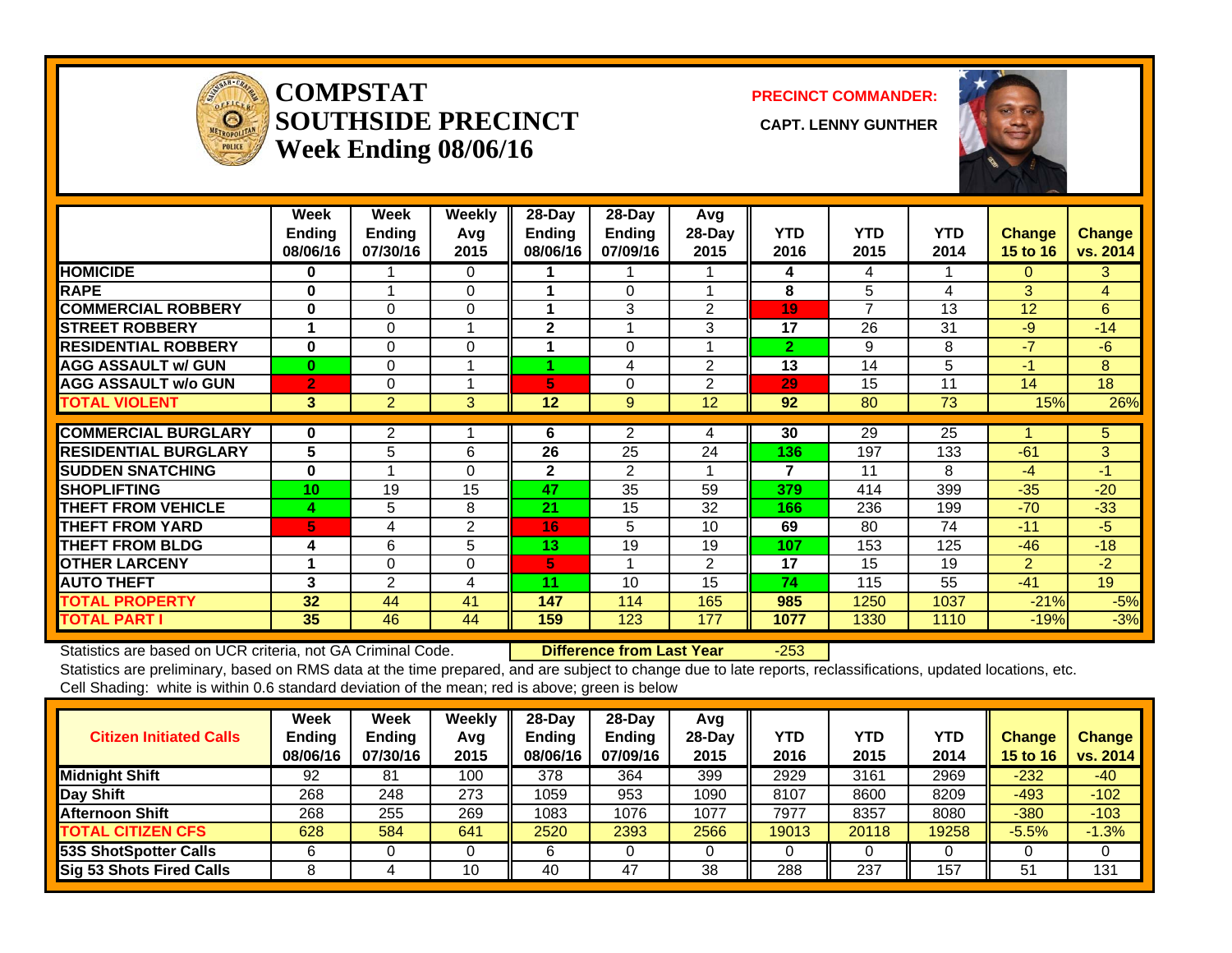## **BEAT 41 Southside Precinct Week Ending 08/06/16**



|                             |                           | <b>Last 4 Weeks</b>       |                           |                           | 28 Days                   | 28 Day             |                    |                    |                    |                           |                           |
|-----------------------------|---------------------------|---------------------------|---------------------------|---------------------------|---------------------------|--------------------|--------------------|--------------------|--------------------|---------------------------|---------------------------|
|                             | <b>Ending</b><br>07/09/16 | <b>Ending</b><br>07/09/16 | <b>Endina</b><br>07/30/16 | <b>Endina</b><br>08/06/16 | <b>Endina</b><br>08/06/16 | Average   <br>2015 | <b>YTD</b><br>2016 | <b>YTD</b><br>2015 | <b>YTD</b><br>2014 | <b>Change</b><br>15 to 16 | <b>Change</b><br>vs. 2014 |
| <b>HOMICIDE</b>             | 0                         | $\mathbf{0}$              | $\Omega$                  | 0                         | $\mathbf{0}$              | 0.1                | $\mathbf{0}$       | $\mathbf{1}$       | 0                  | $-1$                      | $\mathbf{0}$              |
| <b>RAPE</b>                 | $\Omega$                  | 0                         | $\Omega$                  | $\mathbf{0}$              | $\Omega$                  | 0.0                | 3                  | $\Omega$           | 0                  | 3                         | 3                         |
| <b>COMMERCIAL ROBBERY</b>   | $\Omega$                  | $\mathbf{1}$              | $\Omega$                  | $\Omega$                  | $\mathbf{1}$              | 0.4                | 5                  | $\overline{2}$     | 3                  | 3                         | $\overline{2}$            |
| <b>ISTREET ROBBERY</b>      | $\Omega$                  | $\Omega$                  | $\Omega$                  | $\Omega$                  | $\Omega$                  | 0.5                | 3                  | 3                  | 3                  | $\Omega$                  | $\Omega$                  |
| <b>RESIDENTIAL ROBBERY</b>  | $\Omega$                  | $\Omega$                  | $\mathbf{0}$              | $\Omega$                  | $\Omega$                  | 0.2                | $\Omega$           | $\overline{2}$     | 1                  | $-2$                      | -1                        |
| <b>AGG ASSAULT w/ GUN</b>   | $\Omega$                  | $\Omega$                  | $\Omega$                  | $\mathbf{0}$              | $\Omega$                  | 0.0                | 2                  | $\Omega$           | 1                  | $\overline{2}$            | 1                         |
| <b>AGG ASSAULT w/o GUN</b>  | $\mathbf{1}$              | 0                         | $\Omega$                  | $\Omega$                  | 1                         | 0.1                | 4                  | $\Omega$           | 0                  | $\overline{4}$            | $\overline{4}$            |
| <b>TOTAL VIOLENT</b>        | 1                         | $\mathbf{1}$              | $\mathbf{0}$              | $\mathbf{0}$              | $\overline{2}$            | 1.3                | 17                 | 8                  | 8                  | 113%                      | 113%                      |
| <b>COMMERCIAL BURGLARY</b>  | $\mathbf{1}$              | 1                         | $\mathbf{1}$              | 0                         | 3                         | 0.8                | 16                 | 5                  | 4                  | 11                        | 12                        |
|                             |                           |                           |                           |                           |                           |                    |                    |                    |                    |                           |                           |
| <b>RESIDENTIAL BURGLARY</b> | 1                         | $\overline{2}$            | $\mathbf{0}$              | 1                         | 4                         | 0.8                | 12                 | 7                  | 4                  | 5                         | 8                         |
| <b>SUDDEN SNATCHING</b>     | 0                         | 0                         | $\mathbf{0}$              | $\mathbf{0}$              | $\Omega$                  | 0.2                | $\Omega$           | 1                  | 1                  | $-1$                      | $-1$                      |
| <b>SHOPLIFTING</b>          | 0                         | $\Omega$                  | $\Omega$                  | $\mathbf{0}$              | $\Omega$                  | 1.6                | 9                  | 11                 | 12                 | $-2$                      | $-3$                      |
| <b>THEFT FROM VEHICLE</b>   | 3                         | $\Omega$                  | $\Omega$                  | $\mathbf{1}$              | 4                         | 5.9                | 38                 | 49                 | 52                 | $-11$                     | $-14$                     |
| <b>THEFT FROM YARD</b>      | $\mathbf{1}$              | $\mathbf{1}$              | $\mathbf{1}$              | $\mathbf{1}$              | 4                         | 3.0                | 12                 | 28                 | 11                 | $-16$                     | $\overline{1}$            |
| <b>THEFT FROM BLDG</b>      | 0                         | 1                         | $\mathbf{0}$              | 1                         | 2                         | 4.4                | 15                 | 41                 | 18                 | $-26$                     | $-3$                      |
| <b>OTHER LARCENY</b>        | 0                         | 0                         | $\mathbf{0}$              | 1                         | 1                         | 0.3                | $\overline{2}$     | 3                  | 2                  | $-1$                      | $\mathbf{0}$              |
| <b>AUTO THEFT</b>           | 1                         | $\Omega$                  | $\mathbf{1}$              | 1                         | 3                         | 2.3                | 12                 | 18                 | 6                  | $-6$                      | $6^{\circ}$               |
| <b>TOTAL PROPERTY</b>       | $\overline{7}$            | 5 <sup>1</sup>            | 3                         | 6                         | 21                        | 19.4               | 116                | 163                | 110                | $-29%$                    | 5%                        |
| <b>TOTAL PART I</b>         | 8                         | 6                         | $\overline{3}$            | 6                         | 23                        | 20.7               | 133                | 171                | 118                | $-22%$                    | 13%                       |

 **Difference from Last Year**‐38

Statistics are based on UCR criteria, not GA Criminal Code.

| <b>Shots Fired Calls</b>        | Week<br><b>Ending</b><br>07/09/16 | Week<br><b>Endina</b><br>07/09/16 | <b>Week</b><br>Ending<br>07/30/16 | Week<br>Ending<br>08/06/16 | 28 Days<br><b>Ending</b><br>08/06/16 | 28 Day<br>Average II<br>2015 | YTD<br>2016 | YTD<br>2015 | <b>YTD</b><br>2014 | <b>Change</b><br>15 to 16 $\vert$ | <b>Change</b><br>vs. 2014 |
|---------------------------------|-----------------------------------|-----------------------------------|-----------------------------------|----------------------------|--------------------------------------|------------------------------|-------------|-------------|--------------------|-----------------------------------|---------------------------|
| 53S ShotSpotter Calls           |                                   |                                   |                                   | 4                          | 4                                    | 0.0                          |             |             |                    | 0%                                | 0%                        |
| <b>Sig 53 Shots Fired Calls</b> |                                   |                                   |                                   |                            |                                      | 1.8                          | 14          | 13          |                    | 8%                                | 56%                       |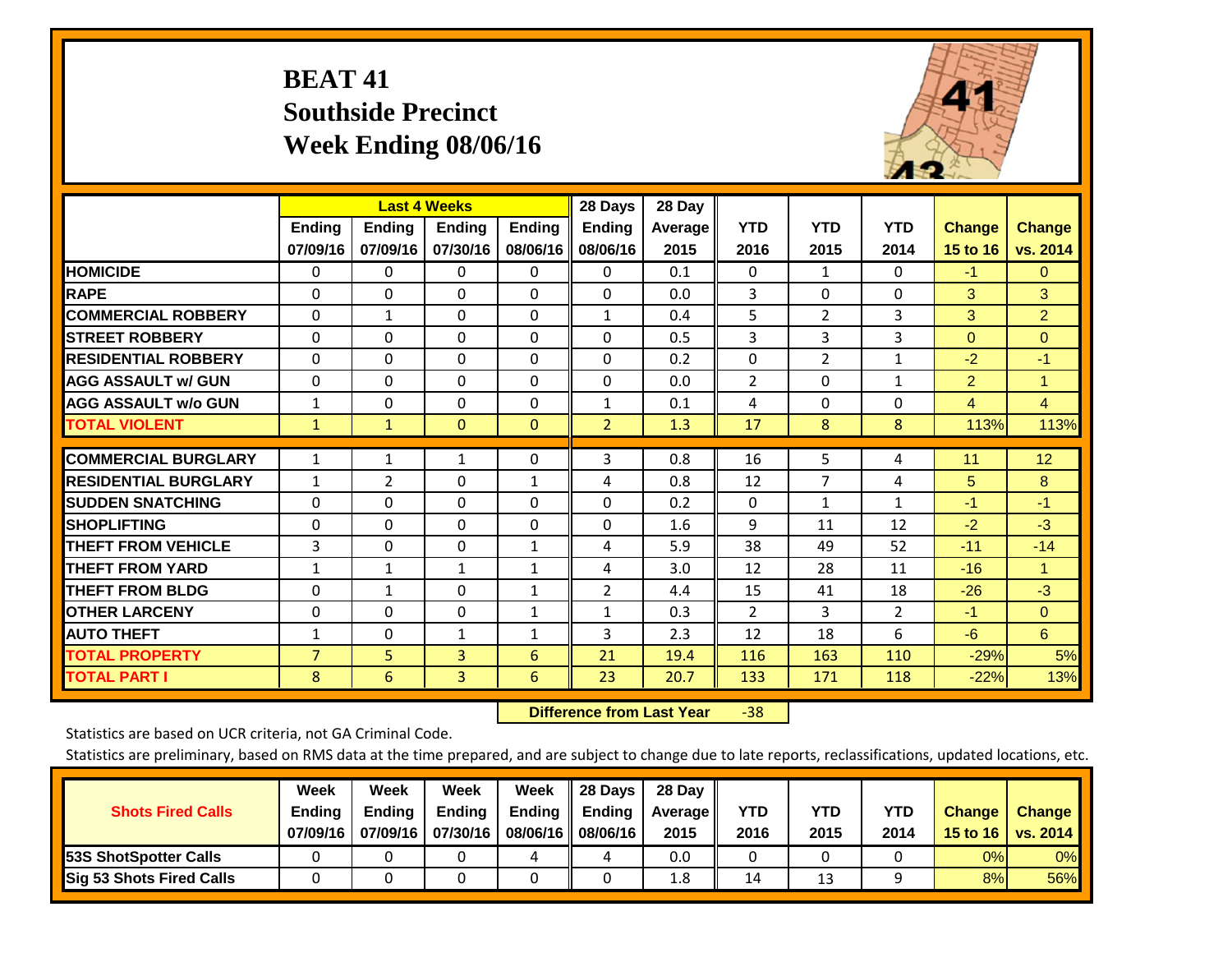## **BEAT 42 Southside Precinct Week Ending 08/06/16**



|                             |                | <b>Last 4 Weeks</b> |               |                | 28 Days        | 28 Day  |                |                |                |                |                 |
|-----------------------------|----------------|---------------------|---------------|----------------|----------------|---------|----------------|----------------|----------------|----------------|-----------------|
|                             | Ending         | Ending              | <b>Endina</b> | <b>Ending</b>  | <b>Ending</b>  | Average | <b>YTD</b>     | <b>YTD</b>     | <b>YTD</b>     | <b>Change</b>  | <b>Change</b>   |
|                             | 07/09/16       | 07/09/16            | 07/30/16      | 08/06/16       | 08/06/16       | 2015    | 2016           | 2015           | 2014           | 15 to 16       | vs. 2014        |
| <b>HOMICIDE</b>             | 0              | 0                   | $\Omega$      | $\Omega$       | $\Omega$       | 0.1     | $\Omega$       | $\mathbf{0}$   | $\mathbf{1}$   | $\mathbf{0}$   | $-1$            |
| <b>RAPE</b>                 | $\Omega$       | 0                   | 1             | $\Omega$       | $\mathbf{1}$   | 0.0     | $\mathbf{1}$   | $\Omega$       | 2              | 1              | $-1$            |
| <b>COMMERCIAL ROBBERY</b>   | $\Omega$       | $\Omega$            | $\Omega$      | $\Omega$       | $\Omega$       | 0.6     | 4              | 1              | 4              | 3              | $\Omega$        |
| <b>STREET ROBBERY</b>       | $\mathbf 0$    | $\Omega$            | $\Omega$      | 1              | $\mathbf{1}$   | 1.0     | 6              | 9              | 9              | $-3$           | $-3$            |
| <b>RESIDENTIAL ROBBERY</b>  | $\mathbf{1}$   | $\Omega$            | $\Omega$      | $\Omega$       | $\mathbf{1}$   | 0.5     | $\overline{2}$ | $\overline{2}$ | 4              | $\Omega$       | $-2$            |
| <b>AGG ASSAULT w/ GUN</b>   | $\Omega$       | $\Omega$            | $\Omega$      | $\Omega$       | $\Omega$       | 0.9     | 5              | $\overline{3}$ | 1              | $\overline{2}$ | $\overline{4}$  |
| <b>AGG ASSAULT w/o GUN</b>  | $\Omega$       | $\Omega$            | $\Omega$      | $\Omega$       | $\Omega$       | 0.8     | $\overline{7}$ | 8              | $\overline{2}$ | $-1$           | 5 <sup>5</sup>  |
| <b>TOTAL VIOLENT</b>        | 1              | $\mathbf{0}$        | $\mathbf{1}$  | $\mathbf{1}$   | 3              | 3.8     | 25             | 23             | 23             | 9%             | 9%              |
| <b>COMMERCIAL BURGLARY</b>  |                | $\Omega$            |               |                |                |         |                | 9              | 9              | $-4$           | $-4$            |
|                             | $\mathbf 0$    |                     | $\mathbf{1}$  | 0              | $\mathbf{1}$   | 1.2     | 5              |                |                |                |                 |
| <b>RESIDENTIAL BURGLARY</b> | $\mathbf{1}$   | 3                   | $\mathbf{1}$  | $\mathbf{1}$   | 6              | 5.9     | 38             | 46             | 38             | -8             | $\Omega$        |
| <b>SUDDEN SNATCHING</b>     | $\Omega$       | $\Omega$            | $\Omega$      | $\Omega$       | $\Omega$       | 0.3     | $\mathbf{0}$   | 3              | 1              | $-3$           | $-1$            |
| <b>ISHOPLIFTING</b>         | 2              | $\overline{2}$      | 3             | $\mathbf{1}$   | 8              | 13.7    | 58             | 106            | 65             | $-48$          | $-7$            |
| <b>THEFT FROM VEHICLE</b>   | $\Omega$       | 6                   | $\mathbf{1}$  | 3              | 10             | 9.6     | 48             | 70             | 50             | $-22$          | $-2$            |
| <b>THEFT FROM YARD</b>      | $\mathbf{1}$   | $\mathbf{1}$        | $\Omega$      | 1              | 3              | 2.3     | 17             | 17             | 19             | $\mathbf{0}$   | $-2$            |
| <b>THEFT FROM BLDG</b>      | $\Omega$       | $\Omega$            | 2             | $\overline{2}$ | 4              | 4.3     | 22             | 33             | 26             | $-11$          | $-4$            |
| <b>OTHER LARCENY</b>        | 0              | $\mathbf{1}$        | $\Omega$      | $\Omega$       | $\mathbf{1}$   | 0.4     | 4              | 3              | 5              | $\mathbf{1}$   | $-1$            |
| <b>AUTO THEFT</b>           | $\Omega$       | $\mathbf{1}$        | $\Omega$      | $\mathbf{1}$   | $\overline{2}$ | 5.1     | 22             | 40             | 12             | $-18$          | 10 <sub>1</sub> |
| <b>TOTAL PROPERTY</b>       | $\overline{4}$ | 14                  | 8             | $\overline{9}$ | 35             | 42.7    | 214            | 327            | 225            | $-35%$         | $-5%$           |
| <b>TOTAL PART I</b>         | 5              | 14                  | 9             | 10             | 38             | 46.5    | 239            | 350            | 248            | $-32%$         | $-4%$           |

 **Difference from Last Year**‐111

Statistics are based on UCR criteria, not GA Criminal Code.

| <b>Shots Fired Calls</b>        | Week<br><b>Ending</b><br>07/09/16 | Week<br><b>Endina</b><br>07/09/16 | <b>Week</b><br>Ending<br>07/30/16 | Week<br>Ending<br>08/06/16 | 28 Days<br>Ending<br>08/06/16 | 28 Day<br>Average II<br>2015 | YTD<br>2016 | YTD<br>2015 | <b>YTD</b><br>2014 | <b>Change</b><br>15 to 16 $\vert$ | <b>Change</b><br>vs. 2014 |
|---------------------------------|-----------------------------------|-----------------------------------|-----------------------------------|----------------------------|-------------------------------|------------------------------|-------------|-------------|--------------------|-----------------------------------|---------------------------|
| 53S ShotSpotter Calls           |                                   |                                   |                                   |                            |                               | 0.0                          |             |             |                    | 0%                                | 0%                        |
| <b>Sig 53 Shots Fired Calls</b> |                                   |                                   |                                   |                            |                               | כ.י                          | 57          | 52          | 28                 | 10%                               | 104%                      |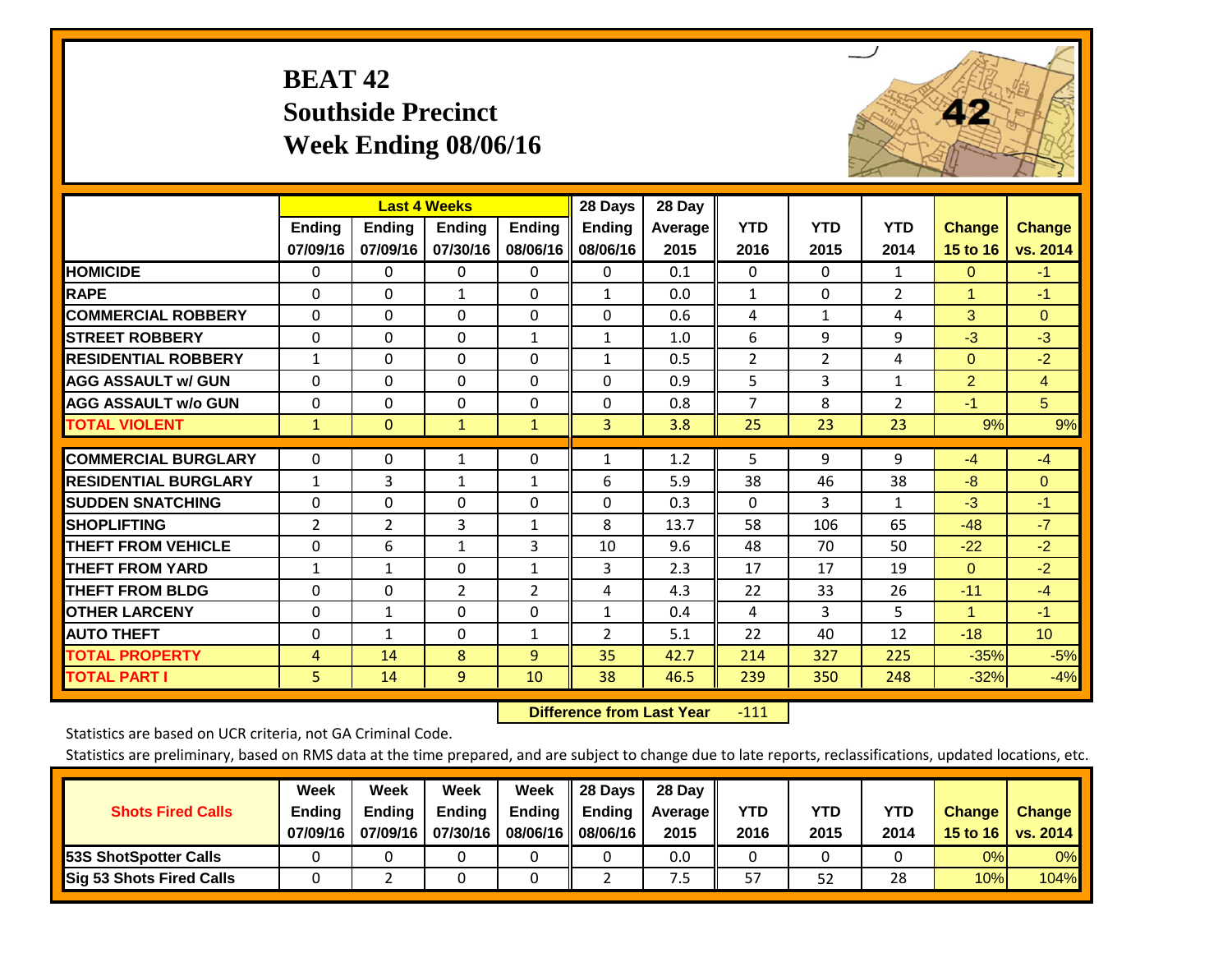## **BEAT 43 Southside Precinct Week Ending 08/06/16**



|                             |                |               | <b>Last 4 Weeks</b> |                | 28 Days        | 28 Day  |                |                |              |                |               |
|-----------------------------|----------------|---------------|---------------------|----------------|----------------|---------|----------------|----------------|--------------|----------------|---------------|
|                             | <b>Ending</b>  | <b>Ending</b> | <b>Ending</b>       | <b>Endina</b>  | <b>Ending</b>  | Average | <b>YTD</b>     | <b>YTD</b>     | <b>YTD</b>   | <b>Change</b>  | <b>Change</b> |
|                             | 07/09/16       | 07/09/16      | 07/30/16            | 08/06/16       | 08/06/16       | 2015    | 2016           | 2015           | 2014         | 15 to 16       | vs. 2014      |
| <b>HOMICIDE</b>             | 0              | 0             | 1                   | 0              | $\mathbf{1}$   | 0.2     | 3              | $\mathbf{1}$   | 0            | $\overline{2}$ | 3             |
| <b>RAPE</b>                 | $\Omega$       | 0             | $\Omega$            | 0              | $\Omega$       | 0.0     | $\mathbf{0}$   | 0              | $\Omega$     | $\Omega$       | $\Omega$      |
| <b>COMMERCIAL ROBBERY</b>   | $\Omega$       | 0             | $\Omega$            | $\Omega$       | $\Omega$       | 0.5     | 6              | 4              | 3            | $\overline{2}$ | 3             |
| <b>STREET ROBBERY</b>       | 0              | 1             | 0                   | $\Omega$       | $\mathbf{1}$   | 0.8     | 4              | 8              | 5            | $-4$           | $-1$          |
| <b>RESIDENTIAL ROBBERY</b>  | $\Omega$       | $\Omega$      | $\mathbf{0}$        | $\Omega$       | $\Omega$       | 0.1     | $\mathbf{0}$   | $\mathbf{1}$   | $\mathbf{1}$ | $-1$           | $-1$          |
| <b>AGG ASSAULT w/ GUN</b>   | $\Omega$       | 0             | $\Omega$            | $\Omega$       | $\Omega$       | 0.6     | $\mathbf{1}$   | 4              | $\Omega$     | $-3$           | 1.            |
| <b>AGG ASSAULT w/o GUN</b>  | $\Omega$       | 0             | $\mathbf{0}$        | $\overline{2}$ | $\overline{2}$ | 0.3     | $\overline{7}$ | 1              | $\mathbf{1}$ | 6              | 6             |
| <b>TOTAL VIOLENT</b>        | $\mathbf 0$    | $\mathbf{1}$  | $\mathbf{1}$        | $\overline{2}$ | $\overline{4}$ | 2.4     | 21             | 19             | 10           | 11%            | 110%          |
| <b>COMMERCIAL BURGLARY</b>  | $\overline{2}$ | $\Omega$      | 0                   | 0              | $\overline{2}$ | 1.2     | 7              | 10             | 9            | $-3$           | $-2$          |
|                             |                |               |                     |                |                |         |                |                |              |                |               |
| <b>RESIDENTIAL BURGLARY</b> | $\Omega$       | 3             | $\overline{2}$      | $\Omega$       | 5              | 2.3     | 18             | 19             | 22           | $-1$           | $-4$          |
| <b>ISUDDEN SNATCHING</b>    | $\Omega$       | 0             | $\mathbf{0}$        | $\Omega$       | $\Omega$       | 0.2     | $\overline{2}$ | $\overline{2}$ | 3            | $\mathbf{0}$   | $-1$          |
| <b>SHOPLIFTING</b>          | 4              | 6             | 10                  | 5              | 25             | 28.4    | 219            | 206            | 235          | 13             | $-16$         |
| <b>THEFT FROM VEHICLE</b>   | $\Omega$       | 0             | $\mathbf 0$         | $\Omega$       | $\Omega$       | 4.0     | 17             | 32             | 35           | $-15$          | $-18$         |
| <b>THEFT FROM YARD</b>      | $\Omega$       | $\Omega$      | $\overline{2}$      | $\Omega$       | $\overline{2}$ | 1.2     | 13             | 11             | 12           | $\overline{2}$ | 1             |
| <b>THEFT FROM BLDG</b>      | 0              | 1             | 1                   | $\Omega$       | $\overline{2}$ | 2.9     | 23             | 26             | 18           | $-3$           | 5             |
| <b>OTHER LARCENY</b>        | $\Omega$       | $\Omega$      | $\Omega$            | $\Omega$       | $\Omega$       | 0.4     | $\overline{2}$ | 1              | 4            | $\mathbf{1}$   | $-2$          |
| <b>AUTO THEFT</b>           | $\Omega$       | $\mathbf{1}$  | $\mathbf{1}$        | $\Omega$       | $\overline{2}$ | 2.3     | 10             | 16             | 9            | $-6$           | $\mathbf{1}$  |
| <b>TOTAL PROPERTY</b>       | 6              | 11            | 16                  | 5              | 38             | 42.9    | 311            | 323            | 347          | $-4%$          | $-10%$        |
| <b>TOTAL PART I</b>         | 6              | 12            | 17                  | $\overline{7}$ | 42             | 45.3    | 332            | 342            | 357          | $-3%$          | $-7%$         |

 **Difference from Last Year**r -10

Statistics are based on UCR criteria, not GA Criminal Code.

| <b>Shots Fired Calls</b>        | Week<br><b>Ending</b><br>07/09/16 | Week<br><b>Endina</b><br>07/09/16 | Week<br>Ending<br>07/30/16 | Week<br>Ending<br>08/06/16 | 28 Days<br><b>Ending</b><br>08/06/16 | 28 Day<br>Average II<br>2015 | YTD<br>2016 | YTD<br>2015 | <b>YTD</b><br>2014 | <b>Change</b><br>15 to 16 $\vert$ | <b>Change</b><br>vs. 2014 |
|---------------------------------|-----------------------------------|-----------------------------------|----------------------------|----------------------------|--------------------------------------|------------------------------|-------------|-------------|--------------------|-----------------------------------|---------------------------|
| <b>153S ShotSpotter Calls</b>   |                                   |                                   |                            |                            |                                      | 0.1                          |             |             |                    | 0%                                | 0%                        |
| <b>Sig 53 Shots Fired Calls</b> |                                   |                                   |                            |                            |                                      | 5.6                          | 40          | 32          | 39                 | 25%                               | 3%                        |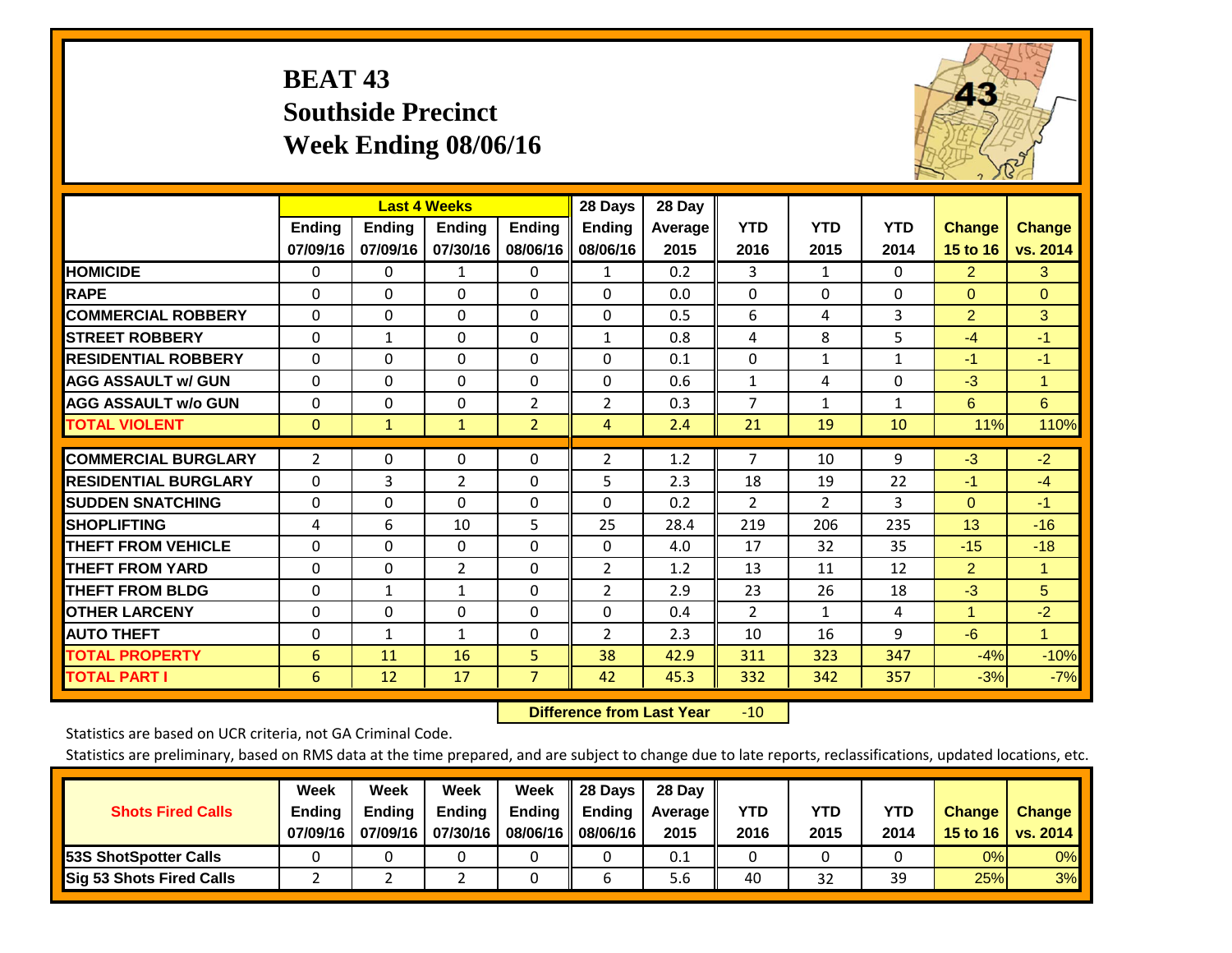## **BEAT 44 Southside Precinct Week Ending 08/06/16**



|                             |                | <b>Last 4 Weeks</b> |                |                | 28 Days        | 28 Day  |                |                |                |                |                |
|-----------------------------|----------------|---------------------|----------------|----------------|----------------|---------|----------------|----------------|----------------|----------------|----------------|
|                             | <b>Ending</b>  | <b>Ending</b>       | <b>Endina</b>  | <b>Ending</b>  | <b>Ending</b>  | Average | <b>YTD</b>     | <b>YTD</b>     | <b>YTD</b>     | <b>Change</b>  | <b>Change</b>  |
|                             | 07/09/16       | 07/09/16            | 07/30/16       | 08/06/16       | 08/06/16       | 2015    | 2016           | 2015           | 2014           | 15 to 16       | vs. 2014       |
| <b>HOMICIDE</b>             | 0              | 0                   | $\Omega$       | $\Omega$       | 0              | 0.1     | $\mathbf{0}$   | 1              | 0              | $-1$           | 0              |
| <b>RAPE</b>                 | 0              | $\Omega$            | $\Omega$       | $\Omega$       | $\Omega$       | 0.3     | 3              | $\overline{2}$ | $\overline{2}$ | 1              | 1.             |
| <b>COMMERCIAL ROBBERY</b>   | $\Omega$       | $\Omega$            | $\Omega$       | $\Omega$       | 0              | 0.4     | $\overline{2}$ | $\Omega$       | $\overline{2}$ | $\overline{2}$ | $\Omega$       |
| <b>ISTREET ROBBERY</b>      | $\Omega$       | $\Omega$            | $\Omega$       | $\Omega$       | $\Omega$       | 0.6     | $\mathbf{1}$   | 3              | $\overline{7}$ | $-2$           | $-6$           |
| <b>RESIDENTIAL ROBBERY</b>  | $\Omega$       | $\Omega$            | $\Omega$       | $\Omega$       | $\Omega$       | 0.2     | $\Omega$       | 3              | $\overline{2}$ | $-3$           | $-2$           |
| <b>AGG ASSAULT w/ GUN</b>   | $\Omega$       | $\Omega$            | $\Omega$       | $\mathbf{0}$   | $\Omega$       | 0.5     | 4              | 5              | 0              | -1             | $\overline{4}$ |
| <b>AGG ASSAULT w/o GUN</b>  | $\Omega$       | $\mathbf{1}$        | $\Omega$       | $\Omega$       | $\mathbf{1}$   | 0.5     | 8              | 4              | 6              | $\overline{4}$ | $\overline{2}$ |
| <b>TOTAL VIOLENT</b>        | $\mathbf{0}$   | $\mathbf{1}$        | $\mathbf{0}$   | $\mathbf{0}$   | $\mathbf{1}$   | 2.7     | 18             | 18             | 19             | 0%             | $-5%$          |
|                             |                |                     |                |                |                |         |                |                |                |                |                |
| <b>COMMERCIAL BURGLARY</b>  | $\Omega$       | $\Omega$            | $\Omega$       | 0              | $\Omega$       | 0.4     | $\overline{2}$ | 3              | $\overline{2}$ | $-1$           | $\Omega$       |
| <b>RESIDENTIAL BURGLARY</b> | $\Omega$       | 3                   | $\mathbf{0}$   | $\mathbf{1}$   | 4              | 8.1     | 22             | 68             | 34             | $-46$          | $-12$          |
| <b>SUDDEN SNATCHING</b>     | $\Omega$       | 0                   | $\mathbf{0}$   | $\Omega$       | 0              | 0.2     | $\overline{2}$ | $\overline{2}$ | 1              | $\mathbf{0}$   | $\mathbf{1}$   |
| <b>SHOPLIFTING</b>          | $\Omega$       | $\Omega$            | $\overline{2}$ | $\Omega$       | $\overline{2}$ | 0.7     | 9              | 6              | 13             | 3              | $-4$           |
| <b>THEFT FROM VEHICLE</b>   | $\Omega$       | $\mathbf{1}$        | $\mathbf{1}$   | $\mathbf{0}$   | $\overline{2}$ | 5.6     | 24             | 50             | 35             | $-26$          | $-11$          |
| <b>THEFT FROM YARD</b>      | 2              | $\mathbf{1}$        | $\Omega$       | 1              | 4              | 1.4     | 13             | 9              | 16             | $\overline{4}$ | $-3$           |
| <b>THEFT FROM BLDG</b>      | $\Omega$       | $\Omega$            | $\overline{2}$ | $\Omega$       | $\overline{2}$ | 3.0     | 21             | 23             | 23             | $-2$           | $-2$           |
| <b>OTHER LARCENY</b>        | $\mathbf{0}$   | $\mathbf{1}$        | $\Omega$       | $\Omega$       | $\mathbf{1}$   | 0.5     | 3              | 5.             | $\overline{2}$ | $-2$           | $\mathbf{1}$   |
| <b>AUTO THEFT</b>           | $\mathbf 0$    | 0                   | $\Omega$       | 0              | $\Omega$       | 3.1     | 16             | 28             | 14             | $-12$          | $\overline{2}$ |
| <b>TOTAL PROPERTY</b>       | $\overline{2}$ | 6                   | 5              | $\overline{2}$ | 15             | 22.9    | 112            | 194            | 140            | $-42%$         | $-20%$         |
| <b>TOTAL PART I</b>         | $\overline{2}$ | $\overline{7}$      | 5              | $\overline{2}$ | 16             | 25.6    | 130            | 212            | 159            | $-39%$         | $-18%$         |

 **Difference from Last Year**r -82

Statistics are based on UCR criteria, not GA Criminal Code.

| <b>Shots Fired Calls</b>        | Week<br><b>Ending</b><br>07/09/16 | Week<br><b>Endina</b><br>07/09/16 | <b>Week</b><br>Ending<br>07/30/16 | Week<br>Ending<br>08/06/16 | 28 Days<br><b>Ending</b><br>08/06/16 | 28 Day<br>Average II<br>2015 | YTD<br>2016 | YTD<br>2015 | <b>YTD</b><br>2014 | <b>Change</b><br>15 to 16 $\vert$ | <b>Change</b><br>vs. 2014 |
|---------------------------------|-----------------------------------|-----------------------------------|-----------------------------------|----------------------------|--------------------------------------|------------------------------|-------------|-------------|--------------------|-----------------------------------|---------------------------|
| <b>153S ShotSpotter Calls</b>   |                                   |                                   |                                   |                            |                                      | 0.0                          |             |             |                    | 0%                                | 0%                        |
| <b>Sig 53 Shots Fired Calls</b> |                                   |                                   |                                   |                            | 10                                   | 8.0                          | 59          | 52          | 28                 | 13%                               | <b>111%</b>               |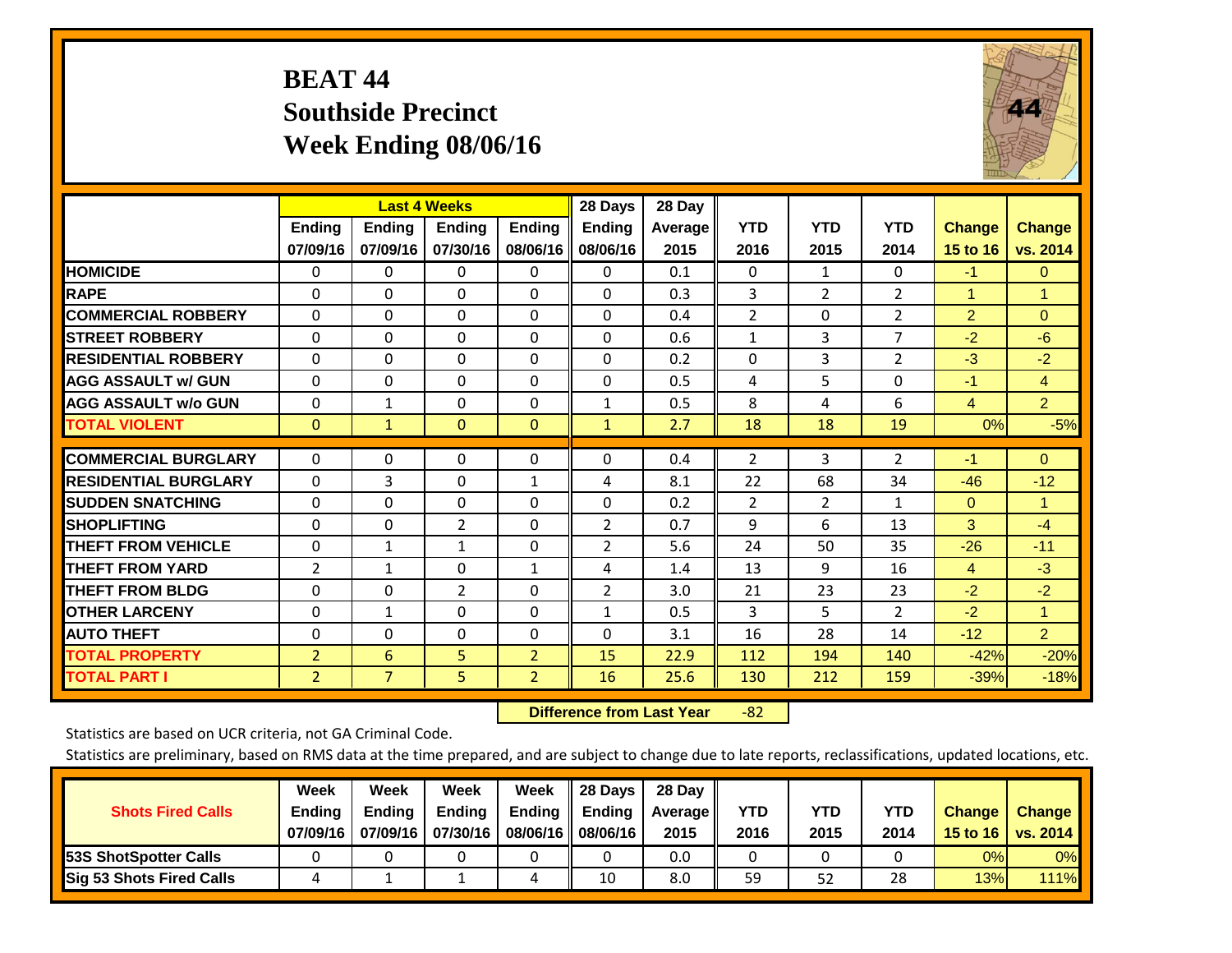## **BEAT 45 Southside Precinct Week Ending 08/06/16**



|                             |                           | <b>Last 4 Weeks</b> |                           |                           | 28 Days                   | 28 Day          |                    |                    |                    |                           |                           |
|-----------------------------|---------------------------|---------------------|---------------------------|---------------------------|---------------------------|-----------------|--------------------|--------------------|--------------------|---------------------------|---------------------------|
|                             | <b>Ending</b><br>07/09/16 | Ending<br>07/09/16  | <b>Ending</b><br>07/30/16 | <b>Ending</b><br>08/06/16 | <b>Ending</b><br>08/06/16 | Average<br>2015 | <b>YTD</b><br>2016 | <b>YTD</b><br>2015 | <b>YTD</b><br>2014 | <b>Change</b><br>15 to 16 | <b>Change</b><br>vs. 2014 |
| <b>HOMICIDE</b>             | 0                         | $\Omega$            | 0                         | 0                         | $\Omega$                  | 0.1             | 1                  | 0                  | 0                  | 1.                        | 1.                        |
| <b>RAPE</b>                 | $\Omega$                  | 0                   | $\Omega$                  | 0                         | 0                         | 0.2             | $\Omega$           | $\overline{2}$     | 0                  | $-2$                      | $\Omega$                  |
| <b>COMMERCIAL ROBBERY</b>   | $\Omega$                  | $\Omega$            | $\mathbf{0}$              | $\Omega$                  | $\Omega$                  | 0.0             | $\Omega$           | $\Omega$           | $\Omega$           | $\mathbf{0}$              | $\Omega$                  |
| <b>STREET ROBBERY</b>       | $\Omega$                  | $\Omega$            | $\Omega$                  | $\Omega$                  | 0                         | 0.2             | $\mathbf{0}$       | $\mathbf{1}$       | 3                  | $-1$                      | $-3$                      |
| <b>RESIDENTIAL ROBBERY</b>  | $\Omega$                  | $\Omega$            | $\Omega$                  | $\Omega$                  | $\Omega$                  | 0.1             | $\mathbf{0}$       | 1                  | 0                  | $-1$                      | $\Omega$                  |
| <b>AGG ASSAULT w/ GUN</b>   | $\Omega$                  | 0                   | $\Omega$                  | $\Omega$                  | 0                         | 0.2             | $\Omega$           | 0                  | 1                  | $\mathbf{0}$              | $-1$                      |
| <b>AGG ASSAULT w/o GUN</b>  | 0                         | 1                   | 0                         | $\Omega$                  | $\mathbf{1}$              | 0.2             | 3                  | 1                  | 1                  | $\overline{2}$            | 2 <sup>1</sup>            |
| <b>TOTAL VIOLENT</b>        | $\mathbf{0}$              | 1                   | $\mathbf{0}$              | $\mathbf{0}$              | $\mathbf{1}$              | 0.8             | 4                  | 5                  | 5                  | $-20%$                    | $-20%$                    |
| <b>COMMERCIAL BURGLARY</b>  | $\Omega$                  |                     |                           |                           | $\Omega$                  |                 | $\Omega$           |                    |                    | $-2$                      | $\mathbf{0}$              |
|                             |                           | 0                   | $\mathbf{0}$              | 0                         |                           | 0.2             |                    | $\overline{2}$     | 0                  |                           |                           |
| <b>RESIDENTIAL BURGLARY</b> | $\Omega$                  | $\mathbf{1}$        | 1                         | 1                         | 3                         | 5.2             | 30                 | 44                 | 18                 | $-14$                     | 12                        |
| <b>SUDDEN SNATCHING</b>     | $\mathbf{1}$              | 0                   | $\Omega$                  | 0                         | $\mathbf{1}$              | 0.1             | 1                  | 1                  | $\Omega$           | $\mathbf{0}$              | $\mathbf{1}$              |
| <b>SHOPLIFTING</b>          | $\Omega$                  | $\Omega$            | $\Omega$                  | 0                         | 0                         | 0.1             | 3                  | $\Omega$           | 0                  | 3                         | 3                         |
| <b>THEFT FROM VEHICLE</b>   | $\Omega$                  | $\overline{2}$      | $\Omega$                  | 0                         | 2                         | 2.9             | 26                 | 11                 | 9                  | 15                        | 17                        |
| <b>THEFT FROM YARD</b>      | $\Omega$                  | $\Omega$            | $\Omega$                  | 1                         | $\mathbf{1}$              | 1.2             | $\overline{7}$     | 12                 | 13                 | $-5$                      | $-6$                      |
| <b>THEFT FROM BLDG</b>      | 0                         | 0                   | $\Omega$                  | $\mathbf{1}$              | 1                         | 2.7             | 16                 | 18                 | 21                 | $-2$                      | $-5$                      |
| <b>OTHER LARCENY</b>        | $\Omega$                  | $\mathbf{1}$        | $\Omega$                  | 0                         | $\mathbf{1}$              | 0.2             | 3                  | $\overline{2}$     | 3                  | $\mathbf{1}$              | $\Omega$                  |
| <b>AUTO THEFT</b>           | 0                         | $\overline{2}$      | $\Omega$                  | $\Omega$                  | 2                         | 0.6             | $\overline{7}$     | 4                  | 6                  | 3                         | $\mathbf{1}$              |
| <b>TOTAL PROPERTY</b>       | $\mathbf{1}$              | 6                   | $\mathbf{1}$              | 3                         | 11                        | 13.1            | 93                 | 94                 | 70                 | $-1%$                     | 33%                       |
| <b>TOTAL PART I</b>         | $\mathbf{1}$              | $\overline{7}$      | $\mathbf{1}$              | 3                         | 12                        | 14.0            | 97                 | 99                 | 75                 | $-2%$                     | 29%                       |

 **Difference from Last Year**r -2

Statistics are based on UCR criteria, not GA Criminal Code.

| <b>Shots Fired Calls</b>        | Week<br><b>Ending</b><br>07/09/16 | Week<br><b>Endina</b><br>07/09/16 | <b>Week</b><br>Ending<br>07/30/16 | Week<br>Ending<br>08/06/16 | 28 Days<br><b>Ending</b><br>08/06/16 | 28 Day<br>Average II<br>2015 | YTD<br>2016 | YTD<br>2015 | <b>YTD</b><br>2014 | <b>Change</b><br>15 to 16 $\vert$ | <b>Change</b><br>vs. 2014 |
|---------------------------------|-----------------------------------|-----------------------------------|-----------------------------------|----------------------------|--------------------------------------|------------------------------|-------------|-------------|--------------------|-----------------------------------|---------------------------|
| <b>153S ShotSpotter Calls</b>   |                                   |                                   |                                   |                            |                                      | 0.0                          |             |             |                    | 0%                                | 0%                        |
| <b>Sig 53 Shots Fired Calls</b> |                                   |                                   |                                   |                            | 13                                   | 7.9                          | 51          | 47          | 28                 | 9%                                | 82%                       |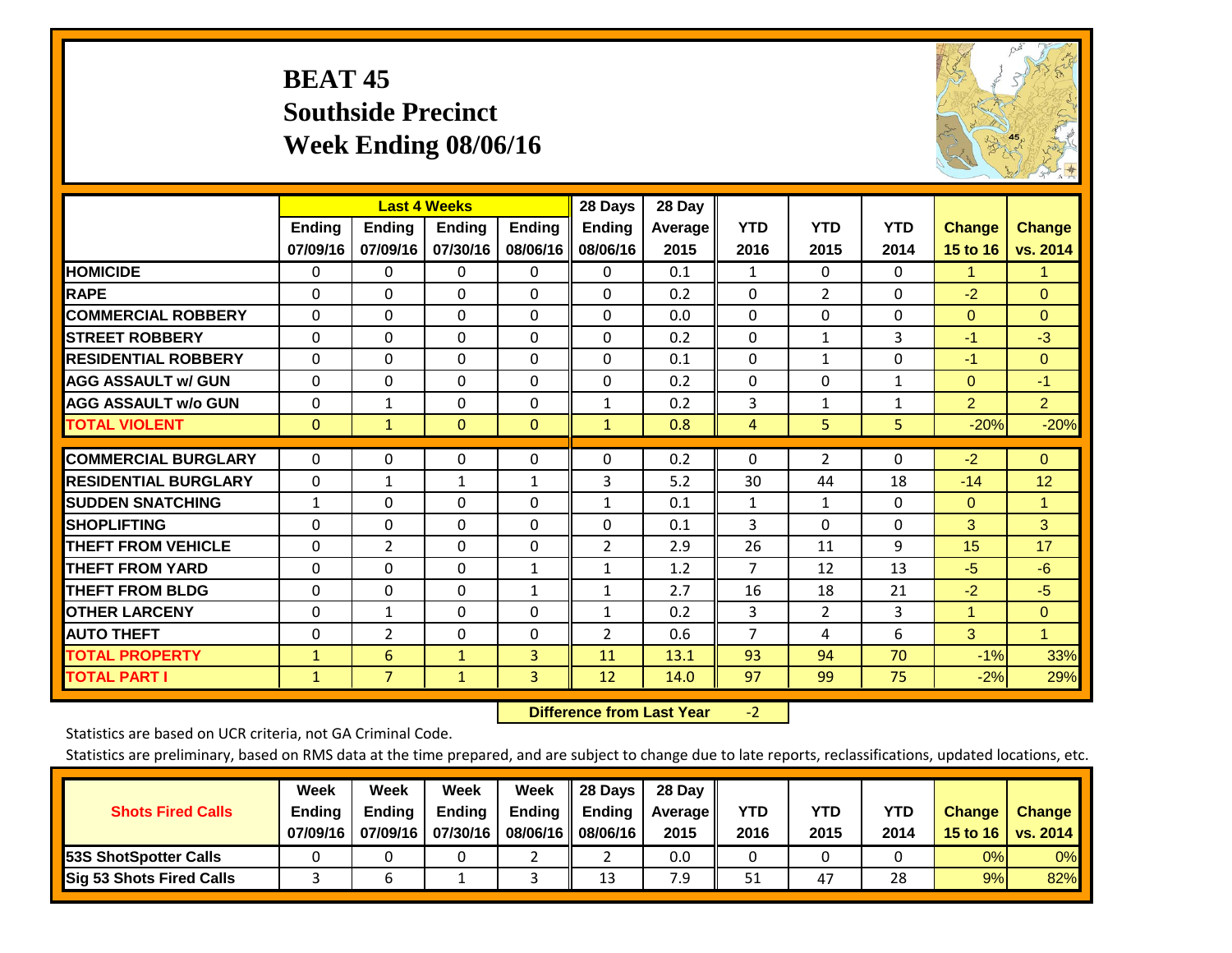## **BEAT 46 Southside Precinct Week Ending 08/06/16**



|                             |                           |                           | <b>Last 4 Weeks</b> |                           | 28 Days                   | 28 Day             |                    |                    |                    |                           |                           |
|-----------------------------|---------------------------|---------------------------|---------------------|---------------------------|---------------------------|--------------------|--------------------|--------------------|--------------------|---------------------------|---------------------------|
|                             | <b>Ending</b><br>07/09/16 | <b>Ending</b><br>07/09/16 | Ending<br>07/30/16  | <b>Ending</b><br>08/06/16 | <b>Ending</b><br>08/06/16 | Average II<br>2015 | <b>YTD</b><br>2016 | <b>YTD</b><br>2015 | <b>YTD</b><br>2014 | <b>Change</b><br>15 to 16 | <b>Change</b><br>vs. 2014 |
| <b>HOMICIDE</b>             | 0                         | 0                         | 0                   | 0                         | $\Omega$                  | 0.1                | $\mathbf{0}$       | 1                  | 0                  | $-1$                      | $\mathbf{0}$              |
| <b>RAPE</b>                 | 0                         | $\Omega$                  | $\Omega$            | $\Omega$                  | $\Omega$                  | 0.1                | $\mathbf{1}$       | 1                  | 0                  | $\Omega$                  | $\mathbf{1}$              |
| <b>COMMERCIAL ROBBERY</b>   | $\Omega$                  | 0                         | $\Omega$            | $\Omega$                  | $\Omega$                  | 0.2                | $\overline{2}$     | $\Omega$           | $\mathbf{1}$       | $\overline{2}$            | $\mathbf{1}$              |
| <b>STREET ROBBERY</b>       | $\Omega$                  | 0                         | $\Omega$            | $\mathbf{0}$              | $\Omega$                  | 0.2                | 3                  | $\overline{2}$     | 4                  | $\blacktriangleleft$      | $-1$                      |
| <b>RESIDENTIAL ROBBERY</b>  | $\Omega$                  | 0                         | $\Omega$            | $\Omega$                  | 0                         | 0.0                | $\Omega$           | 0                  | 0                  | $\Omega$                  | $\mathbf{0}$              |
| <b>AGG ASSAULT w/ GUN</b>   | 0                         | $\mathbf{1}$              | $\Omega$            | $\Omega$                  | $\mathbf{1}$              | 0.2                | $\mathbf{1}$       | $\overline{2}$     | $\overline{2}$     | $-1$                      | $-1$                      |
| <b>AGG ASSAULT w/o GUN</b>  | 0                         | 0                         | $\Omega$            | 0                         | $\Omega$                  | 0.2                | 0                  | $\mathbf{1}$       | 1                  | $-1$                      | $-1$                      |
| <b>TOTAL VIOLENT</b>        | $\mathbf{0}$              | $\mathbf{1}$              | $\mathbf{0}$        | $\mathbf{0}$              | $\mathbf{1}$              | 1.0                | $\overline{7}$     | $\overline{7}$     | 8                  | 0%                        | $-13%$                    |
|                             |                           |                           |                     |                           |                           |                    |                    |                    |                    |                           |                           |
| <b>COMMERCIAL BURGLARY</b>  | $\Omega$                  | $\Omega$                  | 0                   | $\Omega$                  | $\Omega$                  | 0.0                | $\Omega$           | $\Omega$           | 1                  | $\Omega$                  | $-1$                      |
| <b>RESIDENTIAL BURGLARY</b> | $\Omega$                  | $\overline{2}$            | 1                   | 1                         | 4                         | 1.8                | 16                 | 13                 | 17                 | 3                         | $-1$                      |
| <b>SUDDEN SNATCHING</b>     | 0                         | 0                         | $\mathbf{1}$        | $\Omega$                  | $\mathbf{1}$              | 0.2                | $\overline{2}$     | $\overline{2}$     | $\overline{2}$     | $\Omega$                  | $\Omega$                  |
| <b>SHOPLIFTING</b>          | 2                         | $\overline{2}$            | 4                   | 4                         | 12                        | 14.6               | 81                 | 85                 | 74                 | $-4$                      | $\overline{7}$            |
| <b>THEFT FROM VEHICLE</b>   | 0                         | $\Omega$                  | 3                   | $\Omega$                  | 3                         | 3.6                | 13                 | 24                 | 18                 | $-11$                     | $-5$                      |
| <b>THEFT FROM YARD</b>      | $\Omega$                  | 0                         | $\mathbf{1}$        | $\mathbf{1}$              | $\overline{2}$            | 0.6                | $\overline{7}$     | 3                  | 3                  | 4                         | 4                         |
| <b>THEFT FROM BLDG</b>      | 1                         | 0                         | $\mathbf{1}$        | $\Omega$                  | $\overline{2}$            | 1.8                | 10                 | 12                 | 19                 | $-2$                      | $-9$                      |
| <b>OTHER LARCENY</b>        | $\mathbf{1}$              | 0                         | $\Omega$            | $\Omega$                  | $\mathbf{1}$              | 0.2                | 3                  | $\mathbf{1}$       | 3                  | $\overline{2}$            | $\mathbf{0}$              |
| <b>AUTO THEFT</b>           | 1                         | $\Omega$                  | $\Omega$            | 1                         | 2                         | 1.5                | $\overline{7}$     | 9                  | 8                  | $-2$                      | $-1$                      |
| <b>TOTAL PROPERTY</b>       | 5                         | 4                         | 11                  | $\overline{7}$            | 27                        | 24.2               | 139                | 149                | 145                | $-7%$                     | $-4%$                     |
| <b>TOTAL PART I</b>         | 5                         | 5.                        | 11                  | 7                         | 28                        | 25.2               | 146                | 156                | 153                | $-6%$                     | $-5%$                     |

 **Difference from Last Year**r -10

Statistics are based on UCR criteria, not GA Criminal Code.

| <b>Shots Fired Calls</b>        | Week<br><b>Ending</b><br>07/09/16 | Week<br><b>Endina</b><br>07/09/16 | <b>Week</b><br>Ending<br>07/30/16 | Week<br>Ending<br>08/06/16 | 28 Days<br><b>Ending</b><br>08/06/16 | 28 Day<br>Average II<br>2015 | YTD<br>2016 | YTD<br>2015 | <b>YTD</b><br>2014 | <b>Change</b><br>15 to 16 $\vert$ | <b>Change</b><br>vs. 2014 |
|---------------------------------|-----------------------------------|-----------------------------------|-----------------------------------|----------------------------|--------------------------------------|------------------------------|-------------|-------------|--------------------|-----------------------------------|---------------------------|
| <b>153S ShotSpotter Calls</b>   |                                   |                                   |                                   |                            |                                      | 0.0                          |             |             |                    | 0%                                | 0%                        |
| <b>Sig 53 Shots Fired Calls</b> |                                   |                                   |                                   |                            |                                      | 7.3                          | 67          | 41          | 25                 | 63%                               | 168%                      |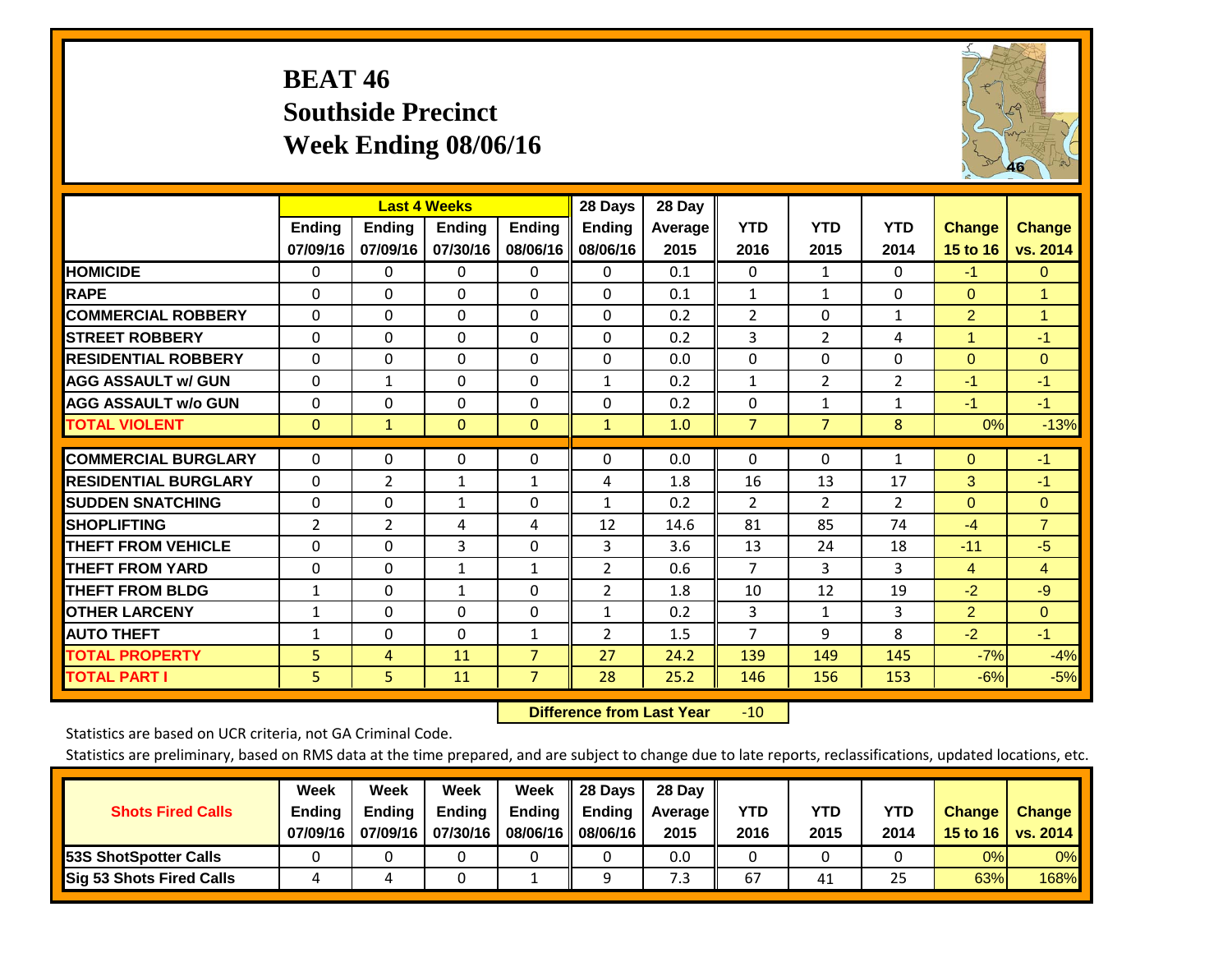

### **COMPSTATISLANDS PRECINCT** CAPT. DEVONN ADAMS **Week Ending 08/06/16**

**PRECINCT COMMANDER:**



|                             | Week<br>Ending<br>08/06/16 | Week<br><b>Ending</b><br>07/30/16 | Weekly<br>Avg<br>2015 | 28-Day<br><b>Ending</b><br>08/06/16 | 28-Day<br><b>Ending</b><br>07/09/16 | Avg<br>28-Day<br>2015 | <b>YTD</b><br>2016 | <b>YTD</b><br>2015 | <b>YTD</b><br>2014 | <b>Change</b><br>15 to 16 | <b>Change</b><br>vs. 2014 |
|-----------------------------|----------------------------|-----------------------------------|-----------------------|-------------------------------------|-------------------------------------|-----------------------|--------------------|--------------------|--------------------|---------------------------|---------------------------|
| <b>HOMICIDE</b>             | $\bf{0}$                   |                                   | $\Omega$              |                                     | 0                                   |                       | 8                  | 7                  | 3                  |                           | 5.                        |
| <b>RAPE</b>                 | $\bf{0}$                   | $\Omega$                          | $\Omega$              | 0                                   | $\Omega$                            |                       | 4                  | 6                  | 11                 | $-2$                      | $-7$                      |
| <b>COMMERCIAL ROBBERY</b>   | $\bf{0}$                   | $\Omega$                          |                       | $\bf{0}$                            |                                     | 3                     | 7                  | 16                 | 5                  | $-9$                      | $\overline{2}$            |
| <b>STREET ROBBERY</b>       | 3                          | $\Omega$                          |                       | 4                                   | 4                                   | 5                     | 33                 | 29                 | 24                 | 4                         | 9                         |
| <b>RESIDENTIAL ROBBERY</b>  | $\overline{2}$             | $\Omega$                          | $\Omega$              | $\overline{2}$                      | $\overline{2}$                      |                       | 5                  | 6                  | 4                  | $-1$                      |                           |
| <b>AGG ASSAULT w/ GUN</b>   | $\bf{0}$                   |                                   |                       | 5                                   | 4                                   | 6                     | 49                 | 42                 | 25                 | $\overline{7}$            | 24                        |
| <b>AGG ASSAULT w/o GUN</b>  | $\bf{0}$                   | 2                                 |                       | 4                                   | 3                                   | 4                     | 34                 | 27                 | 26                 | $\overline{7}$            | 8                         |
| <b>TOTAL VIOLENT</b>        | 5                          | 4                                 | 5                     | 16                                  | 14                                  | 20                    | 140                | 133                | 98                 | 5%                        | 43%                       |
| <b>COMMERCIAL BURGLARY</b>  | $\mathbf 0$                | 0                                 |                       | 0                                   | 2                                   | 2                     | 28                 | 17                 | 22                 | 11                        | 6                         |
| <b>RESIDENTIAL BURGLARY</b> | 10                         | 10                                | 7                     | 46                                  | 31                                  | 30                    | 264                | 198                | 222                | 66                        | 42                        |
| <b>SUDDEN SNATCHING</b>     | 4                          | $\Omega$                          | $\Omega$              |                                     | 2                                   |                       | 8                  | 6                  | 10                 | $\overline{2}$            | $-2$                      |
| <b>SHOPLIFTING</b>          | 6                          | 5                                 | 9                     | 25                                  | 24                                  | 36                    | 231                | 280                | 274                | $-49$                     | $-43$                     |
| <b>THEFT FROM VEHICLE</b>   | $\overline{\mathbf{z}}$    | 5                                 | $\overline{7}$        | 23                                  | 34                                  | 29                    | 196                | 215                | 178                | $-19$                     | 18                        |
| <b>THEFT FROM YARD</b>      | 3                          | 3                                 | 3                     | 13                                  | 11                                  | 13                    | 69                 | 106                | 91                 | $-37$                     | $-22$                     |
| <b>THEFT FROM BLDG</b>      | 6                          | 5                                 | 5                     | 22                                  | 19                                  | 19                    | 152                | 147                | 147                | 5                         | 5                         |
| <b>OTHER LARCENY</b>        | 5                          | $\Omega$                          | $\Omega$              | 6                                   | 6                                   | $\overline{2}$        | 32                 | 16                 | 20                 | 16                        | 12                        |
| <b>AUTO THEFT</b>           | 4                          | 5                                 | 4                     | 20                                  | 11                                  | 14                    | 116                | 104                | 75                 | 12 <sub>2</sub>           | 41                        |
| <b>TOTAL PROPERTY</b>       | 42                         | 33                                | 37                    | 156                                 | 140                                 | 146                   | 1096               | 1089               | 1039               | 1%                        | 5%                        |
| <b>TOTAL PART I</b>         | 47                         | 37                                | 42                    | 172                                 | 154                                 | 167                   | 1236               | 1222               | 1137               | 1%                        | 9%                        |

Statistics are based on UCR criteria, not GA Criminal Code. **Difference from Last Year** 14 Statistics are preliminary, based on RMS data at the time prepared, and are subject to change due to late reports, reclassifications, updated locations, etc.

Cell Shading: white is within 0.6 standard deviation of the mean; red is above; green is below.

| <b>Citizen Initiated Calls</b> | Week<br><b>Ending</b><br>08/06/16 | Week<br><b>Ending</b><br>07/30/16 | <b>Weekly</b><br>Avg<br>2015 | $28$ -Day<br>Ending<br>08/06/16 | 28-Day<br><b>Ending</b><br>07/09/16 | Avg<br>$28-Day$<br>2015 | YTD<br>2016 | YTD<br>2015 | <b>YTD</b><br>2014 | Change<br><b>15 to 16</b> | <b>Change</b><br>vs. 2014 |
|--------------------------------|-----------------------------------|-----------------------------------|------------------------------|---------------------------------|-------------------------------------|-------------------------|-------------|-------------|--------------------|---------------------------|---------------------------|
| <b>Midnight Shift</b>          | 119                               | 110                               | 108                          | 443                             | 454                                 | 432                     | 3184        | 3335        | 3216               | $-151$                    | $-32$                     |
| Day Shift                      | 268                               | 297                               | 265                          | 1127                            | 1086                                | 1060                    | 8285        | 8258        | 8241               | 27                        | 44                        |
| <b>Afternoon Shift</b>         | 283                               | 307                               | 297                          | 1164                            | 198                                 | 1188                    | 9190        | 9170        | 9116               | 20                        | 74                        |
| <b>TOTAL CITIZEN CFS</b>       | 670                               | 714                               | 670                          | 2734                            | 2738                                | 2680                    | 20659       | 20763       | 20573              | $-0.5%$                   | 0.4%                      |
| 53S ShotSpotter Calls          |                                   |                                   |                              |                                 | 17                                  |                         | 101         | 50          |                    | 51                        | 101                       |
| Sig 53 Shots Fired Calls       |                                   | 14                                | 20                           | 41                              | 75                                  | 81                      | 586         | 470         | 350                | 116                       | 236                       |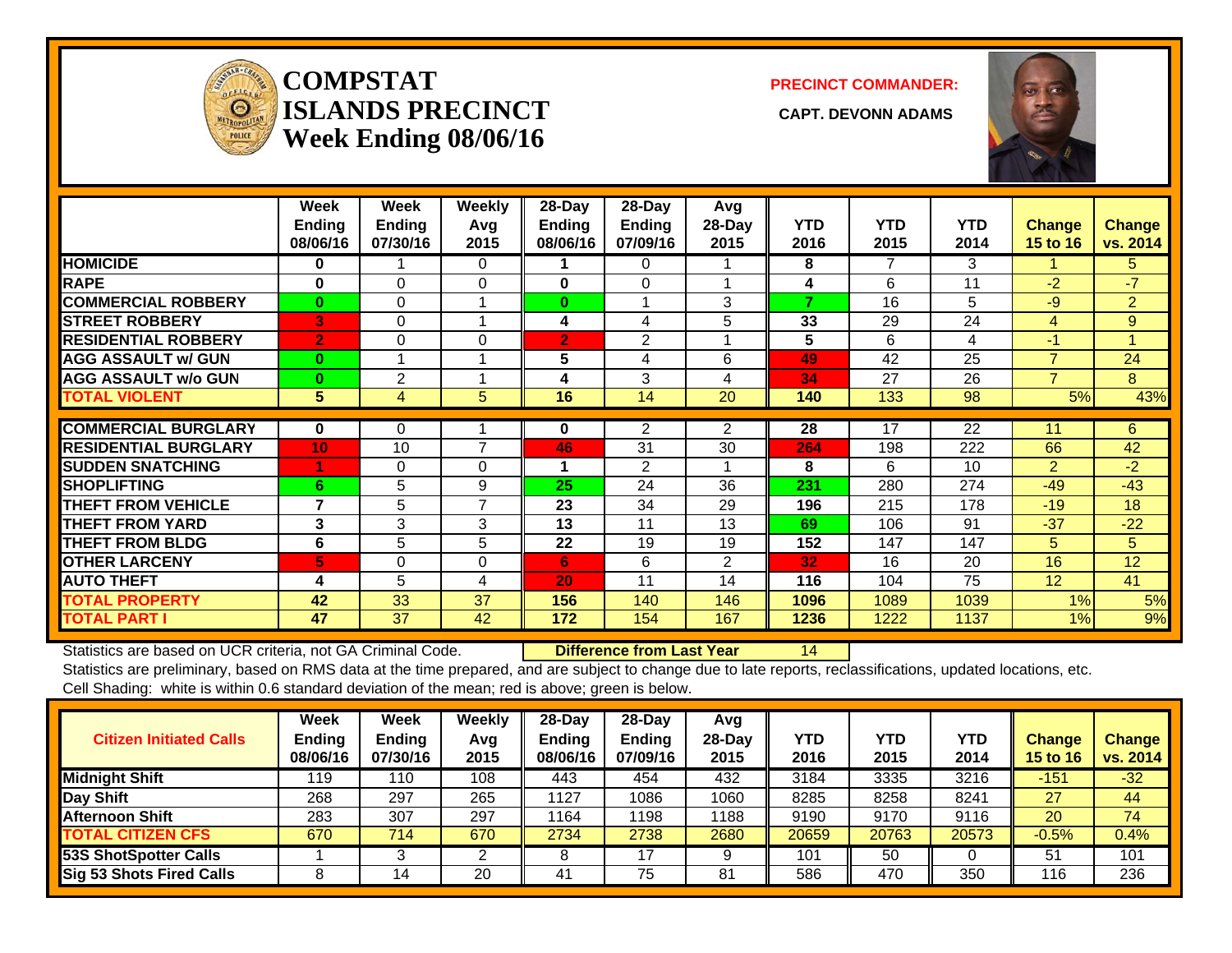## **BEAT 51 Islands Precinct Week Ending 08/06/16**



|                             |               | <b>Last 4 Weeks</b> |                |               | 28 Days        | 28 Day  |                |                |              |                      |                |
|-----------------------------|---------------|---------------------|----------------|---------------|----------------|---------|----------------|----------------|--------------|----------------------|----------------|
|                             | <b>Ending</b> | <b>Ending</b>       | Ending         | <b>Ending</b> | <b>Ending</b>  | Average | <b>YTD</b>     | <b>YTD</b>     | <b>YTD</b>   | <b>Change</b>        | <b>Change</b>  |
|                             | 07/09/16      | 07/09/16            | 07/30/16       | 08/06/16      | 08/06/16       | 2015    | 2016           | 2015           | 2014         | 15 to 16             | vs. 2014       |
| <b>HOMICIDE</b>             | 0             | 0                   | $\Omega$       | $\Omega$      | 0              | 0.2     | $\overline{2}$ | $\mathbf{0}$   | 1            | $\overline{2}$       | 1.             |
| <b>RAPE</b>                 | 0             | $\Omega$            | $\Omega$       | $\Omega$      | $\Omega$       | 0.1     | $\Omega$       | $\Omega$       | $\Omega$     | $\Omega$             | $\Omega$       |
| <b>COMMERCIAL ROBBERY</b>   | $\Omega$      | $\Omega$            | $\Omega$       | $\Omega$      | $\Omega$       | 0.7     | $\mathbf{1}$   | 6              | $\Omega$     | $-5$                 | $\mathbf{1}$   |
| <b>STREET ROBBERY</b>       | $\mathbf{1}$  | $\Omega$            | $\Omega$       | 1             | $\overline{2}$ | 2.2     | 15             | 11             | 8            | $\overline{4}$       | $\overline{7}$ |
| <b>RESIDENTIAL ROBBERY</b>  | $\Omega$      | 0                   | $\Omega$       | $\Omega$      | $\Omega$       | 0.2     | 3              | $\overline{2}$ | 0            | $\blacktriangleleft$ | 3              |
| <b>AGG ASSAULT w/ GUN</b>   | $\Omega$      | 0                   | $\Omega$       | $\mathbf{0}$  | 0              | 1.5     | 17             | 9              | 5            | 8                    | 12             |
| <b>AGG ASSAULT w/o GUN</b>  | $\Omega$      | $\Omega$            | $\Omega$       | $\Omega$      | $\Omega$       | 0.8     | 3              | 5              | 5            | $-2$                 | $-2$           |
| <b>TOTAL VIOLENT</b>        | $\mathbf{1}$  | $\mathbf{0}$        | $\mathbf{0}$   | 1             | $\overline{2}$ | 5.6     | 41             | 33             | 19           | 24%                  | 116%           |
|                             |               |                     |                |               |                |         |                |                |              |                      |                |
| <b>COMMERCIAL BURGLARY</b>  | $\Omega$      | 0                   | 0              | 0             | $\Omega$       | 0.9     | 11             | 5              | 5            | 6                    | 6              |
| <b>RESIDENTIAL BURGLARY</b> | $\mathbf{1}$  | 1                   | 2              | 3             | 7              | 6.1     | 54             | 32             | 42           | 22                   | 12             |
| <b>ISUDDEN SNATCHING</b>    | $\Omega$      | $\Omega$            | $\Omega$       | $\Omega$      | $\Omega$       | 0.4     | $\Omega$       | $\mathbf{1}$   | $\mathbf{1}$ | $-1$                 | $-1$           |
| <b>SHOPLIFTING</b>          | 2             | $\overline{7}$      | $\overline{2}$ | 4             | 15             | 17.9    | 103            | 126            | 81           | $-23$                | 22             |
| <b>THEFT FROM VEHICLE</b>   | $\mathbf{1}$  | $\overline{2}$      | $\overline{2}$ | $\mathbf{1}$  | 6              | 6.9     | 45             | 52             | 37           | $-7$                 | 8              |
| <b>THEFT FROM YARD</b>      | $\mathbf{1}$  | $\Omega$            | 1              | 1             | 3              | 2.9     | 15             | 23             | 24           | $-8$                 | $-9$           |
| <b>THEFT FROM BLDG</b>      | $\mathbf{1}$  | $\overline{2}$      | $\overline{2}$ | $\Omega$      | 5              | 5.2     | 30             | 34             | 32           | $-4$                 | $-2$           |
| <b>OTHER LARCENY</b>        | 0             | 0                   | $\Omega$       | 2             | $\overline{2}$ | 0.3     | 6              | 3              | 6            | 3 <sup>1</sup>       | $\Omega$       |
| <b>AUTO THEFT</b>           | 2             | $\mathbf{1}$        | $\mathbf{1}$   | 2             | 6              | 3.8     | 25             | 31             | 10           | $-6$                 | 15             |
| <b>TOTAL PROPERTY</b>       | 8             | 13                  | 10             | 13            | 44             | 44.4    | 289            | 307            | 238          | $-6%$                | 21%            |
| <b>TOTAL PART I</b>         | 9             | 13                  | 10             | 14            | 46             | 50.0    | 330            | 340            | 257          | $-3%$                | 28%            |

 **Difference from Last Year**r -10

Statistics are based on UCR criteria, not GA Criminal Code.

| <b>Shots Fired Calls</b>        | Week<br><b>Ending</b><br>07/09/16 | Week<br><b>Endina</b><br>07/09/16 | <b>Week</b><br>Ending<br>07/30/16 | Week<br>Ending<br>08/06/16 | 28 Days<br><b>Ending</b><br>08/06/16 | 28 Day<br>Average II<br>2015 | YTD<br>2016 | YTD<br>2015 | <b>YTD</b><br>2014 | <b>Change</b><br>15 to 16 | <b>Change</b><br>vs. 2014 |
|---------------------------------|-----------------------------------|-----------------------------------|-----------------------------------|----------------------------|--------------------------------------|------------------------------|-------------|-------------|--------------------|---------------------------|---------------------------|
| <b>153S ShotSpotter Calls</b>   |                                   |                                   |                                   |                            |                                      | 7.8                          | 95          | 41          |                    | 0%                        | 0%                        |
| <b>Sig 53 Shots Fired Calls</b> |                                   |                                   |                                   |                            |                                      | 19.9                         | 182         | 111         | 100                | 64%                       | 82%                       |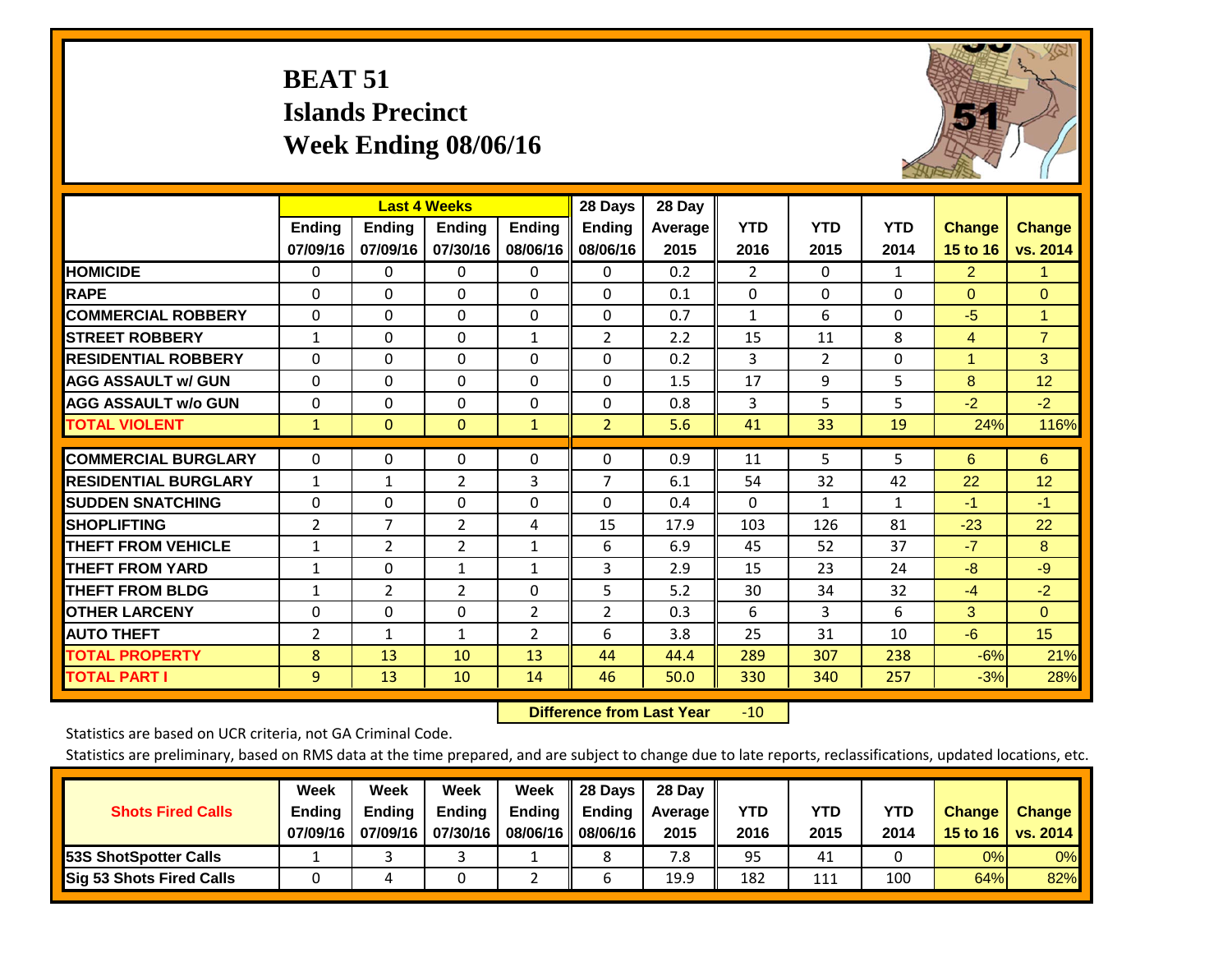## **BEAT 52 Islands Precinct Week Ending 08/06/16**



|                             |               | <b>Last 4 Weeks</b> |               |                | 28 Days        | 28 Day  |                |                |                |                      |                 |
|-----------------------------|---------------|---------------------|---------------|----------------|----------------|---------|----------------|----------------|----------------|----------------------|-----------------|
|                             | <b>Ending</b> | <b>Ending</b>       | <b>Endina</b> | <b>Ending</b>  | <b>Endina</b>  | Average | <b>YTD</b>     | <b>YTD</b>     | <b>YTD</b>     | <b>Change</b>        | <b>Change</b>   |
|                             | 07/09/16      | 07/09/16            | 07/30/16      | 08/06/16       | 08/06/16       | 2015    | 2016           | 2015           | 2014           | 15 to 16             | vs. 2014        |
| <b>HOMICIDE</b>             | 0             | 0                   | $\Omega$      | $\Omega$       | 0              | 0.0     | 4              | $\Omega$       | 0              | 4                    | $\overline{4}$  |
| <b>RAPE</b>                 | 0             | 0                   | $\Omega$      | $\Omega$       | $\Omega$       | 0.2     | $\mathbf{1}$   | $\overline{2}$ | 5              | $-1$                 | $-4$            |
| <b>COMMERCIAL ROBBERY</b>   | $\Omega$      | $\Omega$            | $\Omega$      | 0              | $\Omega$       | 0.2     | $\overline{2}$ | $\mathbf{1}$   | $\overline{2}$ | $\blacktriangleleft$ | $\Omega$        |
| <b>STREET ROBBERY</b>       | $\Omega$      | $\Omega$            | $\Omega$      | $\mathbf{0}$   | $\Omega$       | 0.3     | $\overline{7}$ | $\overline{2}$ | 5              | 5                    | $\overline{2}$  |
| <b>RESIDENTIAL ROBBERY</b>  | 0             | $\Omega$            | $\Omega$      | $\mathbf{1}$   | 1              | 0.1     | $\mathbf{1}$   | $\Omega$       | 1              | 1                    | $\mathbf{0}$    |
| <b>AGG ASSAULT w/ GUN</b>   | $\Omega$      | $\Omega$            | $\Omega$      | $\Omega$       | $\Omega$       | 1.7     | 4              | 15             | 7              | $-11$                | $-3$            |
| <b>AGG ASSAULT w/o GUN</b>  | $\Omega$      | $\mathbf{1}$        | $\Omega$      | $\Omega$       | $\mathbf{1}$   | 1.2     | $\overline{7}$ | 8              | $\overline{7}$ | $-1$                 | $\Omega$        |
| <b>TOTAL VIOLENT</b>        | $\Omega$      | $\mathbf{1}$        | $\Omega$      | $\mathbf{1}$   | $\overline{2}$ | 3.6     | 26             | 28             | 27             | $-7%$                | $-4%$           |
| <b>COMMERCIAL BURGLARY</b>  | $\Omega$      | $\Omega$            | 0             | 0              | $\Omega$       | 0.3     | 5              | $\overline{2}$ | 5.             | 3                    | $\Omega$        |
|                             |               |                     |               |                |                |         |                |                |                |                      |                 |
| <b>RESIDENTIAL BURGLARY</b> | 1             | 1                   | 3             | 2              | $\overline{7}$ | 5.3     | 64             | 40             | 42             | 24                   | 22              |
| <b>ISUDDEN SNATCHING</b>    | 0             | 0                   | $\Omega$      | $\mathbf{0}$   | 0              | 0.2     | $\overline{2}$ | $\overline{2}$ | 3              | $\mathbf{0}$         | $-1$            |
| <b>SHOPLIFTING</b>          | $\Omega$      | $\Omega$            | $\Omega$      | $\Omega$       | $\Omega$       | 0.4     | 4              | 3              | 8              | $\blacktriangleleft$ | $-4$            |
| <b>THEFT FROM VEHICLE</b>   | $\Omega$      | 3                   | 1             | $\mathbf{0}$   | 4              | 6.0     | 27             | 38             | 45             | $-11$                | $-18$           |
| <b>THEFT FROM YARD</b>      | 2             | 1                   | $\Omega$      | $\Omega$       | 3              | 2.4     | 11             | 19             | 21             | -8                   | $-10$           |
| <b>THEFT FROM BLDG</b>      | 1             | 1                   | $\Omega$      | $\Omega$       | $\overline{2}$ | 4.1     | 41             | 25             | 43             | 16                   | $-2$            |
| <b>OTHER LARCENY</b>        | 0             | $\Omega$            | $\Omega$      | $\Omega$       | $\Omega$       | 0.1     | 3              | 1              | 5              | $\overline{2}$       | $-2$            |
| <b>AUTO THEFT</b>           | $\mathbf{1}$  | $\mathbf{1}$        | $\mathbf{1}$  | $\mathbf{0}$   | 3              | 2.6     | 24             | 18             | 12             | 6                    | 12 <sup>2</sup> |
| <b>TOTAL PROPERTY</b>       | 5             | $\overline{7}$      | 5             | $\overline{2}$ | 19             | 21.2    | 181            | 148            | 184            | 22%                  | $-2%$           |
| <b>TOTAL PART I</b>         | 5.            | 8                   | 5             | 3              | 21             | 24.9    | 207            | 176            | 211            | 18%                  | $-2%$           |

 **Difference from Last Year**r 31

Statistics are based on UCR criteria, not GA Criminal Code.

| <b>Shots Fired Calls</b>        | Week<br><b>Ending</b><br>07/09/16 | Week<br><b>Endina</b><br>07/09/16 | <b>Week</b><br>Ending<br>07/30/16 | Week<br>Ending<br>08/06/16 | 28 Days<br><b>Ending</b><br>08/06/16 | 28 Day<br>Average II<br>2015 | YTD<br>2016 | YTD<br>2015 | <b>YTD</b><br>2014 | <b>Change</b><br>15 to $16$ | <b>Change</b><br>vs. 2014 |
|---------------------------------|-----------------------------------|-----------------------------------|-----------------------------------|----------------------------|--------------------------------------|------------------------------|-------------|-------------|--------------------|-----------------------------|---------------------------|
| <b>153S ShotSpotter Calls</b>   |                                   |                                   |                                   |                            |                                      | 0.0                          |             |             |                    | 0%                          | 0%                        |
| <b>Sig 53 Shots Fired Calls</b> |                                   |                                   |                                   |                            |                                      | 15.4                         | 97          | 82          | 64                 | 18%                         | 52%                       |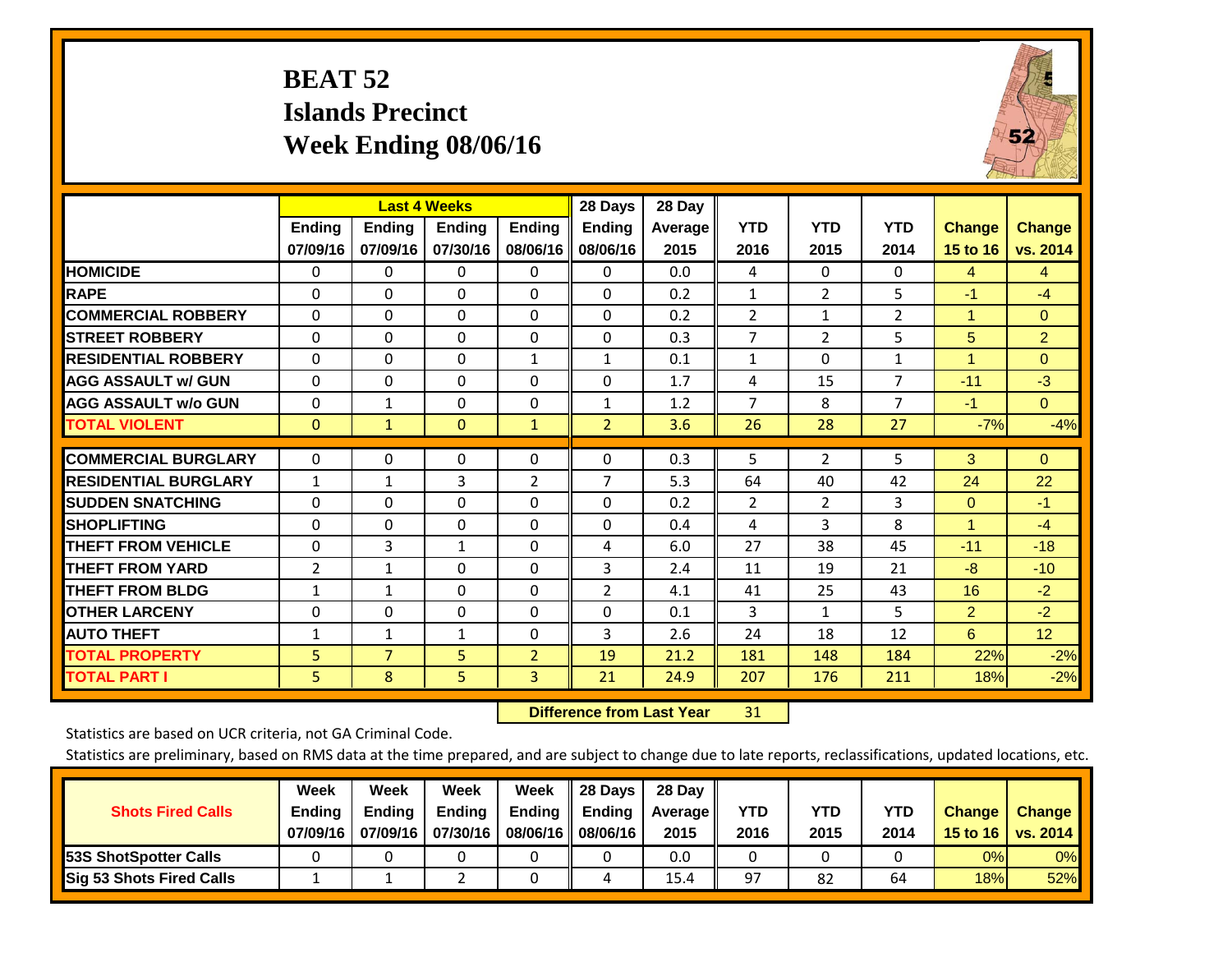## **BEAT 53 Islands Precinct Week Ending 08/06/16**



|                             |                | <b>Last 4 Weeks</b> |                |                | 28 Days        | 28 Day          |              |                    |                |                |                |
|-----------------------------|----------------|---------------------|----------------|----------------|----------------|-----------------|--------------|--------------------|----------------|----------------|----------------|
|                             | <b>Ending</b>  | <b>Ending</b>       | <b>Ending</b>  | <b>Endina</b>  | <b>Ending</b>  | Average<br>2015 | <b>YTD</b>   | <b>YTD</b><br>2015 | <b>YTD</b>     | <b>Change</b>  | <b>Change</b>  |
|                             | 07/09/16       | 07/09/16            | 07/30/16       | 08/06/16       | 08/06/16       |                 | 2016         |                    | 2014           | 15 to 16       | vs. 2014       |
| <b>HOMICIDE</b>             | 0              | 0                   | 0              | 0              | $\mathbf 0$    | 0.2             | 1            | $\mathbf{1}$       | 1              | $\Omega$       | $\overline{0}$ |
| <b>RAPE</b>                 | $\Omega$       | $\Omega$            | $\Omega$       | $\Omega$       | $\Omega$       | 0.2             | $\Omega$     | $\overline{2}$     | 2              | $-2$           | $-2$           |
| <b>COMMERCIAL ROBBERY</b>   | $\Omega$       | $\Omega$            | $\Omega$       | $\Omega$       | $\Omega$       | 0.2             | 1            | $\mathbf{1}$       | $\Omega$       | $\mathbf{0}$   | $\mathbf{1}$   |
| <b>STREET ROBBERY</b>       | $\Omega$       | $\Omega$            | $\Omega$       | $\mathbf{1}$   | $\mathbf{1}$   | 0.4             | 3            | $\overline{2}$     | 3              | 1              | $\Omega$       |
| <b>RESIDENTIAL ROBBERY</b>  | $\mathbf 0$    | $\Omega$            | $\Omega$       | 0              | $\Omega$       | 0.1             | $\Omega$     | $\Omega$           | $\overline{2}$ | $\mathbf{0}$   | $-2$           |
| <b>AGG ASSAULT w/ GUN</b>   | $\Omega$       | 1                   | $\mathbf{0}$   | 0              | 1              | 0.9             | 10           | 4                  | 6              | 6              | $\overline{4}$ |
| <b>AGG ASSAULT w/o GUN</b>  | $\mathbf{1}$   | $\Omega$            | $\mathbf{1}$   | 0              | $\overline{2}$ | 1.2             | 9            | $\overline{7}$     | 3              | $\overline{2}$ | 6              |
| <b>TOTAL VIOLENT</b>        | 1              | $\mathbf{1}$        | $\mathbf{1}$   | $\mathbf{1}$   | $\overline{4}$ | 3.1             | 24           | 17                 | 17             | 41%            | 41%            |
|                             |                |                     |                |                |                |                 |              |                    |                | 1              |                |
| <b>COMMERCIAL BURGLARY</b>  | $\Omega$       | $\Omega$            | $\Omega$       | 0              | $\Omega$       | 0.2             | $\mathbf{1}$ | 0                  | 5              |                | $-4$           |
| <b>RESIDENTIAL BURGLARY</b> | 1              | 4                   | $\Omega$       | 0              | 5              | 2.9             | 20           | 20                 | 29             | $\mathbf{0}$   | $-9$           |
| <b>SUDDEN SNATCHING</b>     | $\Omega$       | $\Omega$            | $\mathbf{0}$   | 0              | $\Omega$       | 0.2             | $\mathbf{0}$ | $\mathbf{1}$       | $\mathbf{1}$   | $-1$           | $-1$           |
| <b>SHOPLIFTING</b>          | $\Omega$       | $\mathbf{1}$        | $\Omega$       | 0              | $\mathbf{1}$   | 0.5             | 5            | $\overline{2}$     | 4              | 3              | $\mathbf{1}$   |
| <b>THEFT FROM VEHICLE</b>   | $\mathbf 0$    | $\Omega$            | $\mathbf{1}$   | 1              | 2              | 1.9             | 21           | 17                 | 11             | 4              | 10             |
| <b>THEFT FROM YARD</b>      | $\mathbf{1}$   | $\Omega$            | $\overline{2}$ | $\overline{2}$ | 5              | 1.8             | 13           | 15                 | 10             | $-2$           | 3              |
| <b>THEFT FROM BLDG</b>      | $\overline{2}$ | $\Omega$            | $\overline{2}$ | $\overline{2}$ | 6              | 1.6             | 23           | 16                 | 16             | $\overline{7}$ | $\overline{7}$ |
| <b>OTHER LARCENY</b>        | 0              | $\Omega$            | $\Omega$       | 0              | $\Omega$       | 0.1             | 3            | $\Omega$           | $\mathbf{1}$   | 3              | $\overline{2}$ |
| <b>AUTO THEFT</b>           | $\mathbf{1}$   | $\mathbf{1}$        | $\Omega$       | $\mathbf{1}$   | 3              | 1.7             | 14           | 12                 | 17             | $\overline{2}$ | $-3$           |
| <b>TOTAL PROPERTY</b>       | 5              | 6                   | 5              | 6              | 22             | 10.8            | 100          | 83                 | 94             | 20%            | 6%             |
| <b>TOTAL PART I</b>         | 6              | $\overline{7}$      | $6\phantom{1}$ | $\overline{7}$ | 26             | 14.0            | 124          | 100                | 111            | 24%            | 12%            |

 **Difference from Last Year**r 24

Statistics are based on UCR criteria, not GA Criminal Code.

| <b>Shots Fired Calls</b>        | Week<br><b>Ending</b><br>07/09/16 | Week<br><b>Endina</b><br>07/09/16 | <b>Week</b><br>Ending<br>07/30/16 | Week<br>Ending<br>08/06/16 | 28 Days<br><b>Ending</b><br>08/06/16 | 28 Day<br>Average II<br>2015 | YTD<br>2016 | YTD<br>2015 | YTD<br>2014 | <b>Change</b><br>15 to $16$ | <b>Change</b><br>vs. 2014 |
|---------------------------------|-----------------------------------|-----------------------------------|-----------------------------------|----------------------------|--------------------------------------|------------------------------|-------------|-------------|-------------|-----------------------------|---------------------------|
| <b>153S ShotSpotter Calls</b>   |                                   |                                   |                                   |                            |                                      | 1.0                          |             |             |             | 0%                          | 0%                        |
| <b>Sig 53 Shots Fired Calls</b> |                                   |                                   |                                   |                            | 10                                   | 15.0                         | 116         | 89          | 69          | 30%                         | 68%                       |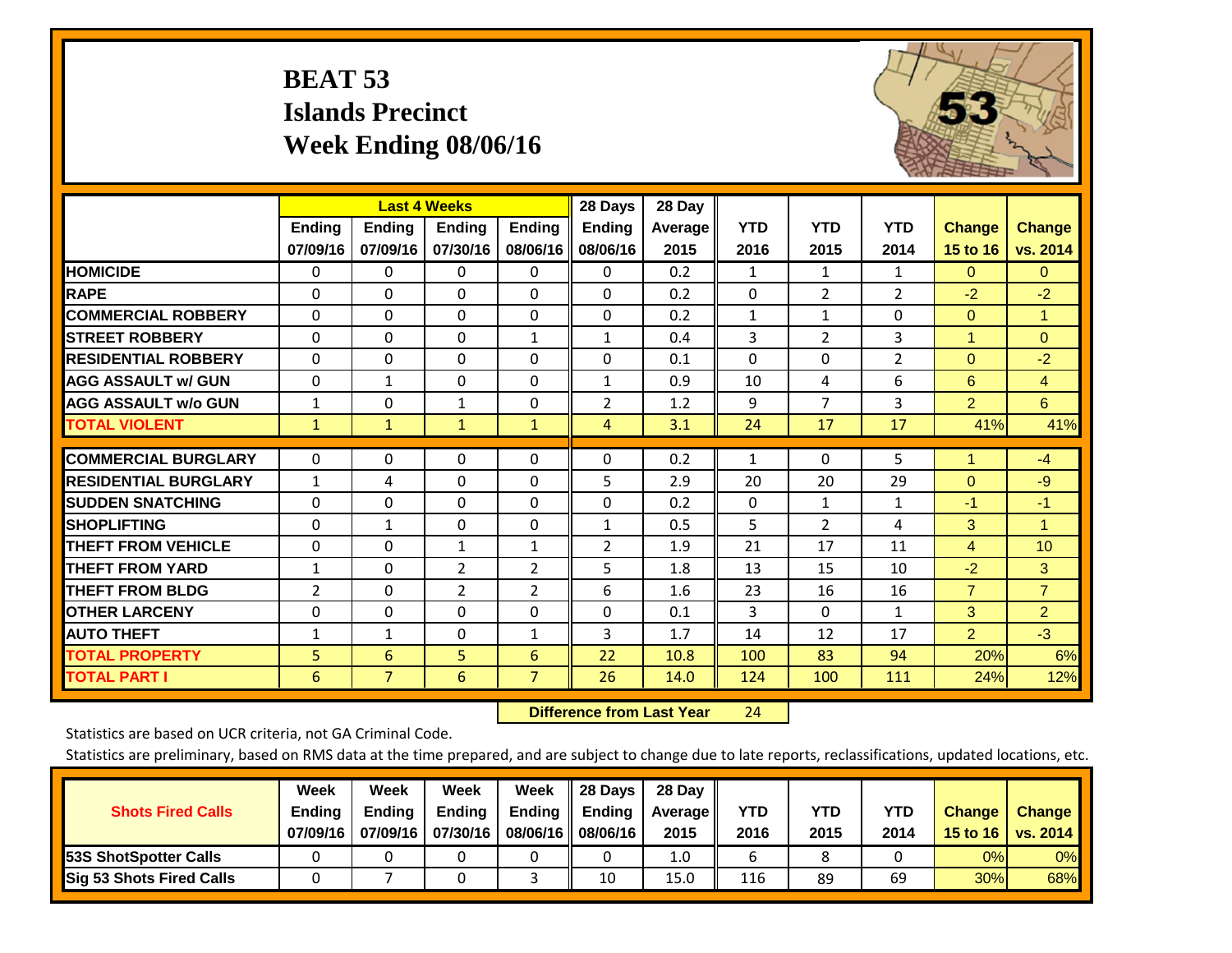## **BEAT 54 Islands Precinct Week Ending 08/06/16**



|                             |               | <b>Last 4 Weeks</b> |                |                | 28 Days       | 28 Day  |              |                |                |                |                |
|-----------------------------|---------------|---------------------|----------------|----------------|---------------|---------|--------------|----------------|----------------|----------------|----------------|
|                             | <b>Ending</b> | Ending              | <b>Ending</b>  | <b>Ending</b>  | <b>Ending</b> | Average | <b>YTD</b>   | <b>YTD</b>     | <b>YTD</b>     | <b>Change</b>  | <b>Change</b>  |
|                             | 07/09/16      | 07/09/16            | 07/30/16       | 08/06/16       | 08/06/16      | 2015    | 2016         | 2015           | 2014           | 15 to 16       | vs. 2014       |
| <b>HOMICIDE</b>             | 0             | 0                   | 1              | 0              | 1             | 0.3     | 1            | 3              | 0              | $-2$           | 1              |
| <b>RAPE</b>                 | $\Omega$      | 0                   | $\Omega$       | $\Omega$       | 0             | 0.1     | $\mathbf{1}$ | 1              | $\overline{2}$ | $\mathbf{0}$   | $-1$           |
| <b>COMMERCIAL ROBBERY</b>   | $\Omega$      | $\Omega$            | $\Omega$       | $\Omega$       | $\Omega$      | 0.7     | $\mathbf{1}$ | 5              | 3              | $-4$           | $-2$           |
| <b>STREET ROBBERY</b>       | $\Omega$      | $\Omega$            | $\Omega$       | $\Omega$       | 0             | 0.8     | 6            | 8              | 3              | $-2$           | 3              |
| <b>RESIDENTIAL ROBBERY</b>  | $\Omega$      | $\Omega$            | $\Omega$       | $\Omega$       | 0             | 0.0     | $\mathbf{0}$ | 0              | $\mathbf{1}$   | $\mathbf{0}$   | $-1$           |
| <b>AGG ASSAULT w/ GUN</b>   | $\Omega$      | $\mathbf{1}$        | $\mathbf{0}$   | $\Omega$       | $\mathbf{1}$  | 1.0     | 6            | 8              | 5              | $-2$           | $\mathbf{1}$   |
| <b>AGG ASSAULT w/o GUN</b>  | $\Omega$      | $\Omega$            | $\mathbf{1}$   | 0              | $\mathbf{1}$  | 0.4     | 6            | $\overline{2}$ | 5              | $\overline{4}$ | $\mathbf{1}$   |
| <b>TOTAL VIOLENT</b>        | $\mathbf{0}$  | $\mathbf{1}$        | $\overline{2}$ | $\Omega$       | 3             | 3.3     | 21           | 27             | 19             | $-22%$         | 11%            |
| <b>COMMERCIAL BURGLARY</b>  | 0             | $\Omega$            | $\mathbf 0$    | 0              | 0             | 0.4     | 1            | 5              | $\mathbf{1}$   | $-4$           | $\overline{0}$ |
|                             |               |                     |                |                |               |         |              |                |                |                |                |
| <b>RESIDENTIAL BURGLARY</b> | 3             | 2                   | $\Omega$       | 0              | 5             | 3.1     | 37           | 19             | 34             | 18             | 3 <sup>1</sup> |
| <b>ISUDDEN SNATCHING</b>    | $\Omega$      | $\Omega$            | $\Omega$       | $\Omega$       | 0             | 0.1     | $\mathbf{0}$ | 1              | 3              | $-1$           | $-3$           |
| <b>SHOPLIFTING</b>          | 1             | $\Omega$            | $\Omega$       | $\Omega$       | $\mathbf{1}$  | 1.2     | 13           | 8              | 10             | 5              | 3              |
| <b>THEFT FROM VEHICLE</b>   | $\mathbf{1}$  | $\mathbf{1}$        | 1              | 3              | 6             | 5.0     | 44           | 44             | 21             | $\mathbf{0}$   | 23             |
| <b>THEFT FROM YARD</b>      | $\mathbf{1}$  | $\Omega$            | $\Omega$       | $\Omega$       | $\mathbf{1}$  | 1.5     | 5            | 12             | 10             | $-7$           | $-5$           |
| <b>THEFT FROM BLDG</b>      | $\mathbf{1}$  | 1                   | 1              | $\overline{2}$ | 5             | 1.9     | 17           | 15             | 13             | $\overline{2}$ | $\overline{4}$ |
| <b>OTHER LARCENY</b>        | $\Omega$      | $\Omega$            | $\Omega$       | $\Omega$       | 0             | 0.4     | 1            | 3              | 3              | $-2$           | $-2$           |
| <b>AUTO THEFT</b>           | $\mathbf{1}$  | $\mathbf{1}$        | $\overline{2}$ | $\Omega$       | 4             | 2.5     | 24           | 19             | 18             | 5 <sup>5</sup> | 6              |
| <b>TOTAL PROPERTY</b>       | 8             | 5                   | 4              | 5.             | 22            | 16.0    | 142          | 126            | 113            | 13%            | 26%            |
| <b>TOTAL PART I</b>         | 8             | 6                   | 6              | 5              | 25            | 19.3    | 163          | 153            | 132            | 7%             | 23%            |

 **Difference from Last Year**r 10

Statistics are based on UCR criteria, not GA Criminal Code.

| <b>Shots Fired Calls</b>        | Week<br><b>Ending</b><br>07/09/16 | Week<br><b>Endina</b><br>07/09/16 | <b>Week</b><br>Ending<br>07/30/16 | Week<br>Ending<br>08/06/16 | 28 Days<br><b>Ending</b><br>08/06/16 | 28 Day<br>Average II<br>2015 | YTD<br>2016 | YTD<br>2015 | <b>YTD</b><br>2014 | <b>Change</b><br>15 to 16 $\vert$ | <b>Change</b><br>vs. 2014 |
|---------------------------------|-----------------------------------|-----------------------------------|-----------------------------------|----------------------------|--------------------------------------|------------------------------|-------------|-------------|--------------------|-----------------------------------|---------------------------|
| <b>153S ShotSpotter Calls</b>   |                                   |                                   |                                   |                            |                                      | 0.1                          |             |             |                    | 0%                                | 0%                        |
| <b>Sig 53 Shots Fired Calls</b> |                                   |                                   |                                   |                            |                                      | 14.7                         | 71          | 85          | 49                 | $-16%$                            | 45%                       |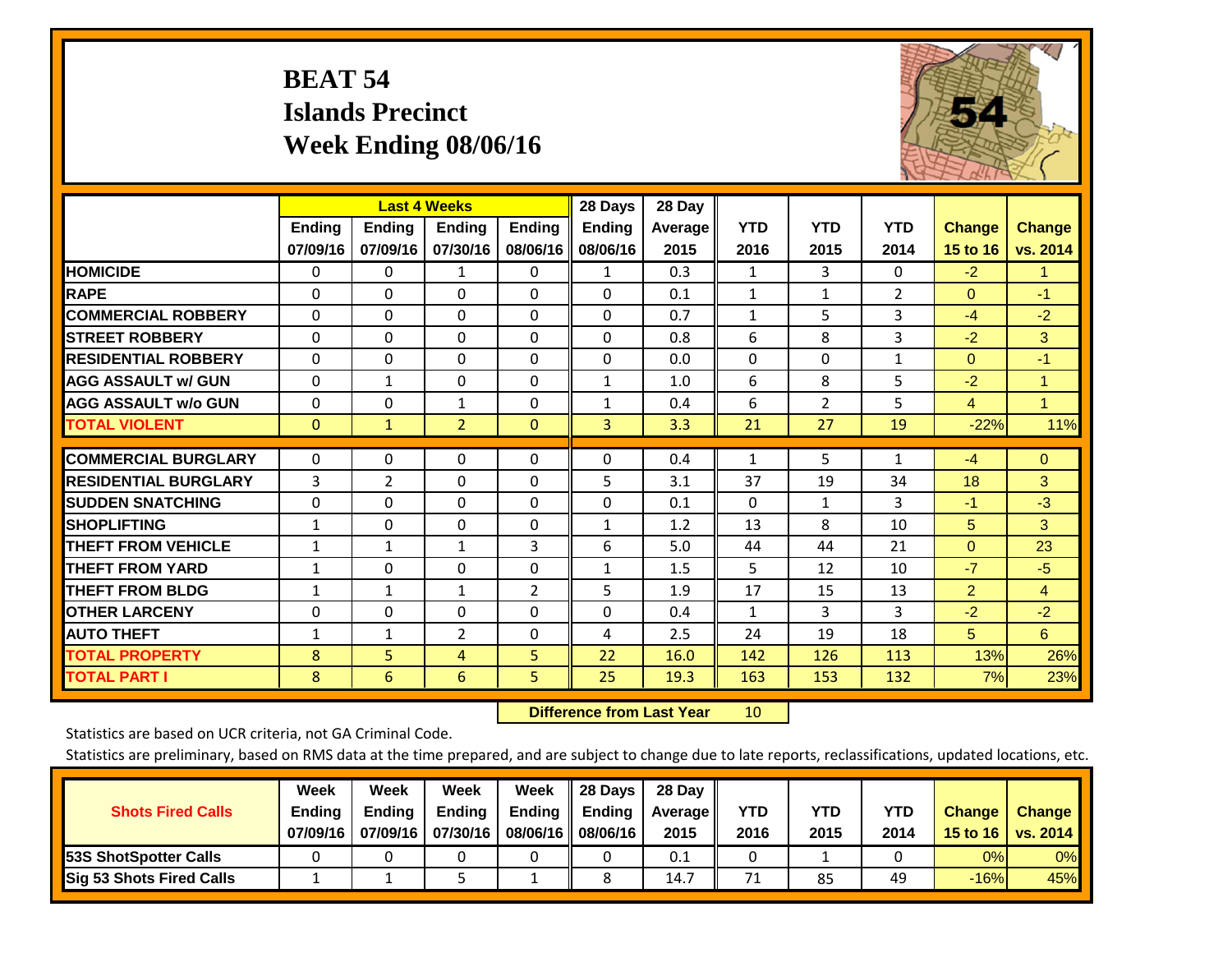## **BEAT 55 Islands Precinct Week Ending 08/06/16**



|                             | <b>Last 4 Weeks</b> |                |               |                | 28 Days        | 28 Day  |                |                |                |                |                 |
|-----------------------------|---------------------|----------------|---------------|----------------|----------------|---------|----------------|----------------|----------------|----------------|-----------------|
|                             | <b>Ending</b>       | <b>Ending</b>  | <b>Endina</b> | <b>Ending</b>  | <b>Ending</b>  | Average | <b>YTD</b>     | <b>YTD</b>     | <b>YTD</b>     | <b>Change</b>  | <b>Change</b>   |
|                             | 07/09/16            | 07/09/16       | 07/30/16      | 08/06/16       | 08/06/16       | 2015    | 2016           | 2015           | 2014           | 15 to 16       | vs. 2014        |
| <b>HOMICIDE</b>             | 0                   | 0              | $\Omega$      | 0              | $\mathbf{0}$   | 0.1     | $\mathbf{0}$   | $\mathbf{1}$   | 1              | $-1$           | $-1$            |
| <b>RAPE</b>                 | 0                   | $\Omega$       | $\Omega$      | $\Omega$       | $\Omega$       | 0.2     | 1              | $\mathbf{1}$   | $\mathbf{1}$   | $\Omega$       | $\mathbf{0}$    |
| <b>COMMERCIAL ROBBERY</b>   | $\Omega$            | 0              | $\Omega$      | 0              | $\Omega$       | 0.2     | $\mathbf{1}$   | $\mathbf{0}$   | 0              | $\overline{1}$ | 1               |
| <b>ISTREET ROBBERY</b>      | $\Omega$            | $\Omega$       | $\Omega$      | $\Omega$       | $\Omega$       | 0.4     | $\mathbf{1}$   | 3              | $\mathbf{1}$   | $-2$           | $\Omega$        |
| <b>RESIDENTIAL ROBBERY</b>  | $\Omega$            | $\Omega$       | $\Omega$      | $\mathbf{0}$   | $\Omega$       | 0.2     | $\Omega$       | 1              | 0              | $-1$           | $\Omega$        |
| <b>AGG ASSAULT w/ GUN</b>   | $\Omega$            | $\mathbf{1}$   | $\Omega$      | $\Omega$       | 1              | 0.1     | $\mathbf{1}$   | 1              | 0              | $\Omega$       | 1               |
| <b>AGG ASSAULT w/o GUN</b>  | 0                   | 0              | $\Omega$      | 0              | $\Omega$       | 0.2     | 4              | $\mathbf 1$    | 0              | 3              | $\overline{4}$  |
| <b>TOTAL VIOLENT</b>        | $\Omega$            | $\mathbf{1}$   | $\mathbf{0}$  | $\mathbf{0}$   | $\mathbf{1}$   | 1.2     | 8              | 8              | 3              | 0%             | 167%            |
| <b>COMMERCIAL BURGLARY</b>  |                     | $\Omega$       |               |                | $\Omega$       |         |                |                | 3              |                |                 |
|                             | $\Omega$            |                | $\mathbf{0}$  | 0              |                | 0.4     | $\overline{2}$ | $\overline{2}$ |                | $\mathbf{0}$   | $-1$            |
| <b>RESIDENTIAL BURGLARY</b> | 2                   | 4              | 4             | 1              | 11             | 4.9     | 34             | 32             | 28             | $\overline{2}$ | 6               |
| <b>SUDDEN SNATCHING</b>     | 0                   | 0              | $\mathbf{0}$  | $\mathbf{0}$   | $\Omega$       | 0.0     | 4              | $\Omega$       | $\Omega$       | 4              | 4               |
| <b>SHOPLIFTING</b>          | 2                   | 0              | $\Omega$      | $\mathbf{1}$   | 3              | 3.4     | 44             | 30             | 50             | 14             | $-6$            |
| <b>THEFT FROM VEHICLE</b>   | 1                   | 0              | $\Omega$      | 1              | 2              | 5.1     | 25             | 31             | 40             | $-6$           | $-15$           |
| <b>THEFT FROM YARD</b>      | 0                   | $\Omega$       | $\Omega$      | 0              | 0              | 2.8     | 12             | 25             | 18             | $-13$          | $-6$            |
| <b>THEFT FROM BLDG</b>      | $\Omega$            | $\mathbf{1}$   | $\Omega$      | 1              | $\overline{2}$ | 3.3     | 23             | 32             | 27             | $-9$           | $-4$            |
| <b>OTHER LARCENY</b>        | $\Omega$            | 0              | $\mathbf{0}$  | 3              | 3              | 0.5     | 15             | 5              | 3              | 10             | 12              |
| <b>AUTO THEFT</b>           | 1                   | $\mathbf{1}$   | $\Omega$      | 0              | 2              | 1.3     | 12             | 6              | $\overline{2}$ | 6              | 10 <sup>°</sup> |
| <b>TOTAL PROPERTY</b>       | 6                   | 6              | 4             | $\overline{7}$ | 23             | 21.6    | 171            | 163            | 171            | 5%             | 0%              |
| <b>TOTAL PART I</b>         | 6                   | $\overline{7}$ | 4             | $\overline{7}$ | 24             | 22.8    | 179            | 171            | 174            | 5%             | 3%              |

 **Difference from Last Year**r 8

Statistics are based on UCR criteria, not GA Criminal Code.

| <b>Shots Fired Calls</b>        | Week<br><b>Ending</b><br>07/09/16 | Week<br><b>Endina</b><br>07/09/16 | <b>Week</b><br>Ending<br>07/30/16 | Week<br>Ending<br>08/06/16 | 28 Days<br><b>Ending</b><br>08/06/16 | 28 Day<br>Average II<br>2015 | YTD<br>2016 | YTD<br>2015 | YTD<br>2014 | <b>Change</b><br>15 to 16 $\vert$ | <b>Change</b><br>vs. 2014 |
|---------------------------------|-----------------------------------|-----------------------------------|-----------------------------------|----------------------------|--------------------------------------|------------------------------|-------------|-------------|-------------|-----------------------------------|---------------------------|
| <b>153S ShotSpotter Calls</b>   |                                   |                                   |                                   |                            |                                      | 0.0                          |             |             |             | 0%                                | 0%                        |
| <b>Sig 53 Shots Fired Calls</b> |                                   |                                   |                                   |                            |                                      | 4.8                          | 37          | 36          | 25          | 3%                                | 48%                       |